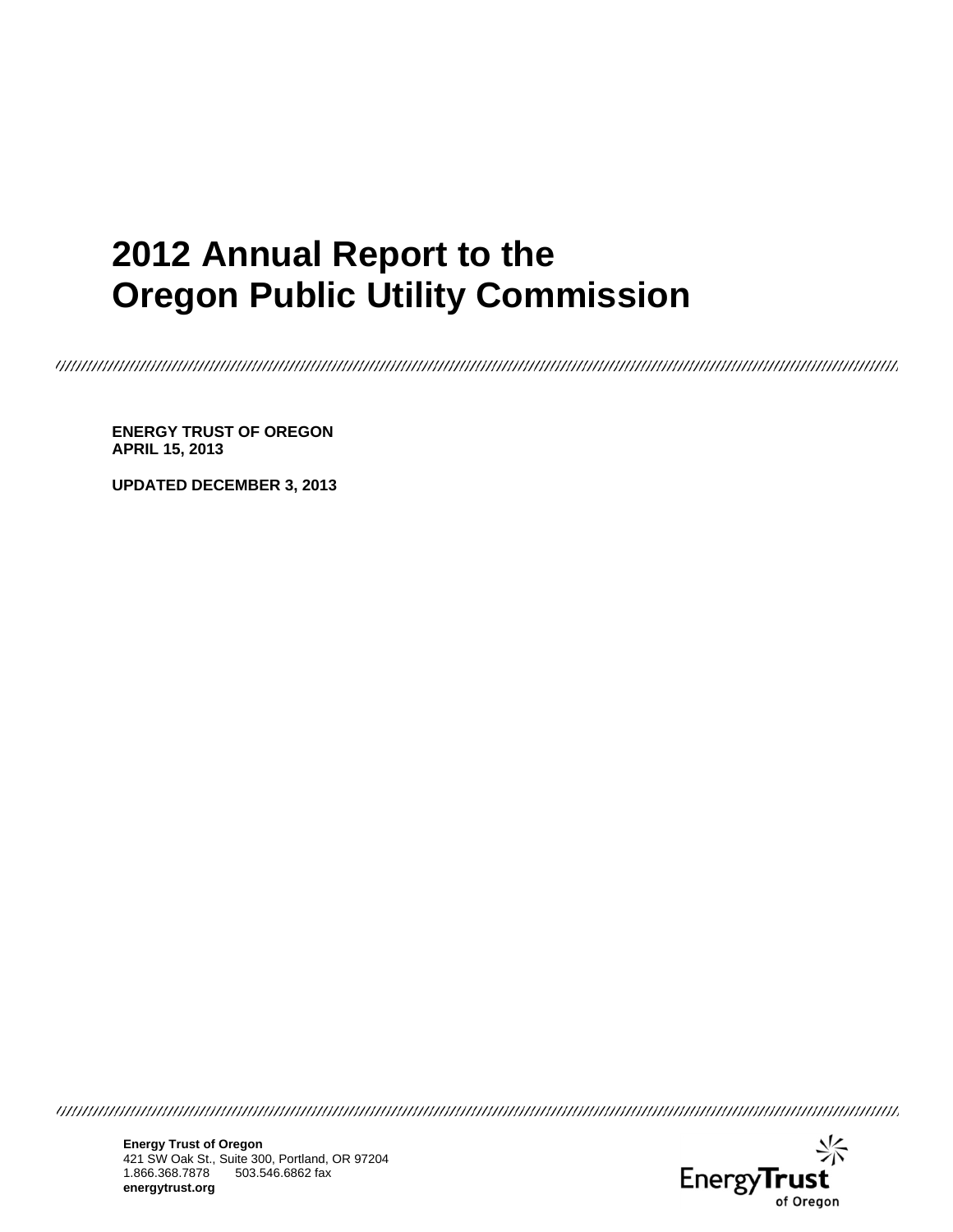|    | <b>Table of Contents</b>                    |    |  |  |  |  |
|----|---------------------------------------------|----|--|--|--|--|
|    | From the Executive Director: 2012 in Review |    |  |  |  |  |
|    | 2012 Activity at a Glance                   | 5  |  |  |  |  |
| П  | Background, Mission and Goals               | 7  |  |  |  |  |
| Ш  | Highlights of 2012 Activities               | 9  |  |  |  |  |
| IV | <b>Revenues and Expenditures</b>            | 20 |  |  |  |  |
| V  | Savings and Generation                      | 22 |  |  |  |  |
| VI | 2012 Performance Measures                   | 25 |  |  |  |  |

## **Appendix**

| <b>Energy Trust Program Descriptions</b>                        | 27         |
|-----------------------------------------------------------------|------------|
| NW Natural Industrial Demand-side Management Program            | 30         |
| 2012 Energy Trust of Oregon Board of Directors                  | 31         |
| <b>Board Development Guidelines</b>                             | 35         |
| 2012 Advisory Council Members and Meetings                      | 36         |
| 2012 Customer Service Data                                      | 38         |
| 2012 Utility Activities Supported by SB 838-authorized Funding  | 41         |
| Energy Trust of Oregon 2012 Annual Report NW Natural Washington | 53         |
| 2012 Electric Efficiency Results for SB 1149 and SB 838 Funds   | 64         |
| <b>Energy Trust 2012 Audited Financial Statement</b>            | Attachment |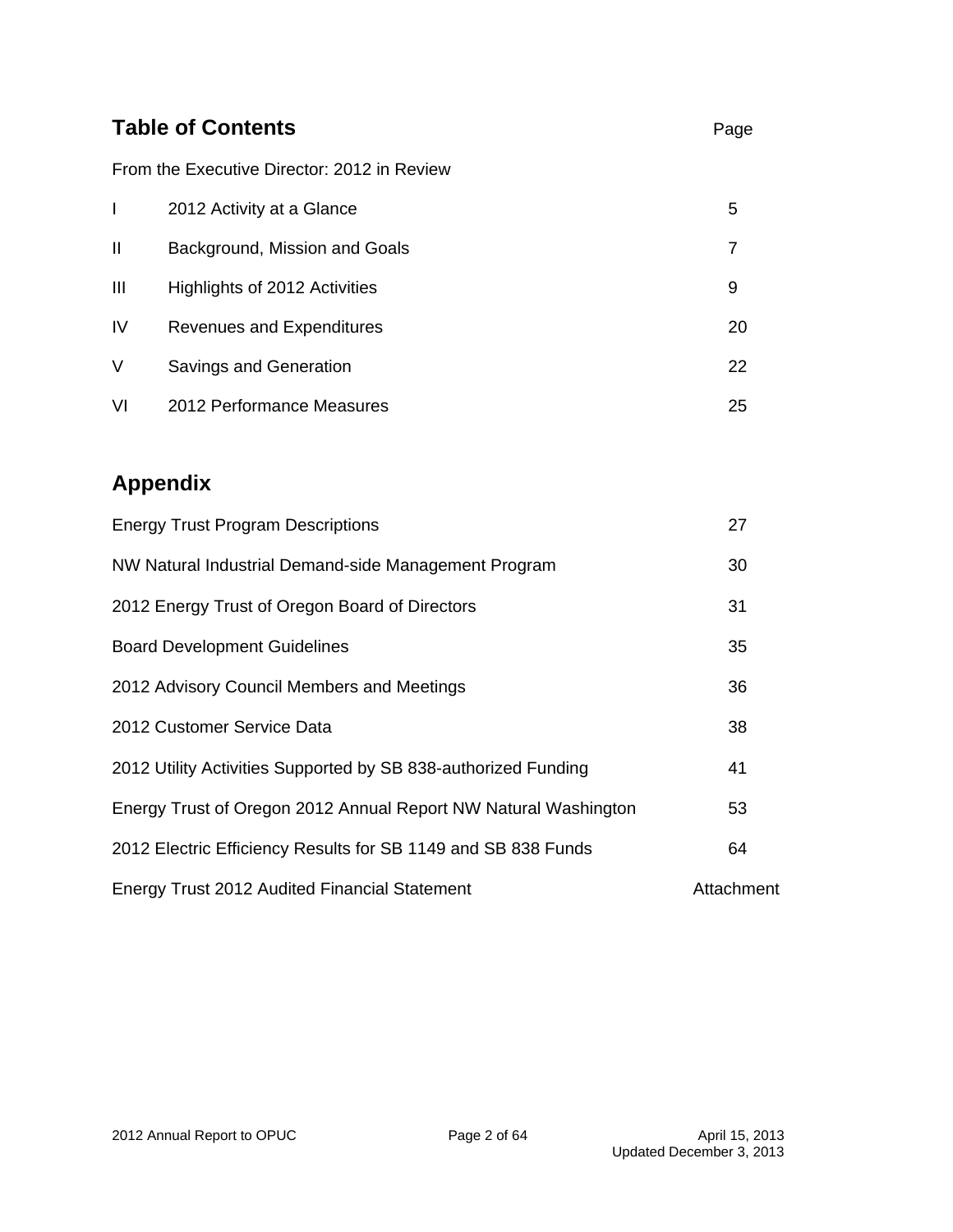## **FROM THE EXECUTIVE DIRECTOR: 2012 IN REVIEW**

I am pleased to submit this comprehensive report to the Oregon Public Utility Commission detailing Energy Trust of Oregon 2012 annual results. This report highlights the breadth and depth of proven programs combined with innovative market solutions Energy Trust designed and delivered. This summary also contains important information about the costs and benefits of Energy Trust investments on behalf of Oregon utility customers, and highlights full achievement of the minimum OPUC annual performance measures established for us.

To summarize, Energy Trust 2012 results surpassed annual stretch savings goals for electric and natural gas efficiency, and exceeded contract Integrated Resource Plan goals for each utility we serve. While keeping administrative and program support costs at 5.4 percent of the year's revenue, we increased acquisition of the cheapest energy resources available by 12 percent for electric savings and 22 percent for gas savings compared to 2011. We also installed 3.4 times more renewable energy generation than in 2011, further diversifying Oregon's future energy sources through small-scale development of abundant solar, wind, hydropower, biopower and geothermal resources. I'm pleased to report that increased savings and generation came at a lower cost than anticipated in our 2012 budget, reflecting careful attention to cost-management throughout the year. For utility customers, this adds up to more affordable and cleaner energy being secured at a lower cost.

In 2012, Energy Trust further extended our diverse portfolio of program offerings for all types of customers through multiple innovative pilot approaches. We motivated residential customers to change energy consumption behaviors with Personal Energy Reports highlighting home energy use compared to nearby homes of similar size. Commercial and industrial customers were engaged through highly effective, low-cost Strategic Energy Management approaches, realizing savings through improved facility operations and maintenance. Support for on-bill financing and repayment of energy-efficiency upgrades continued through our working relationship with Clean Energy Works Oregon, while we also supported development of MPower Oregon, an on-bill repayment program for multifamily property owners. Working closely with the Oregon Department of Energy, we helped schools identify energy-saving projects and secure funding through Oregon's Cool Schools program.

Investments like these during the last five years have allowed us to increase annual electric savings by 84 percent and grow annual natural gas savings by 125 percent. Since 2009, when our renewable energy role shifted to smaller scale projects, annual generation increased 91 percent. I believe success like this increasingly stems from listening and responding to what customers say they need. Part of our effort in the last year was to make it even simpler for people to make clean energy decisions that unlock dollar and energy savings and renewable energy options for them. The information, technical assistance, financial incentives and opportunities we promote are more refined and targeted, leading to more customers stepping forward to take action than ever before.

These accomplishments create real benefits and lasting changes for our state. Clean and sustainable energy is now woven into the fabric of Oregonians' daily lives and demonstrated in their personal values and decision-making. Energy Trust is proud to participate as a leader in this change, working closely with our collaborating utilities and many others to deliver value to those we serve.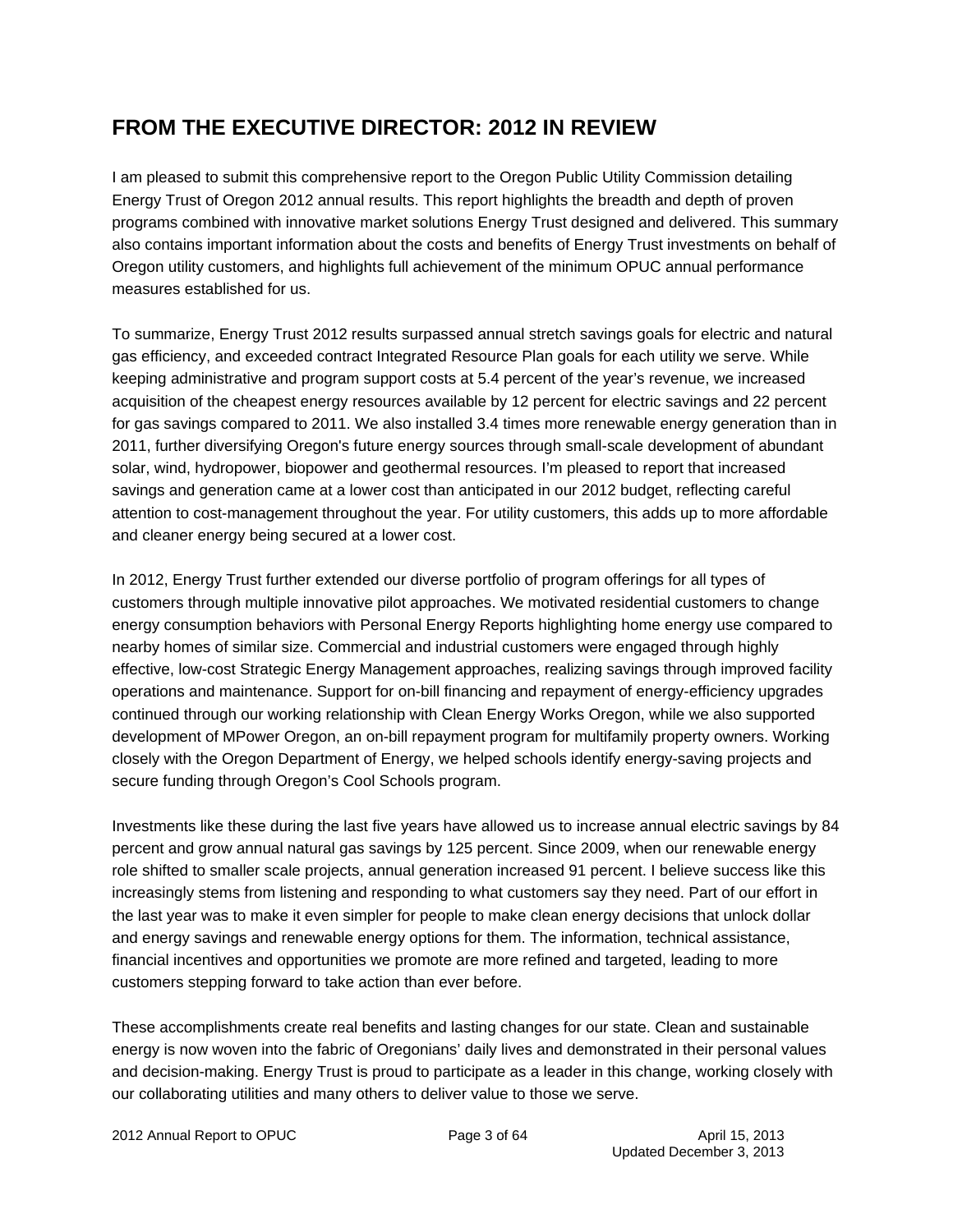As we move into our second decade, we will continue emphasis on low-cost operations and maintenance improvements, expand financing opportunities to targeted audiences, grow market penetration of highly efficient new home and commercial building construction, achieve greater geographic diversity and participation, support program delivery through our contractors, advance adoption of new technologies and offer greater access to online tools. These and other new approaches are delivered with engagement and leadership from our board of directors, Conservation and Renewable advisory council members, Portland General Electric, Pacific Power, NW Natural, Cascade Natural Gas, OPUC, Oregon Department of Energy, Northwest Energy Efficiency Alliance and of course, our staff, our program contractors and our trade and program allies. We thank you all for the many ways you shape and strengthen our performance, making the record-breaking results of this past year possible.

Sincerely,

Margie Harris Executive Director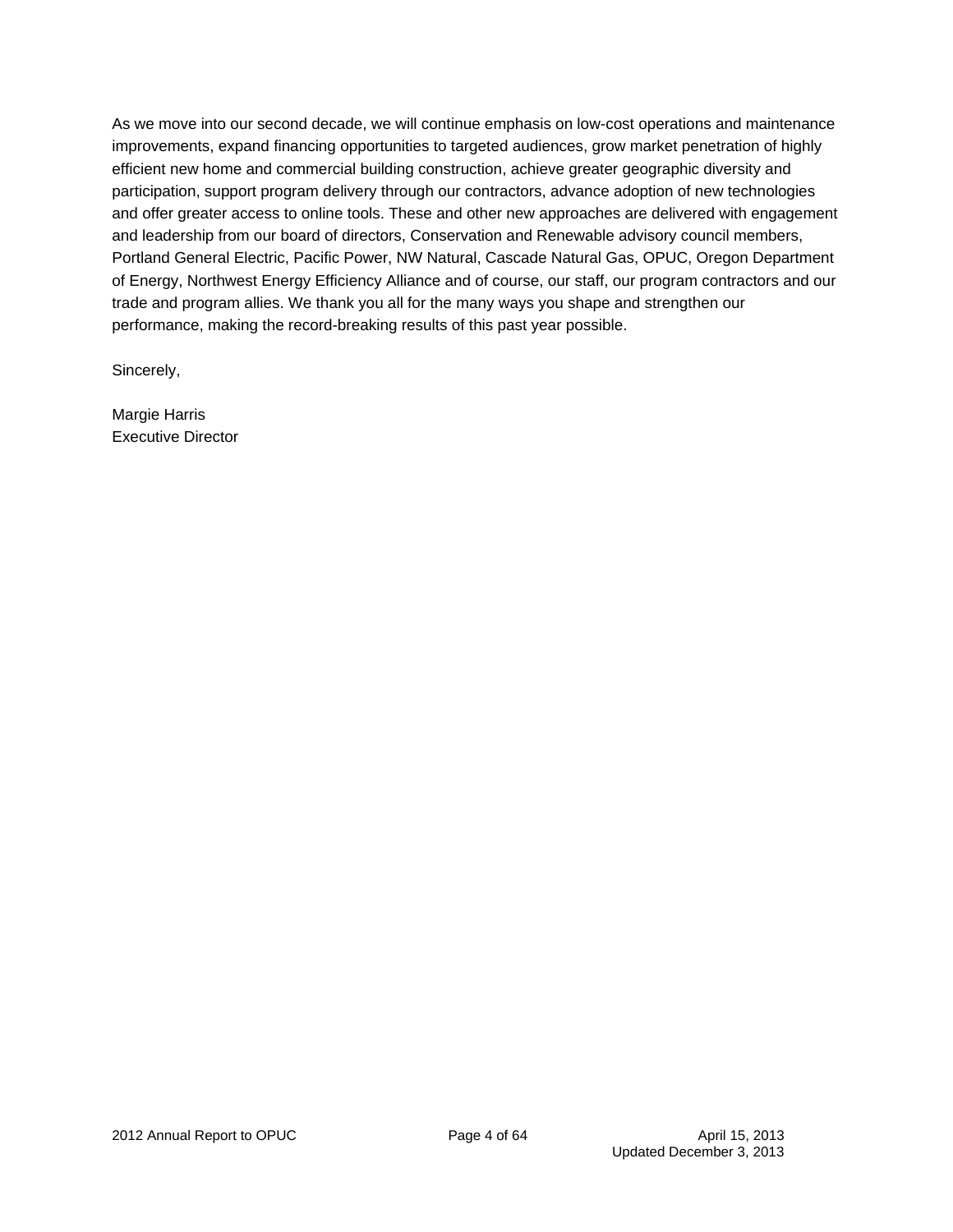## **I 2012 ACTIVITY AT A GLANCE**

### **Savings and Generation**



## **Expenditures**









Actual - Budget

### **2002-2012 Progress toward 2014 goals**







2012 Annual Report to OPUC **Page 5 of 64** April 15, 2013

Updated December 3, 2013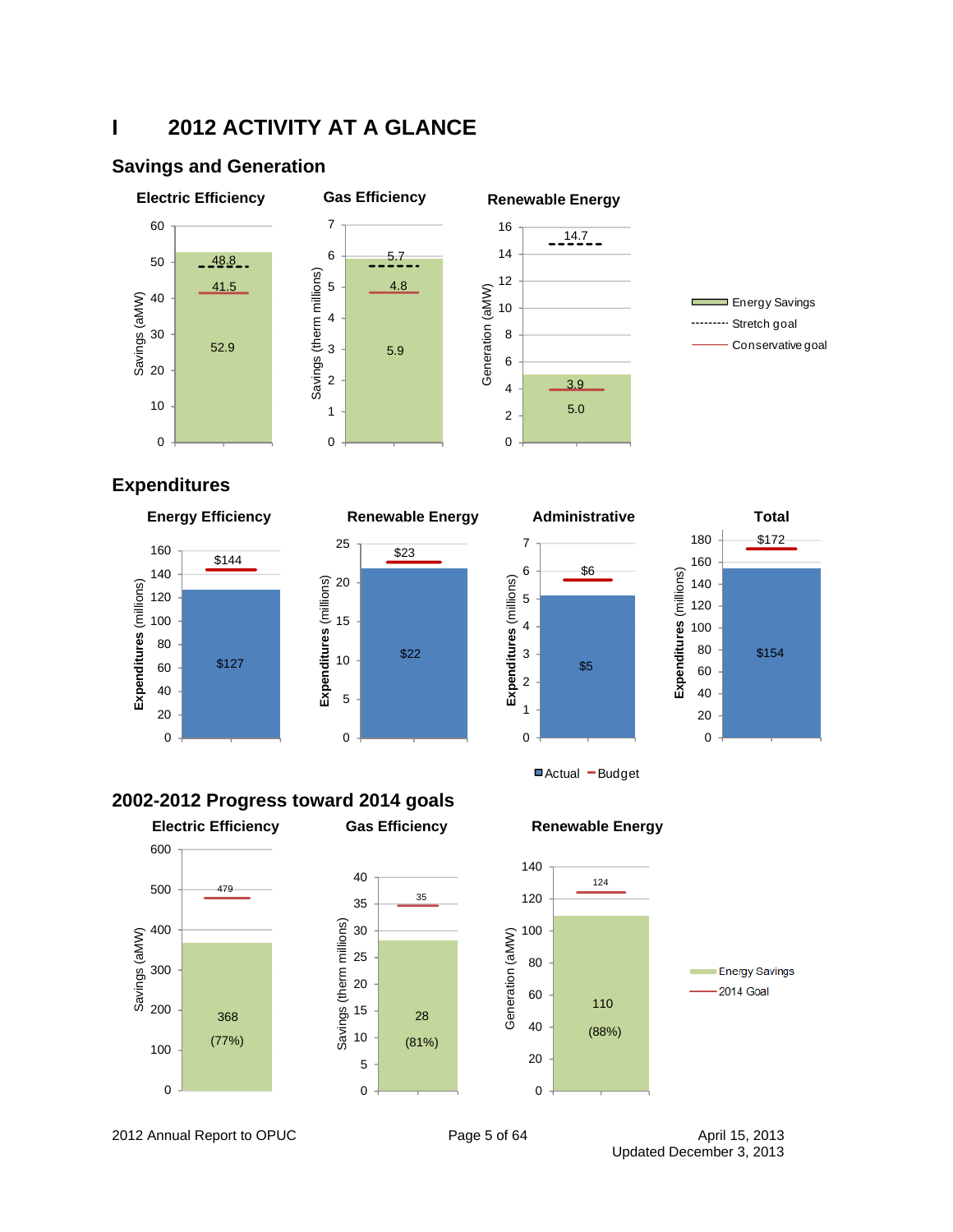### **Residential activity in 2012**

| New homes and major remodels      | 2,634   |
|-----------------------------------|---------|
| New manufactured homes            | 99      |
| <b>Weatherization retrofits</b>   | 10,841  |
| Single-family site-built          | 8,025   |
| Manufactured or mobile            | 2,816   |
| Solar electric installations      | 1,112   |
| <b>Home Energy Reviews</b>        | 3,515   |
| <b>Total Sites</b>                | 16,990  |
| <b>Heating systems</b>            | 5,186   |
| <b>Water heaters</b>              | 1,284   |
| Solar                             | 64      |
| <b>High-efficiency products</b>   | 32,496  |
| Washing machines                  | 20,954  |
| Dishwashers                       | 573     |
| Refrigerators and freezers        | 10,969  |
| High-efficiency lighting*         | 825,646 |
| Refrigerators, freezers recycled  | 20,271  |
| <b>Energy Saver Kits provided</b> | 48,257  |
| <b>Total Other Activity</b>       | 107,494 |

Lighting excluded from totals

### **Commercial activity in 2012**

| <b>New Buildings sites served</b>        | 317   |
|------------------------------------------|-------|
| New construction                         | 193   |
| Major renovation                         | 76    |
| Tenant improvement                       | 33    |
| <b>Existing Buildings sites served</b>   | 3,215 |
| Operations and maintenance               | 646   |
| $C$ ustom $1$                            | 214   |
| Lighting                                 | 1,589 |
| Prescriptive/standard <sup>2</sup>       | 766   |
| <b>Existing multifamily sites served</b> | 1,080 |
| Solar water heating sites served         | 9     |
| Sites with technical assistance          | 890   |

<sup>1</sup>The most common custom improvements are building

controls and HVAC.<br><sup>2</sup>The most common prescriptive/standard improvements are foodservice and grocery equipment

### **Industrial/agricultural activity in 2012**

| <b>Projects with savings</b>                   | 972 |
|------------------------------------------------|-----|
| Custom capital <sup>1</sup>                    | 109 |
| Custom $O+M^2$                                 | 20  |
| Strategic Energy Management (SEM) <sup>3</sup> | 17  |
| Industrial lighting                            | 314 |
| Small industrial <sup>4</sup>                  | 145 |
| Prescriptive <sup>5</sup>                      | 286 |
| <b>Studies</b>                                 |     |

 $1$  Top improvements are compressed air system

improvements, process upgrades

<sup>2</sup> Equipment modifications to improve efficiency

 $3$  Savings from no-cost or low-cost operational steps (i.e., turning off equipment when not in use) identified through trainings in SEM approaches/disciplines

<sup>4</sup> Targets users with gas or electric costs under \$25,000/year; top improvements are irrigation system improvements, compressed air system improvements, HVAC

<sup>5</sup> Top improvements are sprinklers, replacement gaskets, nozzles

## **Renewable Energy activity in 2012**

| <b>Biopower projects</b>     | 5     |
|------------------------------|-------|
| Solar electric installations | 1,243 |
| Residential                  | 1,112 |
| Commercial                   | 131   |
| Other renewable projects     | 6     |
| Wind projects                | 2     |
| Hydropower projects          | 4     |
| Geothermal projects          |       |
| <b>Total</b>                 | 1.254 |

### **Other activity in 2012**

| <b>Calls</b>                     | 34,752  |
|----------------------------------|---------|
| <b>Website visits</b>            | 574,900 |
| info@energytrust.org inquiries   | 1,704   |
| <b>Customer complaints</b>       | g       |
| Trade ally roundtable meetings   | 18      |
| Attendance                       | 850     |
| News stories in print, broadcast | 380     |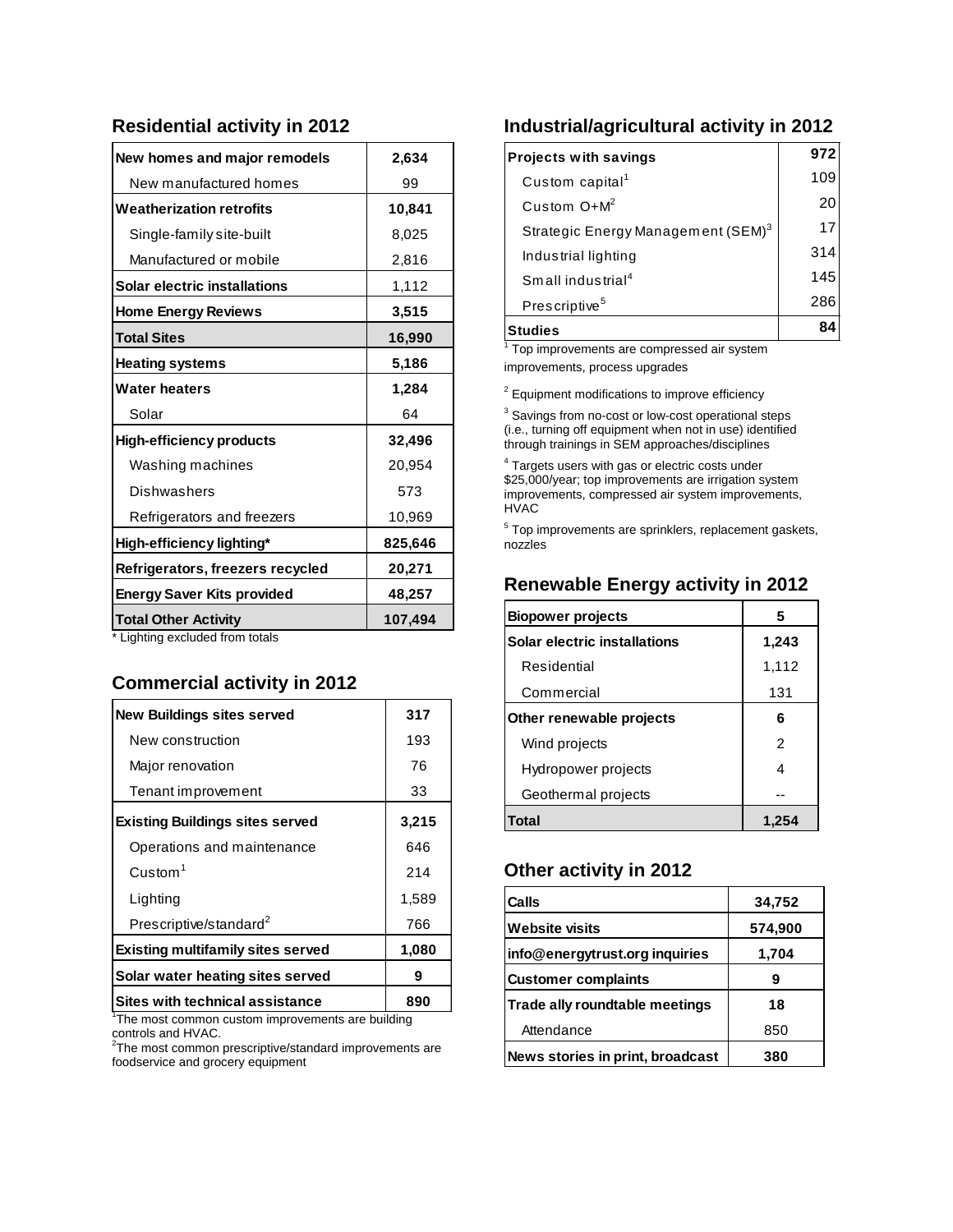## **II BACKGROUND, MISSION AND GOALS**

## **A. Background**

Since March 2002, Energy Trust has invested public purpose funds from utility customers so all can benefit from energy-efficiency improvements and renewable energy generation. Our work reduces energy waste, delivers the lowest cost energy resource utilities can buy to meet customer needs, and builds a cleaner, more sustainable energy future that helps our local and state economy. We are funded by and provide services to Oregon customers of Portland General Electric, Pacific Power, NW Natural and Cascade Natural Gas, along with NW Natural customers in southwest Washington.

An independent 501(c)(3) nonprofit organization, Energy Trust serves the residential, commercial and industrial customers of our affiliated utilities. We offer information, technical assistance and financial incentives, motivating customers to select higher efficiency products and equipment, install and develop renewable energy systems, make building improvements and better manage their energy use. Our customers derive direct benefits from these clean energy investments and activities, often seeing immediate cost savings on their utility bills.

Energy Trust's approach to program management, design and delivery supports innovation while providing value for ratepayers and maintaining low administrative and program support costs. Most of our energy-efficiency programs are competitively bid and managed by contractors. Our Production Efficiency program for industrial and agricultural customers and all renewable energy programs are internally managed by our staff. For most programs, Energy Trust leverages specialized local businesses already serving customers in the marketplace. Energy Trust supports and leverages a network of more than 2,700 trade ally contractors, allied professionals and participating retailers throughout the state who are familiar with Energy Trust incentives and can help customers access them. This approach supports our region's energy services sector and fuels green jobs within the region.

Our work is shaped with advice from two advisory councils comprised of stakeholders and is led by an independent, diverse board of directors whose members volunteer their time and expertise. We comply with legal requirements set forth in our contract with the Oregon Public Utility Commission and consistently achieve the minimum performance measures established to guide our operations and results. Our inclusive and transparent approach includes open meetings and published agendas, minutes, evaluations, budgets and financial statements.

Each year, in developing the next year's budget and action plan, we establish goals for electric and natural gas energy savings and renewable energy generation in consultation with PGE, Pacific Power, NW Natural and Cascade Natural Gas. Our annual goals are linked to the integrated resource plans, or IRPs, established by each of our collaborating utilities and acknowledged by the OPUC.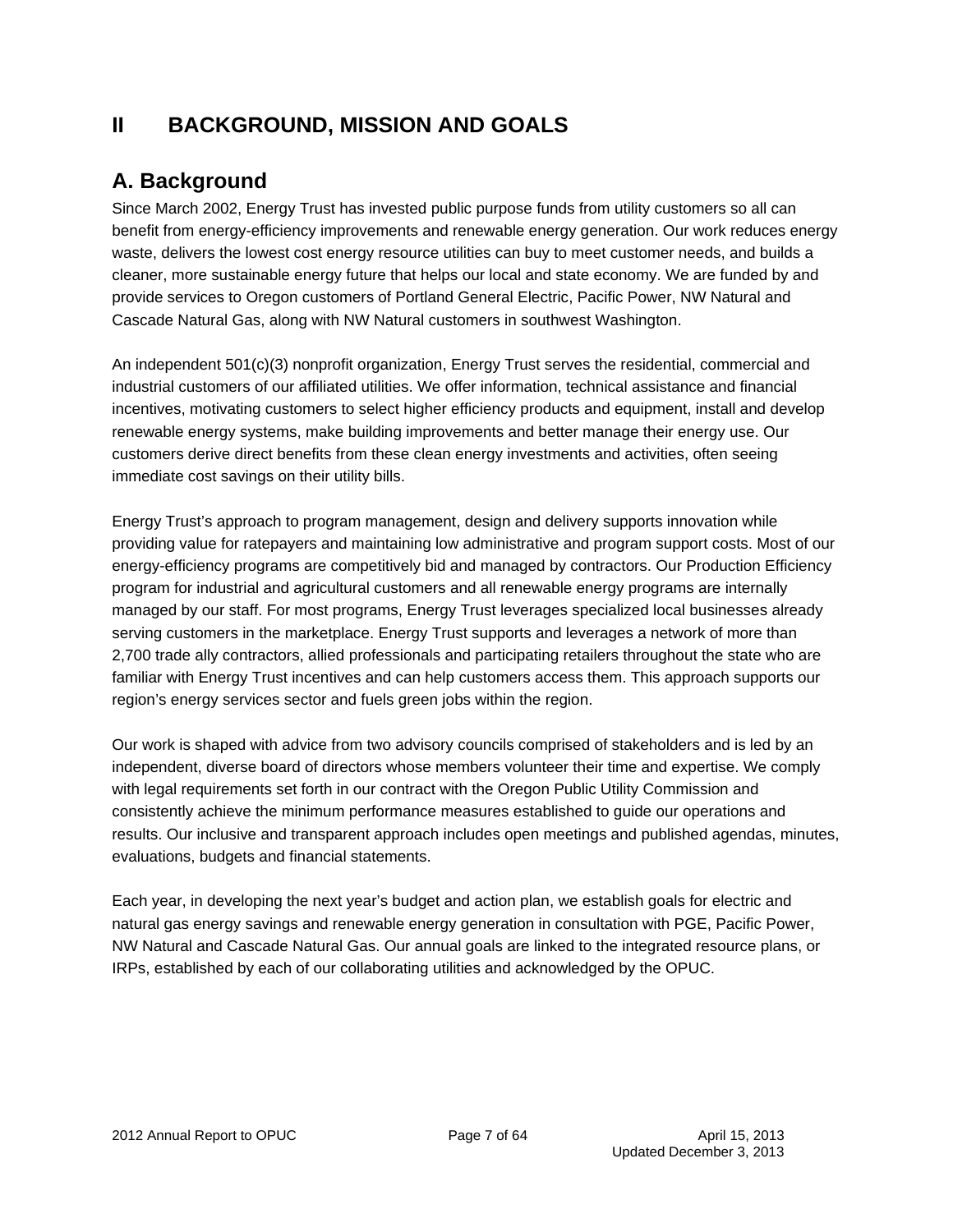## **B. Purpose Statement**

Energy Trust provides comprehensive, sustainable energy efficiency, conservation and renewable energy solutions to those we serve.

## **C. Vision Statement**

Energy Trust envisions a high quality of life, a vibrant economy and a healthy environment and climate for generations to come, built with renewable energy, efficient energy use and conservation.

## **D. 2014 Strategic Plan Goals**

- 1. Save 479 average megawatts of electricity
- *2.* Save 34.7 million annual therms of natural gas
- 3. Produce 124 average megawatts of electricity from new renewable generation

## **E. Five-year Activities 2010-2014**

- 1. Accelerate energy-efficiency investments
- 2. Support a variety of renewable energy technologies
- 3. Encourage innovative technologies
- 4. Support industry and business infrastructure to deliver energy efficiency and renewable energy
- 5. Provide excellent customer service
- 6. Consider overall balance and equity among programs and initiatives
- 7. Communicate the value of energy savings and renewable resource generation
- 8. Maintain an efficient, effective and transparent organization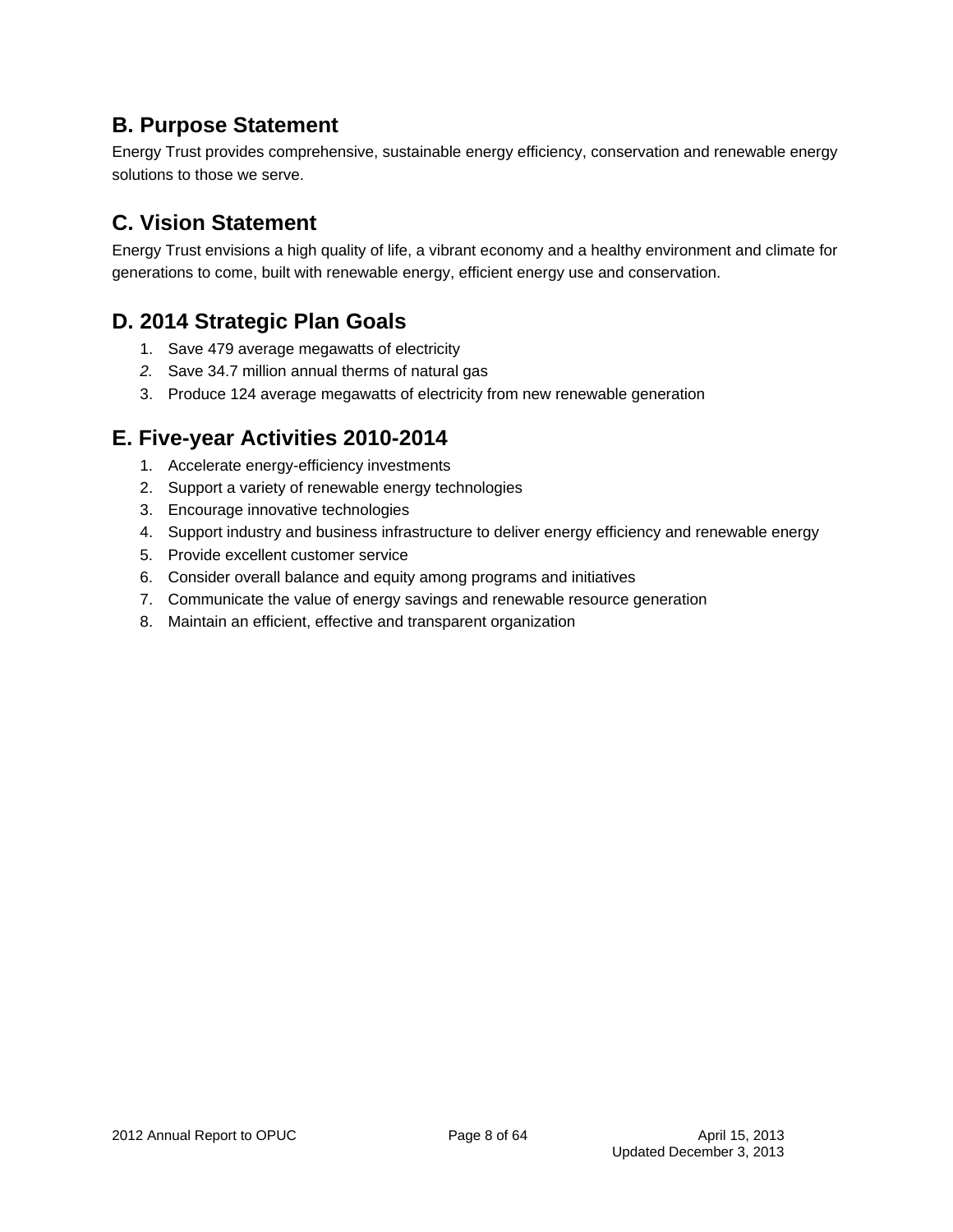## **III HIGHLIGHTS OF 2012 ACTIVITIES**

## **A. General highlights**

Annual results<sup>12</sup>

- **2012 annual results exceeded Energy Trust's annual stretch goals** for both electric and gas efficiency savings and exceeded the renewable energy generation conservative goal.
- **Energy Trust met every OPUC performance measure in 2012**. Electric and gas efficiency savings exceeded OPUC performance measures, along with annual levelized life-cycle costs.
- **Savings results exceeded contracted Integrated Resource Plan targets** for all four collaborating utilities and surpassed utility-specific stretch goals for PGE, Pacific Power and NW Natural. Energy Trust achieved 99 percent of its stretch goal for Cascade Natural Gas.
- **Electric efficiency projects completed in 2012** saved 52.9 aMW of electricity at a levelized cost of 2.7 cents per kilowatt hour. This savings is 8 percent above the 2012 stretch goal and 28 percent over the conservative goal. Compared to 2011, 2012 electric savings are greater by 12 percent. At 2.7 cents per kilowatt hour, the 2012 levelized cost of obtaining such high savings was well within the OPUC's performance measure of 4.4 cents per kilowatt hour.
- **Gas efficiency projects completed in 2012** saved more than 5.9 million annual therms of natural gas<sup>3</sup> at a levelized cost of 37 cents per therm. Gas savings exceeded the 2012 stretch goal by 4 percent and the conservative goal by 23 percent. Gas results for 2012 are 22 percent higher than 2011 gas savings. At 37 cents per annual therm, the levelized cost of 2012 gas savings is well within the OPUC measure of 52 cents per therm.
- **Renewable energy projects achieved 5.05 aMW in new generation in 2012.** This volume exceeds the annual conservative goal by 28 percent and is 3.4 times higher than renewable generation installed in 2011. A record 3.3 aMW came from solar electric projects.
- **Energy Trust maintained low administrative cos**ts at 5.4 percent of total revenue, in full compliance with the OPUC performance measure of 9 percent. It obtained an unmodified (previously "unqualified") financial audit opinion and strong customer satisfaction ratings in 2012, meeting additional OPUC performance requirements.
- **Kick-Start bonus offers to help offset declining state energy tax credits were in place for the first half** of 2012. Activity remained strong after they were discontinued, as did the notable growth in EPS™-rated new homes, suggesting some improvements in the economy.
- **Strategic Energy Management initiatives continued to diversify, engage more participants**  and produce more results. Building on the success of SEM for industrial customers, this strategy was offered for the first time to commercial customers in 2012.
- **The OPUC approved a two-year exception to cost-effectiveness requirements** requested by Energy Trust for several specific gas and electric measures, stemming from the low cost of natural gas.

<sup>1</sup> This document reports net savings, which are adjusted gross savings based upon results of current and past evaluations.

<sup>&</sup>lt;sup>2</sup>This report includes the best available energy savings data as of the date of submission. Energy savings reported here for periods prior to January 1, 2012, may be different than previously reported as a result of applying updated evaluation factors to Energy Trust funded program savings in Oregon through our annual true up process. The full True Up 2012 Report is available online at www.energytrust.org/library.

<sup>3</sup> The gas savings do not include NW Natural results in Washington. These results are reported in Appendix 5, pages 53-63.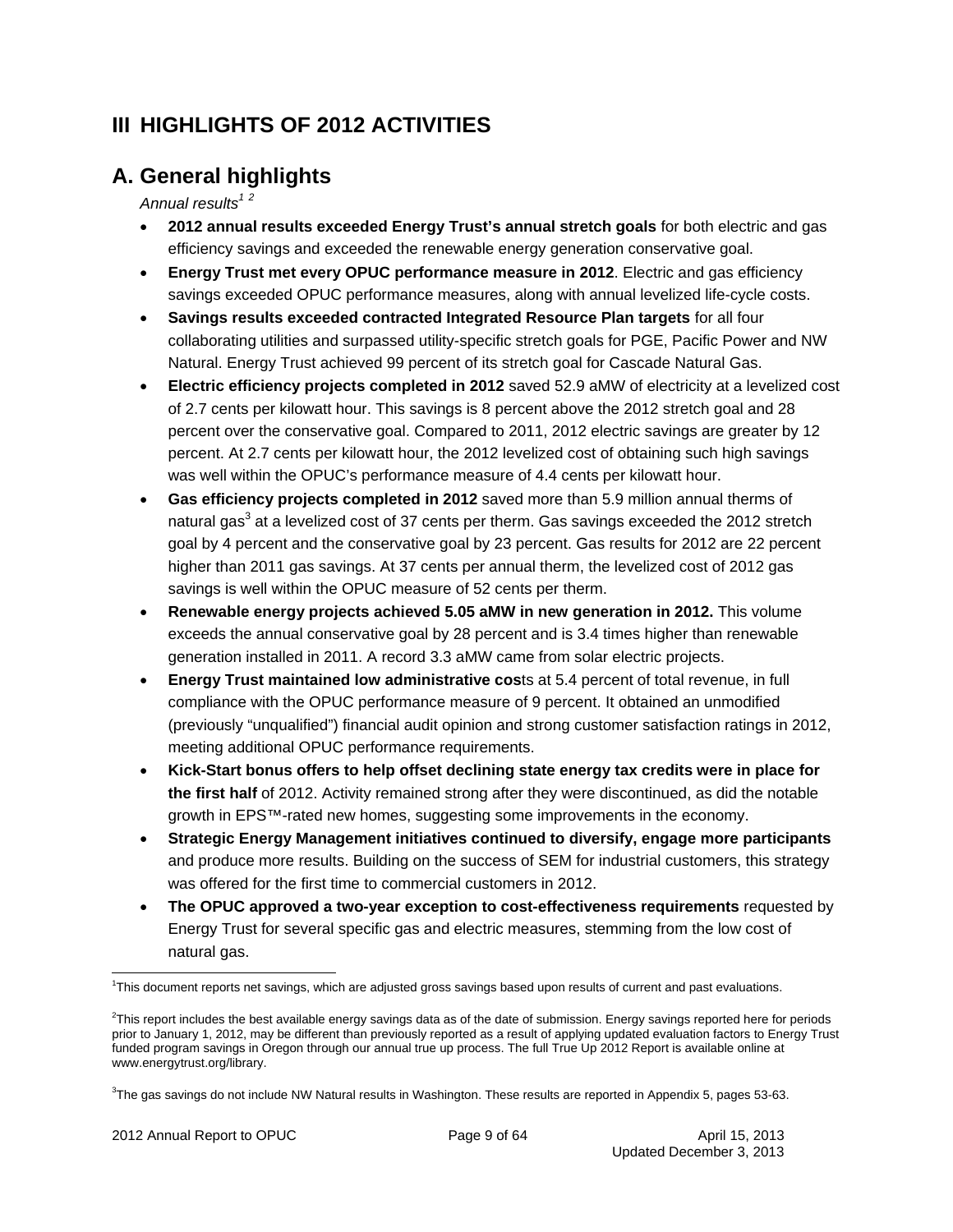- **The OPUC issued new rules permitting Energy Trust and its collaborating utilities (**PGE, Pacific Power, NW Natural and Cascade Natural Gas) to revise their data sharing agreements. The new rules allow Energy Trust and utilities to share information that will enable Energy Trust to better serve customers.
- **Energy Trust continued supporting pilots to test innovative financing and enhanced service** approaches, including behavior-focused Personal Energy Reports to motivate homeowners to save energy, Clean Energy Works Oregon and Oregon Cool Schools, the latter involving collaboration with the Oregon Department of Energy.
- **During 2012 approximately 2,700 Oregon and Washington trade ally contractors**, allied professionals and retailers participated in Energy Trust's Trade Ally Network. Three hundred trade and program allies were added in 2012. Attendance at quarterly roundtable meetings and trainings around the state continued to grow.
- **In 2012 the net economic impacts of Energy Trust** expenditures, energy savings and renewable energy generation added \$230 million to the local economy, including \$64 million in wages, \$19 million in income to small businesses and employment equivalent to 1,370 full-time jobs lasting a year. $4$

### *Cumulative and total annual results*

- **Since 2002, annual savings total** 368 aMW of electricity and 28.2 million annual therms of natural gas, equal to 77 percent of our 2014 electric goal and 81 percent of the 2014 gas goal. (Totals include 21 aMW of savings from self-direct customers.)
- **Since 2002, annual generation equals** 110 aMW of renewable energy, approximately 88 percent of the 2014 goal of 124 aMW.
- **Total electric savings and generation since 2002** represent enough clean energy to power nearly 370,000 Oregon homes. Total gas savings represent enough fuel to heat approximately 55,600 Oregon homes with natural gas for a year.
- **Since 2002, Energy Trust has cumulatively added \$2.7 billion to the local economy,**  including \$793 million in wages, \$155 million in small business income and employment equivalent to 22,400 full-time jobs lasting a year.<sup>5</sup>
- **Air quality improvements stemming from Energy Trust investments** have kept more than 8.4 million tons of carbon dioxide out of the atmosphere, the equivalent of removing nearly 1.5 million cars from Oregon roads for one year.

## **B. Residential sector highlights**

- **Combined residential sector savings exceeded the sector's 2012 electric stretch savings goal** by 5 percent and met its gas savings goal.
- **Residential sector savings represented 30 percent and 43 percent, respectively, of Energy Trust's electric and gas savings** in 2012. Nearly 17,000 new and existing homes received Energy Trust services in 2012. In addition, approximately 39,000 efficient heating equipment and other appliances were purchased in 2012, and more than 20,000 old refrigerators and freezers were recycled.

 <sup>45</sup> The net economic benefit of Energy Trust expenditures, savings and generation is calculated from an independent analysis by ECONorthwest completed in 2012.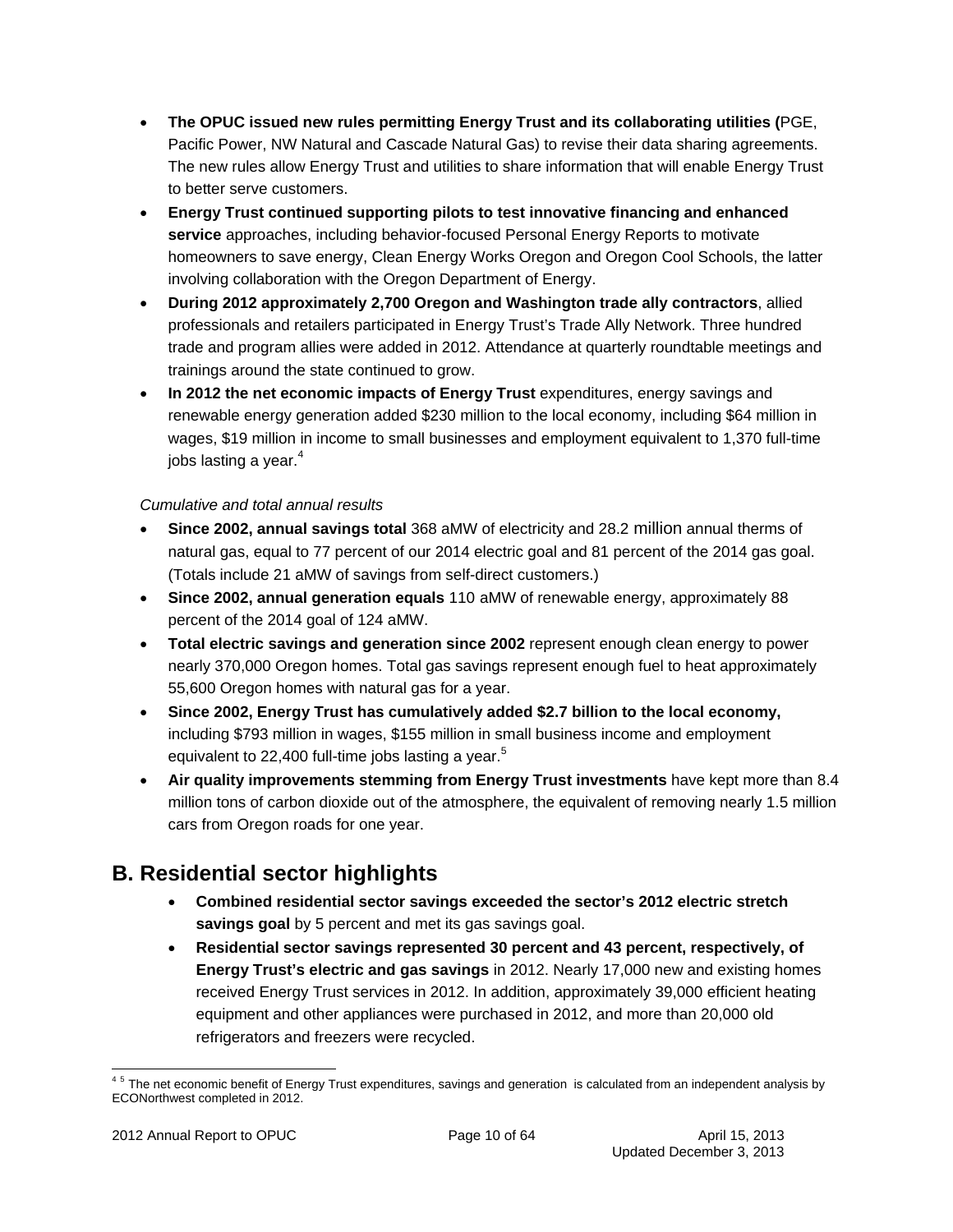- **In 2012, six Personal Energy Reports were sent bimonthly to 60,000 residential customers** served by both PGE and NW Natural, completing the second year of this behavior change pilot. The reports provide data on the recipient's home and similar homes nearby, motivating the recipient to take energy-saving actions.
- **Recipients of the Personal Energy Reports collectively have saved** more than 17 million kWh and 344,000 therms by reducing household energy use. Additional testing is planned in 2013 to assess the persistence of these savings over time and to expand the offering to targeted Pacific Power customers with high annual usage. Average savings per participating household in 2012 were 184 kWh and six therms.
- **Expanded outreach to trade allies in 2012** included—in addition to quarterly roundtable sessions—the formation of trade ally stakeholder groups and a Home Performance with ENERGY STAR<sup>®</sup> conference attracting more than 100 attendees. An offer to supply compact fluorescent light bulbs and water conservation devices for trade allies to install in their customers' homes drew 26 participating contractors, resulting in additional cost-effective savings at sites served by these trade allies.

### *Existing Homes*

- **Existing Homes surpassed 2012 stretch savings goals for three utilities**—PGE, Pacific Power and NW Natural—and achieved 95 percent of the stretch savings goal for Cascade Natural Gas.
- **Shifting more program delivery to trade allies** was a focus in 2012. Energy Trust increased its support for business development, cooperative marketing, equipment reimbursement, training and online enrollment and incentive forms. This empowered the program's 560 trade allies to reach more customers at lower cost to Energy Trust. Support for this transition will continue in 2013.
- **The program supported weatherization retrofits for approximately 8,000 homes** in 2012, including 1,650 comprehensive, whole-house retrofits through the Home Performance with ENERGY STAR track. Approximately 1,250 of the Home Performance retrofits were provided through Clean Energy Works Oregon—which works with Energy Trust to demonstrate financing and other enhanced services for whole-home energy retrofits.<sup>6</sup>
- **Key single measures driving overall savings** were gas hearths, ENERGY STAR gas tank water heaters and ductless heat pumps. Approximately 1,200 efficient gas hearths were installed in 2012, compared to 1,000 in 2011. The gain is attributed to successful marketing through utility communications and retail point-of-sale materials.
- **Customized Energy Saver Kits were introduced in 2012, a strategy to address the** transition from incandescent lamps to CFLs that is being accelerated by the Energy Independence and Security Act of 2007, which sets new federal efficiency standards for light bulbs, necessitating a shift toward specialty bulbs. In place of the standard kit with four CFLs previously in use, customers now receive a customized assortment of CFLs, specialty bulbs and water-saving devices based on answers to a short online questionnaire about their home. More than 48,000 kits were delivered in 2012.
- **Online Home Energy Reviews proved popular in 2012, the first full year they were promoted** along with in-home and phone reviews. More than 65 percent of Home Energy

  $6$  Energy Trust totals vary from Clean Energy Works Oregon's due to data entry timing.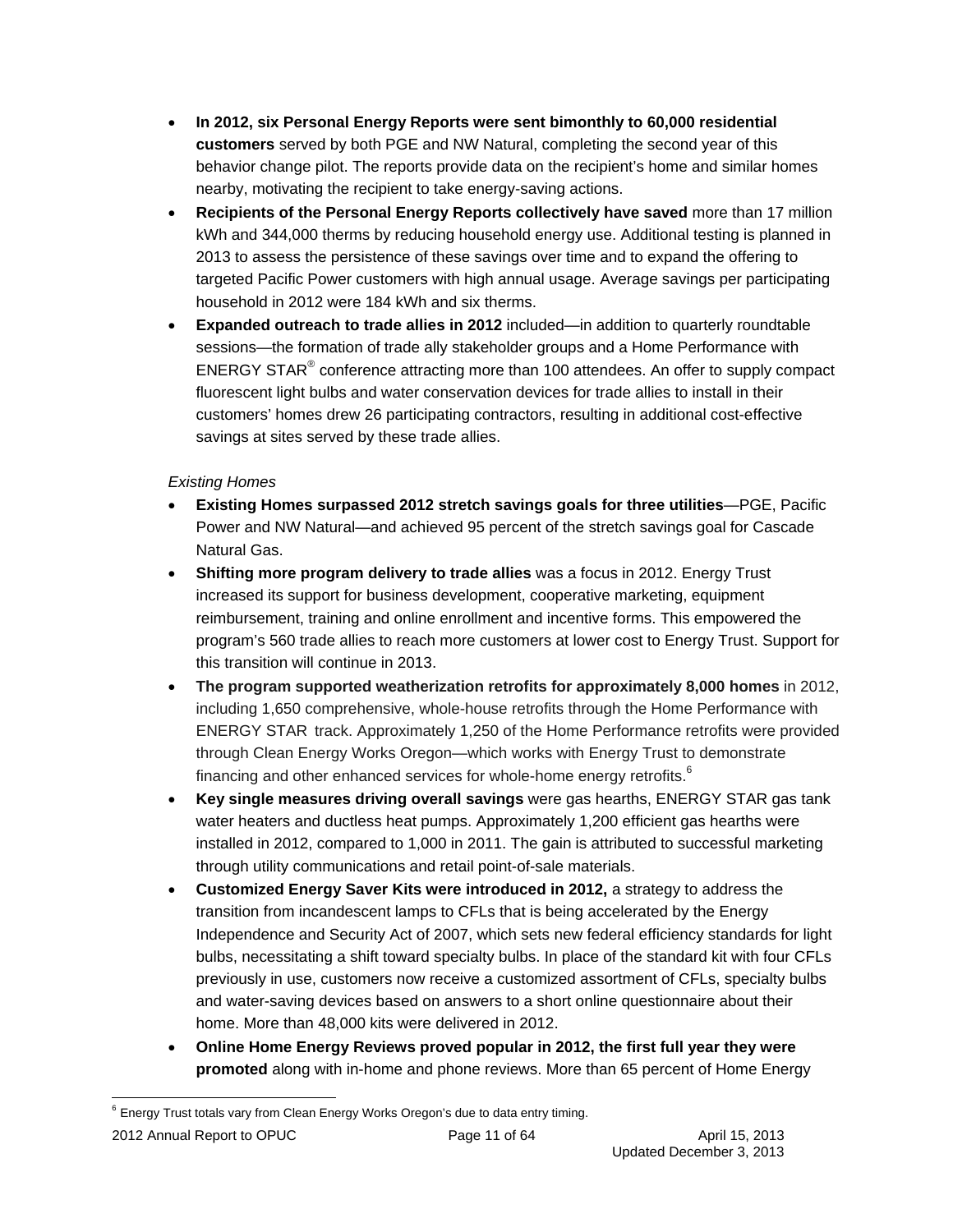Reviews in 2012 were completed through use of the online tool, reducing program costs and speeding customer connection to trade allies.

- **Savings Within Reach, serving moderate-income homeowners, continued to grow** in 2012. Nearly 640 homes participated, a 41 percent increase over 2011. Matching incentives up to \$1,000 per home from the Energize Clackamas initiative were a significant factor in this growth.
- **Energy Trust supported energy-efficiency education in 331 Oregon schools** during 2012 through delivery of the LivingWise educational kits with a curriculum developed by Energy Trust, provided free to sixth-grade teachers. Using the curriculum, more than 20,000 students studied energy-efficiency opportunities and installed CFLs and water-saving devices in their homes, resulting in corresponding energy savings.
- **The program developed a methodology and approach for an Existing Home EPS,**  working with Energy Trust's Conservation Advisory Council and key stakeholders to design an energy performance rating product that maintains fuel neutrality and is technically credible. In fall 2012, the program worked with Earth Advantage to deliver "Introduction to EPS" trainings to Home Performance with ENERGY STAR trade allies, and to customize the Earth Advantage software tool to electronically submit customer projects for Energy Trust paperless incentive processing.
- **Existing Homes began transitioning to a new Program Management Contractor, Fluid,**  in fall 2012, following a competitive proposal solicitation and review. The transition will continue through Q1 2013.

#### *New Homes and Products*

- **New Homes and Products achieved 80 percent and 91 percent**, respectively, of its 2012 electric and gas stretch savings goals. Results in Cascade Natural Gas territory exceeded stretch goal.
- **In 2012 the program supported 1,320 highly efficient new homes with EPS**, an energy performance score developed by Energy Trust**—**nearly double the program goal. Thirty-nine percent of these homes were submitted in Q4. The total number of EPS-rated new homes since inception in 2009 now exceeds 3,000.
- **EPS-rated homes gained a 25 percent market share in 2012, same as in 2011, even** though a new, more stringent code taking effect in 2012 raised energy-efficiency specifications by 10 percent. The slowly recovering economy gets some credit for this success, along with Energy Trust market support for builders and verifiers.
- **SolAire Homes built a residence in Central Oregon with a best possible EPS of zero**, the lowest score the program has seen. The home is the first "net-zero energy" home to receive an EPS.
- **By the end of 2012, most EPS-rated homes were scored by independent verifiers** rather than the program. Energy Trust collaborated with NEEA to recruit and train 30 independent verifiers during 2012—one example of Energy Trust work to transition elements of the program to the market.
- **The 2012 air sealing pilot treated 340 new homes that did not participate in EPS.** The pilot is expected to transition to a regular offering in 2013 and continue supporting insulation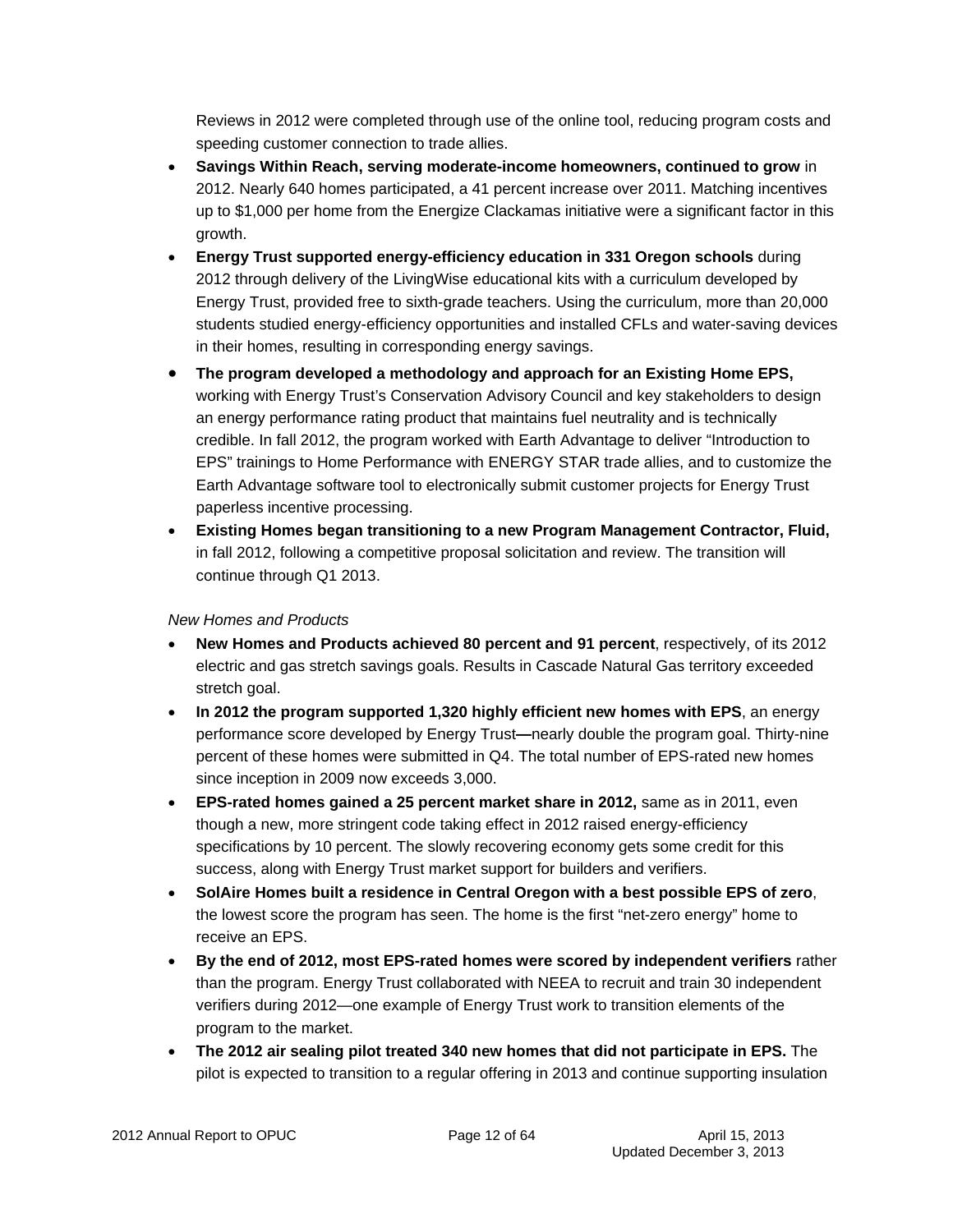and drywall subcontractors to decrease the air leakage in new homes that do not pursue an EPS.

- **Savings from efficient home products were lower than expected in 2012, reflecting a** slowdown in CFL retail sales and the conversion by a major retailer of specialty CFLs to LED lamps in the last quarter of 2012. Although selling in lower volumes, LED sales accounted for about 8 percent of fourth quarter savings from retail lighting.
- **"Carry Home Energy Savings" kits and CFLs were distributed through strategic collaborations.** Community action agencies serving Oregonians in need distributed approximately 5,400 kits in 2012. In addition, PGE distributed CFLs and efficient showerheads through its community offices.
- **Energy Trust participated in the Western Regional Utility Network,** in which utilities from seven states and the Bonneville Power Administration, BPA, seek to align their work with retail and manufacturers on point-of-sale lighting messaging, instant rebates and efficiency specifications for refrigerators and clothes washers.

## **C. Commercial sector highlights**

- **Commercial sector savings** achieved 120 percent of the 2012 electric stretch savings goal and 127 percent of the gas stretch savings goal.
- **Commercial savings represented 42 percent of Energy Trust electric savings and 42 percent of gas savings** in 2012. Approximately 4,600 sites were served during 2012, representing a wide variety of business types and widely dispersed locations throughout areas served by Energy Trust. Since 2009 commercial sector savings have more than doubled.
- **Considerable penetration into small commercial markets** was achieved in 2012 across both commercial programs. Recognizing the potential, programs focused their offerings for smaller commercial enterprises by specific market type.
- **Existing multifamily sites served in 2012 is more than double the number in 2011.** The growth is attributed to incentives paid to distributors to buy down the cost of high-efficiency appliances and equipment marketed to multifamily property owners and managers.
- **Programs focused on tools and training to help customers make a business case** for energy efficiency and prioritize possible projects, supported by Program Management Contractors.
- **While the economy remains a factor for this sector, programs are gaining traction.** More participants are returning with follow-on projects. Both Existing Buildings and New Buildings are employing account management with larger customers to sustain relationships and support repeat participation. Programs are focusing on tools and training to help customers make a business case for energy efficiency and prioritize possible projects.
- **Energy Trust supported Oregon's Cool Schools initiative**, in collaboration with the Oregon Department of Energy, providing schools with audits and project assistance. Energy Trust reached out to approximately 30 districts in 2012. Eight of these districts completed projects in 2012, and more are expected to complete in 2013.
- **Overall, the commercial sector served 90 K-12 school facilities in 2012,** and 33 additional school projects initiated in 2012 are scheduled to complete in 2013.
- **Energy Trust continued engagement in MPower Oregon**, an on-bill financing pilot developed in collaboration with local, regional and national organizations. The first capital projects from this initiative are expected to begin during the second half of 2013.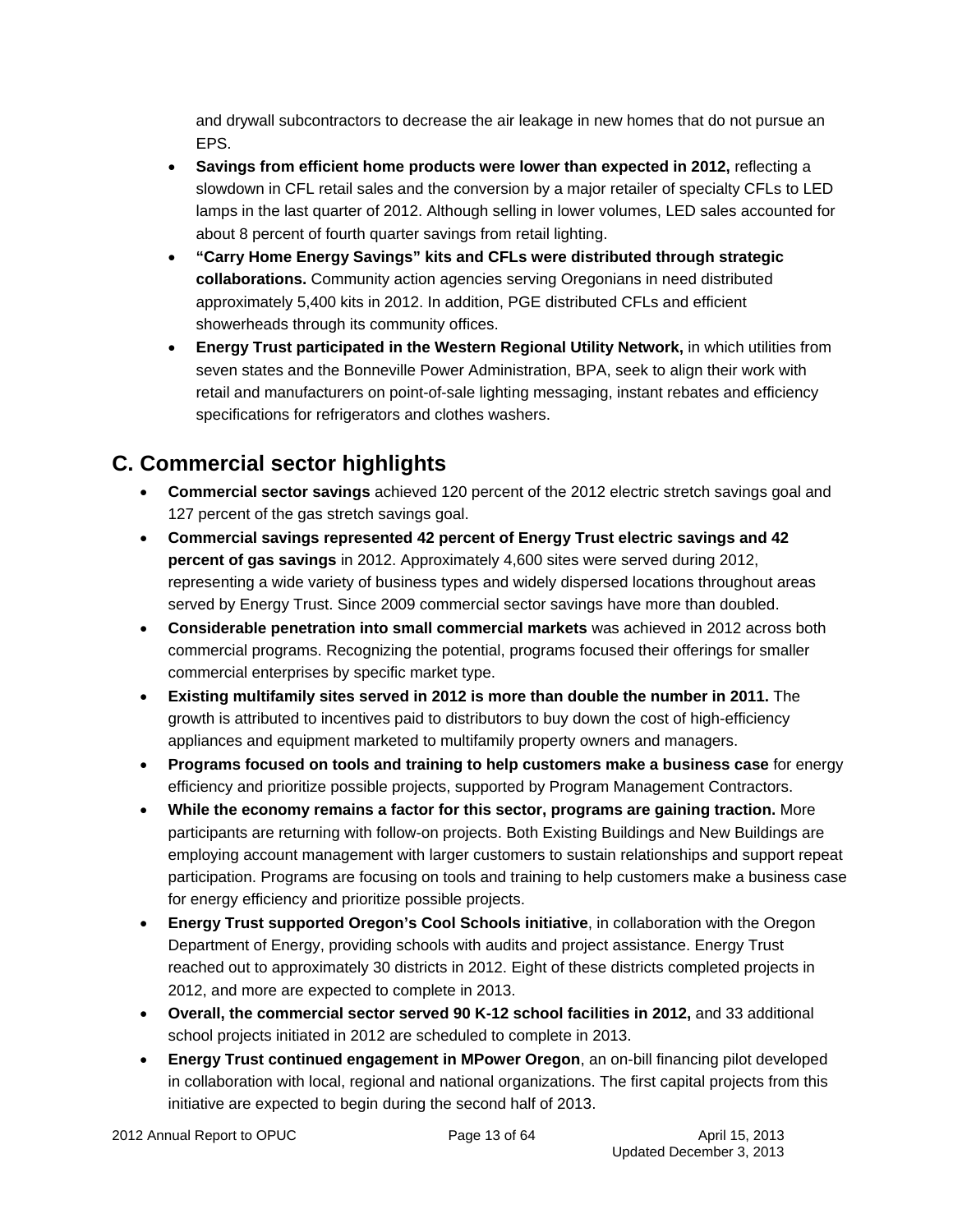#### *Existing Buildings*

- **The program met its 2012 electric stretch goal and exceeded its gas stretch goal** by 38 percent.
- **The pipeline for 2013 is stronger than ever** before in the program's history, representing potential savings of 50 million kWh and 1.1 million annual therms. Energy Trust attributes the robust pipeline to the combined effect of expanded business development outreach and customers' growing confidence in a stabilizing economy.
- **Existing Building's Kick-Start bonus attracted 1,385 projects in 2012** by offering a 20 percent bonus for projects enrolled by June 29, 2012, intended to help counter uncertainty about Oregon business energy tax credits. Savings from these projects represent 14 percent of 2012 commercial sector gas savings and 26 percent of annual electric savings.
- **Operations and maintenance projects accounted for a growing portion** of 2012 results, 26 percent of gas savings and 6 percent of electric savings. These included rooftop HVAC unit tuneup projects, which increased by 29 percent in 2012 compared to 2011. Additional savings came from SEM participants.
- **In 2012, its first year, seven of the commercial SEM pilot's** nine participating companies completed projects, achieving combined savings of 6 million kWh and 127,000 therms. These results represent an average of 5 percent electric savings and 7 percent gas savings from behavioral and operations improvements at each site, aligning well with SEM results in the industrial sector.
- **A large share of activity in 2012 came from sites less than 10,000 square feet—**30 percent of measures and 44 percent of the sites participating in Existing Buildings.
- **Other important contributions to 2012 Existing Buildings savings** came from Building Operator Certification scholarships and the Plug Load initiative, which provides incentives to computer manufacturers to produce more energy-efficient models of computer desktops, monitor and servers.
- **Four projects in a comprehensive lighting pilot, managed in coordination with NEEA,** completed in 2012. The pilot offers richer incentives and helps building managers install projects with comprehensive upgrades to lighting and lighting controls. The four projects saved 213,000 kWh—72 percent more savings than would have been expected had they followed the typical practice of incremental lighting upgrades.
- **Savings from retrofit of multifamily properties grew** in 2012. Compared to 2011, electric savings increased 33 percent and gas savings increased 106 percent, reflecting the continued growth in custom opportunities identified through studies conducted in 2011.
- **High-performance showerheads and faucet aerators** were installed in more than 21,000 multifamily housing units and accounted for the majority of multifamily savings in 2012. Compared to 2011, the proportion of these installations declined, reflecting growth in custom track projects, common-area lighting and distributor incentives intended to lower appliance retail prices.
- **Relationships with major multifamily property management owners and companies**, along with instant-savings measures, custom measures and incentives paid to distributors, resulted in historically high savings from multifamily projects with minimal growth in 2012 incentive expenditures.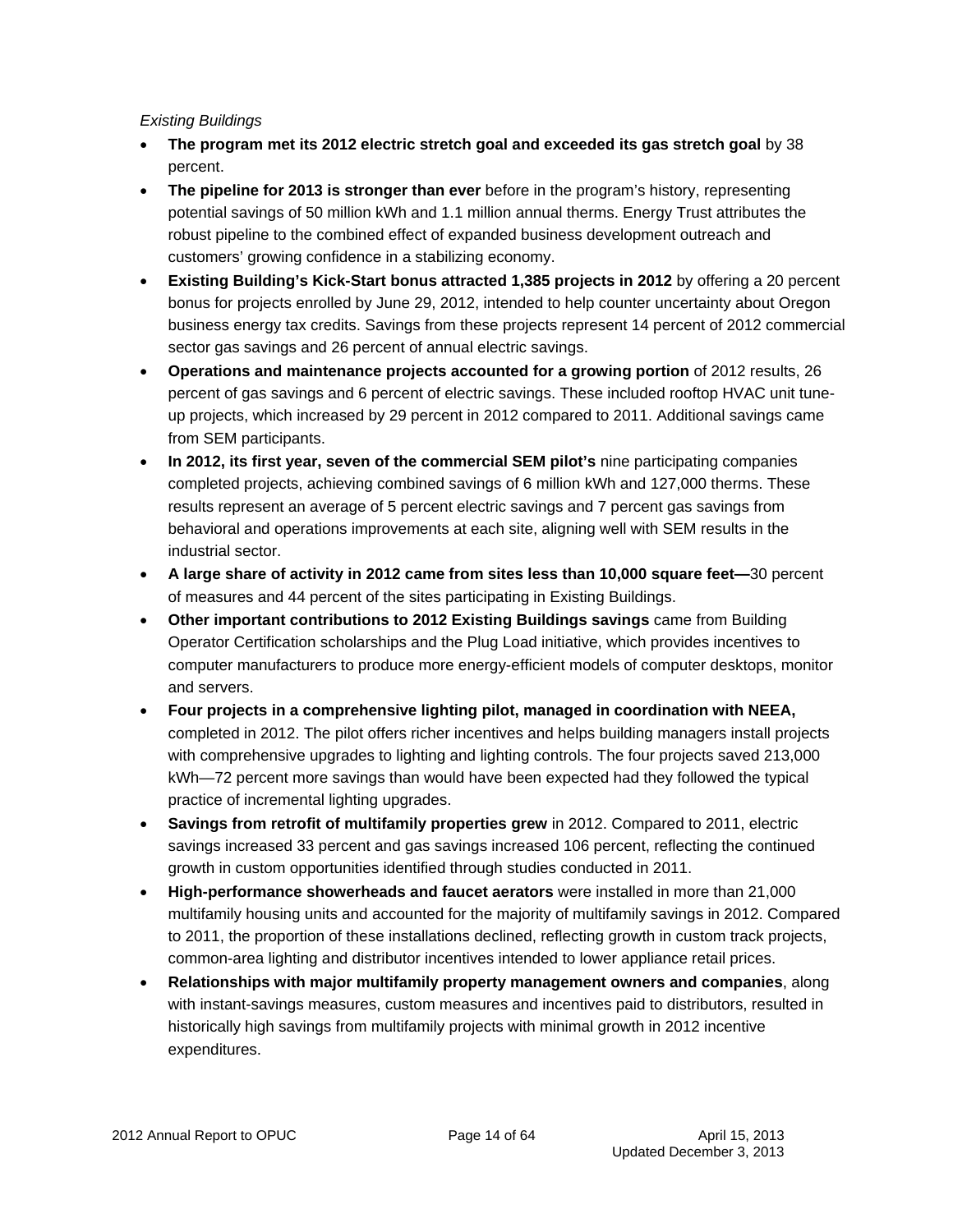**The program selected a new Program Management Contractor, ICF International,** in 2012. The transition to ICF will be complete by the end of Q1 2013. Multifamily efforts continue being managed by Lockheed Martin under a separate contract.

### *New Buildings*

- **New Buildings closed the year at or ahead of stretch goals**—190 percent of the program's 2012 stretch electric savings goal and 100 percent of its 2012 stretch gas savings goal.
- **The program closed 317 projects in 2012**, a 4 percent increase over 2011, and enrolled another 385 projects for future completion.
- **Data centers were a significant source of highly cost-effective savings in 2012** and are well represented in the pipeline for completion in future years. In response to Oregon's unprecedented growth in data centers over the past several years, New Buildings launched a data center offer that streamlines the process for obtaining incentives and meets the needs of projects ranging from office buildings using less than 10 kW to server "farms" drawing power in excess of 10 MW.
- **Small buildings represent a relatively large portion of projects and savings**—85 percent of all projects in 2012 were small commercial buildings—accounting for 30 percent of electric savings (excluding small data centers) and 50 percent of gas savings. Small commercial buildings are 70,000 square feet or less in size; many small commercial properties served by Energy Trust are less than 20,000 square feet.
- **Four projects from the 2009 Small Commercial Pilot completed in 2012.** Results from the pilot informed the development of new offers described below.
- **To better serve the most common types of small commercial buildings,** the program developed and began offering market-specific packages with tiered incentives for restaurant, multifamily, office, school and retail buildings. The offers are comprehensive packages of measures with modeled savings that eliminate the need for more costly integrated design for small projects, which typically use a design-build approach.
- **As the economy strengthens, New Buildings is assisting a growing number of industrial**  projects. New Buildings often assists with the building shell, while Production Efficiency supports manufacturing processes and equipment.
- **A solar-ready initiative, designed in 2012 for launch in 2013, will help train** architects and engineers in designing buildings for easier retrofit with solar electric and water heating systems.
- **The number of program allies has grown to 71 firms,** broadening the program reach to more easily serve new customers. Program allies include architects, engineers, green building consultants, developers and others.
- **New Buildings helped prepare the market to meet more stringent requirements** of the Oregon Energy Efficiency Specialty Code and future code upgrades through work with trade and program ally networks and organizations such as the American Institute of Architects and Cascadia Green Building Council.

## **D. Industry and agriculture sector highlights**

*Production Efficiency* 

 **Production Efficiency ended 2012 at 92 percent of its stretch electric savings** goal and 76 percent of its stretch gas savings goal. Gas savings for 2012 were lower than expected because delays in two large gas projects moved completion into 2013.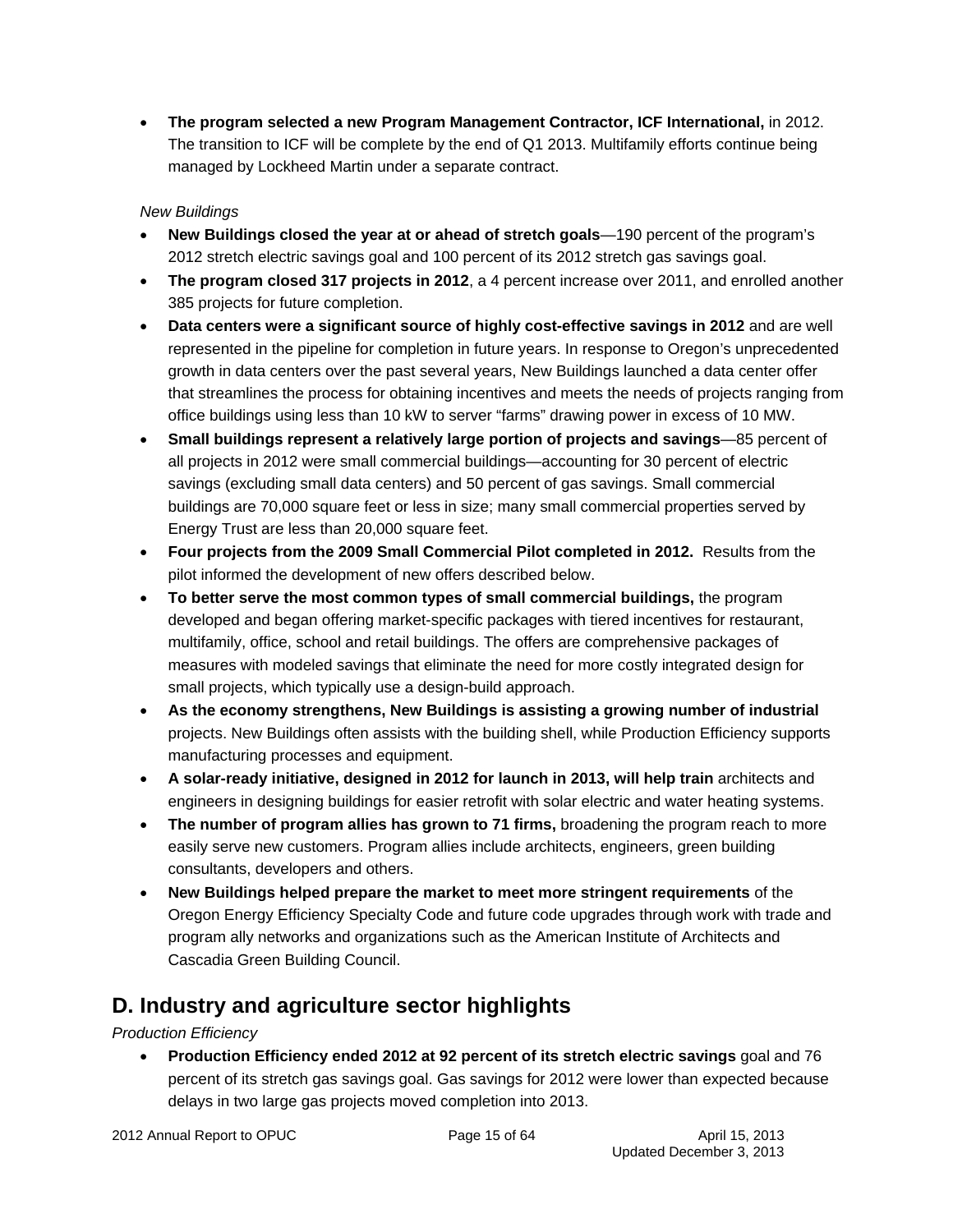- **Industrial savings represented 28 percent and 15 percent, respectively, of Energy Trust's**  electric and gas savings in 2012. Participating sites represent a broad range of industry types and sizes and are well distributed across the state, with strong participation from both rural and urban areas.
- **The number of projects completed in 2012 equaled last year's high volume**, reflecting the strength of the program's increasingly diversified and streamlined, packaged offerings. Custom projects continued to provide the majority of the sector's 2012 savings, representing 53 percent of electric and 46 percent of gas savings. Streamlined projects, delivered through trade allies, provided 25 percent of electric and 42 percent of gas savings. Strategic Energy Management initiatives provided 22 percent of electric and 12 percent of gas savings for 2012.
- **The Kick-Start bonus, offered in the first half of 2012**, incented companies to quickly approve and begin to implement projects, despite uncertainty about state energy tax credits, by offering a 20 percent higher payment for ordering equipment within 90 days of project approval. Approximately one-third of the program's 2012 savings benefitted from this offer.
- **The program has seen six years of continuous growth of savings in the high-tech sector**, with more than 30 million kWh saved in 2012. A large part of those savings came from the first phase of a large new construction project, approved by the Energy Trust Board of Directors, which brought in more than 15 million kWh in savings in 2012.
- **The first 10 Scientific Irrigation Scheduling projects completed in 2012**, helping farmers across the state save energy and water by using soil monitors and weather station data to understand evaporation rates and fine-tune irrigation.
- **In their fourth year in 2012, behavior-based SEM offerings** have reached maturity, continuing to attract more participants and produce growing results. Industrial Energy Improvement is the program's longest running SEM offering, providing year-long intensive training and technical support through a peer network, or cohort, model. Corporate SEM provides similar training, technical support and incentives and is delivered one-on-one. The Core Improvement pilot is a scaled version of IEI for smaller industries.
	- **Eight manufacturers participating in the fourth IEI cohort**—ranging from metal producers to wastewater treatment facilities—secured more than 16 million kWh and over 80,000 annual therms. Direct savings from IEI derive from low- and no-cost operational changes, while additional savings are expected from an improvement in customers' motivation and execution of larger projects. A preliminary analysis of the first two years of IEI (2009 and 2010) suggests participating sites doubled the number of capital energy-efficiency projects implemented after completion of the effort compared to prior years.
	- **Corporate SEM served six sites in 2012.** Corporate SEM is well suited for larger sites located in areas of the state that lack the critical mass of participants for a cohort based approach, or for single companies with multiple sites seeking to create their own smaller cohort.
	- **The first cohort of the Core Improvement pilot enrolled 12 small to mid-sized** industries during the fall. During the recruitment process, another 15 companies expressed strong interest in participating in the next cohort tentatively planned for 2013. In addition to the operations and maintenance savings some participants are already seeing, several capital projects have spawned from the first cohort. Energy Trust is one of the first in the nation to offer SEM for small manufacturing.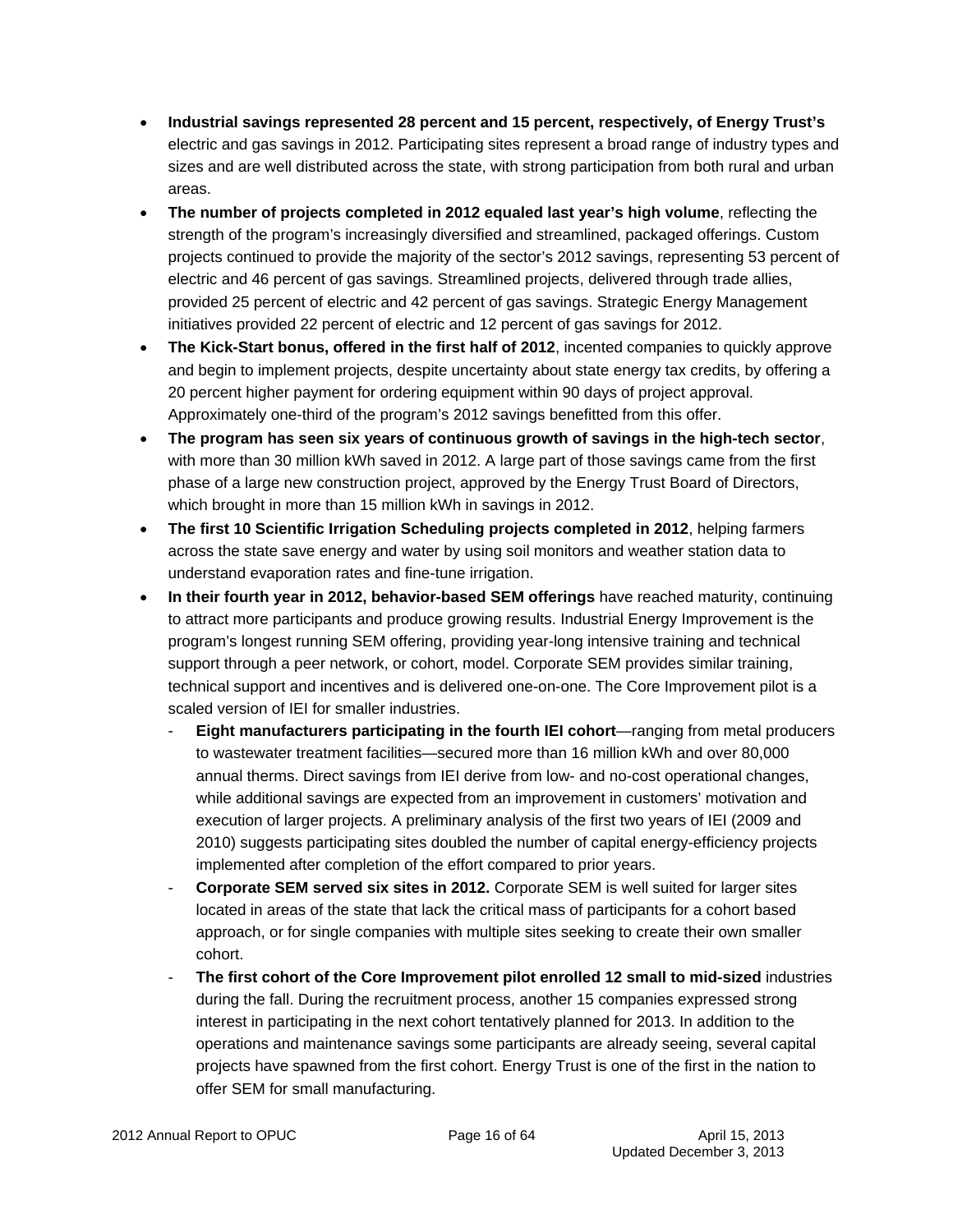- **Semiannual Breakfast of Champions events helped create a learning community** among current and former participants in SEM offerings. The Breakfast of Champions brings together energy champions and executive sponsors from more than 40 companies for ongoing training, networking and peer-to-peer coaching. These events help keep participants focused on their SEM programs, deepen their understanding of SEM practices and provide new ideas for continuous energy improvement.
- **Drawing upon results of the sector's first market research study**, in 2012 the program implemented a detailed plan to increase participation and savings by improving ongoing communication between the program and participants, including:
	- **Distributed the first two issues of a quarterly customer e-newsletter, The Champion**, to 2,500 program participants and others. The newsletter provides information about program changes, new opportunities, technical updates, a calendar of training events, customer success stories and project case studies. The Champion had high open and click-through rates and engaged readers as distant as Europe and China.
	- **Expanded communication generally**, recruited customer champions as speakers at events and trainings, and leveraged customer referrals to help drive participation among other industries.
	- **Co-sponsored the second annual Oregon Leaders Awards for industrial energy efficiency** with the Oregon Department of Energy, NEEA and BPA.
- **Energy Trust continued its collaboration with the Oregon Association of Clean Water**  Agencies, ACWA, to educate wastewater treatment staff on SEM practices and promote energy independence, including efficiency and renewable energy opportunities.

## **E. Renewable energy highlights**

- **The preliminary 2012 annual total of 5.05 aMW in new generation exceeds** the annual conservative goal by 28 percent—and is 3.4 times higher than 2011 renewable energy generation.
- **A record 3.29 aMW of 2012 installed generation came from solar electric projects**—both from large-scale installations with power purchased by utilities and from standard residential and commercial systems. More than 5,000 solar electric systems have been installed with Energy Trust support since 2003.
- **The sector utilizes a portfolio approach and manages limited funding to support a range of technologies.** This approach allows the sector to remain flexible enough to respond to changing markets and pursue successful projects.
- **Two requests for proposals were issued in 2012 for non-solar projects in Pacific Power** territory. Two projects from the first RFP received funding commitments. No viable proposals resulted from the second RFP.
- **In 2012 Energy Trust committed funding for 1.12 aMW of generation from 85 projects** expected to complete in 2013 and beyond.
- **Energy Trust provided project development assistance to 18 projects across the range of non-solar technologies** in 2012. The funding was used for feasibility studies, grant-writing, permitting and project design.
- **OPUC, in collaboration with Energy Trust, developed a multifaceted renewable energy performance metric** for 2013.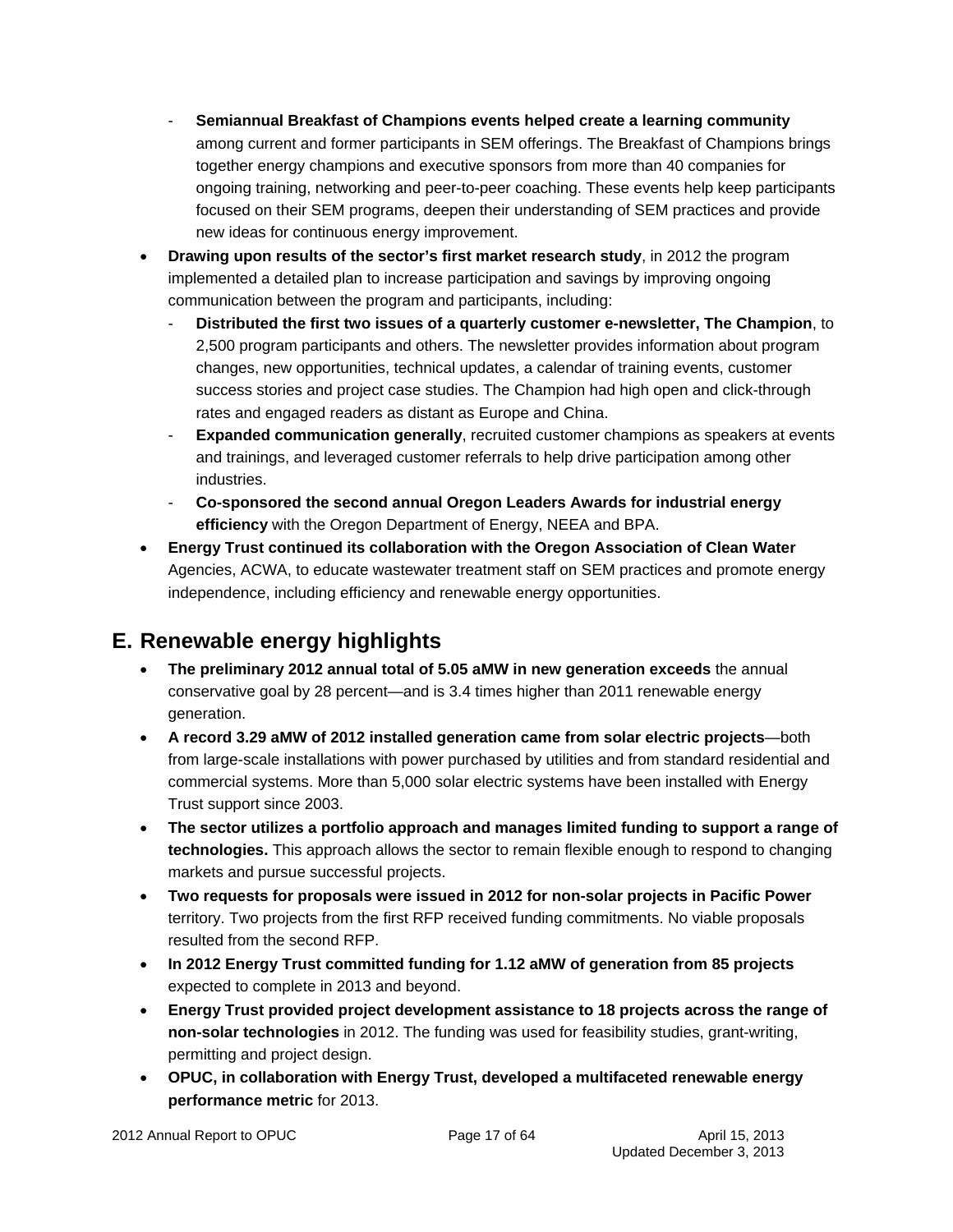*Solar* 

- **In 2012 1,240 standard solar projects received an Energy Trust incentive**, resulting in 10 percent more new generation than in 2011—even though Energy Trust's average solar incentive rate dropped by 45 percent.
- **Three large ground-mounted solar projects were completed in 2012:** 
	- The 1.8 MW Baldock project, sponsored by the Oregon Department of Transportation and located at an I-5 rest area near Wilsonville, provides power to PGE.
	- The 5.7 MW Outback project in Lake County generates power for PGE.
	- The 2.6 MW Black Cap project, also in Lake County, produces power for Pacific Power.
- **Community-led bulk buy projects featured less prominently in 2012 compared to 2011** and 2010. There were 517 bulk-purchase installs in 2010, 315 in 2011 and 243 in 2012.
- **Meanwhile, the number of residential third-party owned systems grew to 55 percent** of residential systems installed, compared to 38 percent in 2011 and none in 2010. In this model, a third-party business owns and maintains solar electric systems on residential rooftops. Homeowners lease the systems and receive the energy benefit, while the business receives the lease payments, tax credits and depreciation.
- **Another financially focused model, a production-based incentive,** is administered by Oregon investor-owned electric utilities and permits a limited number of customers to be paid directly for solar generation, without support from Energy Trust. Energy Trust helps customers understand this option through information on the website and monitors projects in this program to assure they do not receive Energy Trust incentives.

#### *Biopower*

- **Dairy gas biopower moved forward in 2012.** Energy Trust supported Revolution Energy Solutions projects at two dairies in the Willamette Valley.
- **Municipal wastewater treatment facilities increasingly turned to biopower** and are a key market segment for the Biopower program. With support from Energy Trust, Medford and Pendleton installed biogas generation at their wastewater treatment plants in 2012. Pendleton accepts grease trap waste from the surrounding area to augment the fuel from its treatment plant.
- **Energy Trust partners with ACWA in reaching out to municipal wastewater treatment** managers. The collaboration has borne fruit. In Oregon,10 out of 28 wastewater treatment plants use anaerobic digestion for electricity production, including three supported by Energy Trust, while nationally only one in 10 do so.
- **A demonstration of a wood waste gasifier**, which creates synthetic gas from biomass without combustion, was installed in Wallowa County, in combination with an organic Rankine cycle power generator.
- **Commitments were made in 2012 to 0.69 aMW of new biopower generation in future** years. In addition, Energy Trust expects 2.32 aMW of generation from biopower projects receiving commitments in past years but not completed as of the end of 2012.
- **Energy Trust hosted a Biogas Working Group meeting in April.** This was a valuable opportunity for different market players to share their successes and challenges and to learn about business opportunities in the biogas community.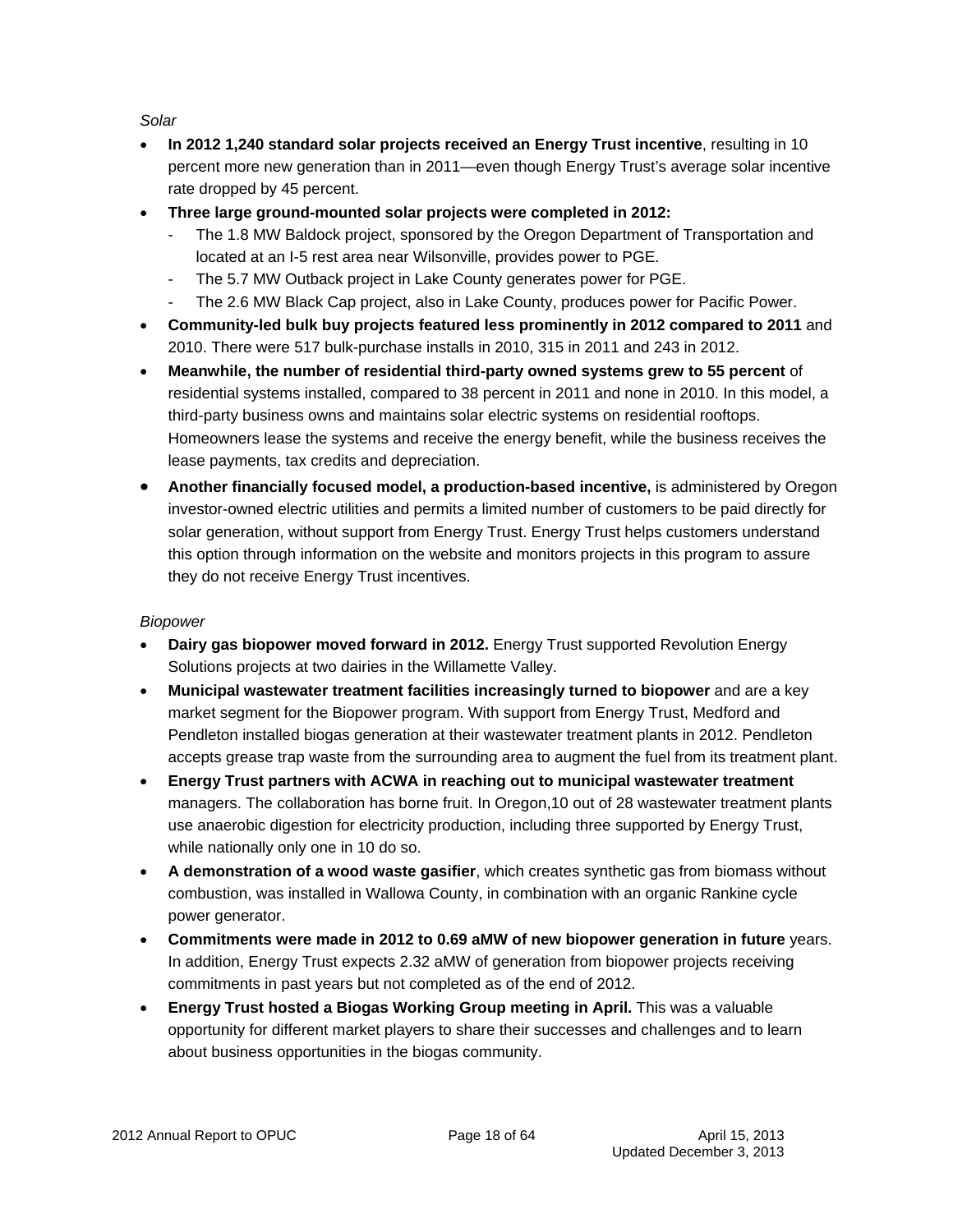#### *Other Renewables*

- **The Small Wind offering underwent several significant changes in 2012** designed to improve the ability to predict system performance and to encourage optimal turbine siting and hub height. Incentives were refocused on higher production, not capacity.
- **Although the redesign was underway, two small wind projects completed in 2012** totaling 30 kW in capacity. Both were installed in PGE service territory and are owned by small agricultural producers.
- **Outreach to prospective small wind turbine customers—on hold during program revisions—restarted** by the end of the year with a series of Energy Trust wind seminars in windprone locations like Pendleton and Coos Bay, and Energy Trust presence at several farm fairs.
- **Energy Trust collaborated with similarly focused organizations across the country** to form the Interstate Turbine Advisory Council, which has issued a unified list of certified and proven small wind turbines eligible for incentives.
- **The hydropower initiative supported four projects that completed in 2012**: a small project on an Eastern Oregon ranch, a municipal water project and two projects at irrigation district sites.
- **New commitments were made in 2012 for projects that will produce 0.98 aMW of new generation** when completed in future years, including a geothermal electric project at the Oregon Institute of Technology campus in Klamath Falls. An additional 0.35 aMW of power will be generated by yet-to-complete projects with earlier commitments.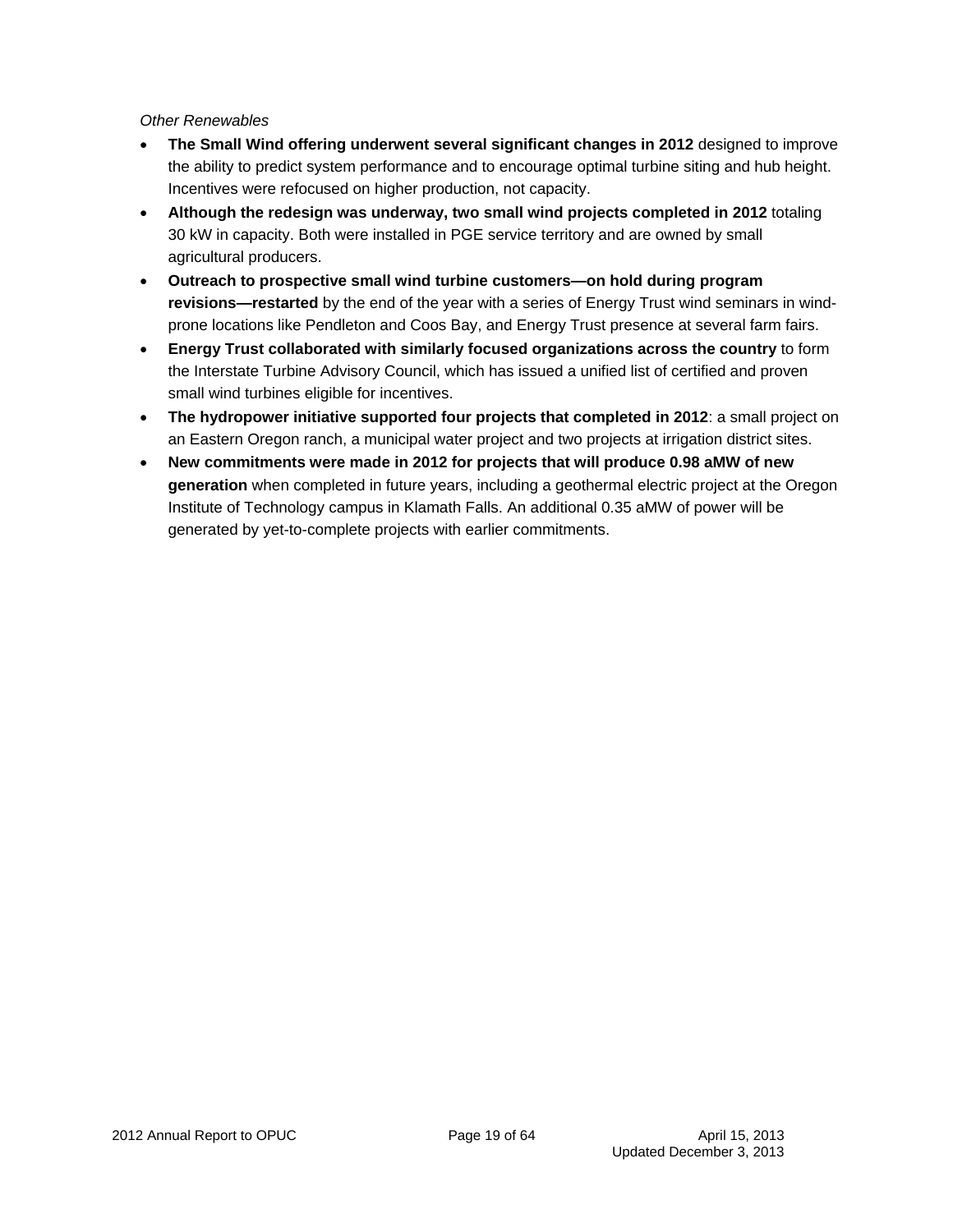## **IV REVENUES AND EXPENDITURES**

- Received \$144.8 million in Oregon public purpose and incremental revenues during 2012.
- Invested \$154.1 million (including carryover funds from prior years), 11 percent more than in 2011. Of this amount, \$90.8 million, or 59 percent, was for incentives.
- Paid \$90.8 million in incentives for energy-efficiency and renewable energy projects.

## **A. Revenues**

Oregon Energy Trust revenues for 2012 were below budget by \$9.3 million, or 6 percent. Most of the shortfall is in gas and indicates the lower cost of gas, which is reflected in rates and therefore in public purpose revenues.

| <b>Source</b>                    |    | <b>Annual Actual Revenues</b> | <b>Annual Budgeted Revenues</b> |             |  |
|----------------------------------|----|-------------------------------|---------------------------------|-------------|--|
| <b>Portland General Electric</b> | \$ | 36,153,224                    | \$                              | 34,426,653  |  |
| <b>I</b> PGE Incremental         | Φ  | 39,630,039                    | \$                              | 42,722,373  |  |
| <b>Pacific Power</b>             | Φ  | 25,168,039                    | \$                              | 26,790,600  |  |
| Pacific Power Incremental        | Φ  | 23,533,277                    | \$                              | 24,891,198  |  |
| Cascade Natural Gas              | \$ | 1,369,612                     | \$                              | 2,936,997   |  |
| <b>INW Natural</b>               | \$ | 17,375,847                    | \$                              | 18,983,061  |  |
| <b>NW Natural Industrial DSM</b> | \$ | 1,614,516                     | \$                              | 3,420,205   |  |
| <b>Total</b>                     |    | 144,844,553                   | S                               | 154,171,087 |  |

**\***Incremental revenues are those authorized under SB 838 to support capturing additional cost-effective energy efficiency savings.

## **B. Expenditures**

Electric efficiency spending was below budget by \$14.6 million for 2012, or 12 percent. Gas expenditures for 2012 were \$2.6 million, or 10 percent, below budget. Savings results for 2012 were greater than the budget had assumed, while the cost per unit saved was below budget assumptions. Renewable energy program spending was \$0.8 million, or 4 percent, below budget for the year.

| Type                              | <b>Actual Annual Expenditures</b> |             |      | <b>Annual Budgeted Expenditures</b> |  |  |
|-----------------------------------|-----------------------------------|-------------|------|-------------------------------------|--|--|
| <b>Energy Efficiency Programs</b> | \$                                | 127,170,657 |      | 143,927,826                         |  |  |
| Renewable Energy Programs         | \$                                | 21,817,901  | - \$ | 22,642,985                          |  |  |
| Administration                    | \$.                               | 5,135,474   | - \$ | 5,682,716                           |  |  |
| <b>Total</b>                      | S                                 | 154,124,032 |      | 172,253,527                         |  |  |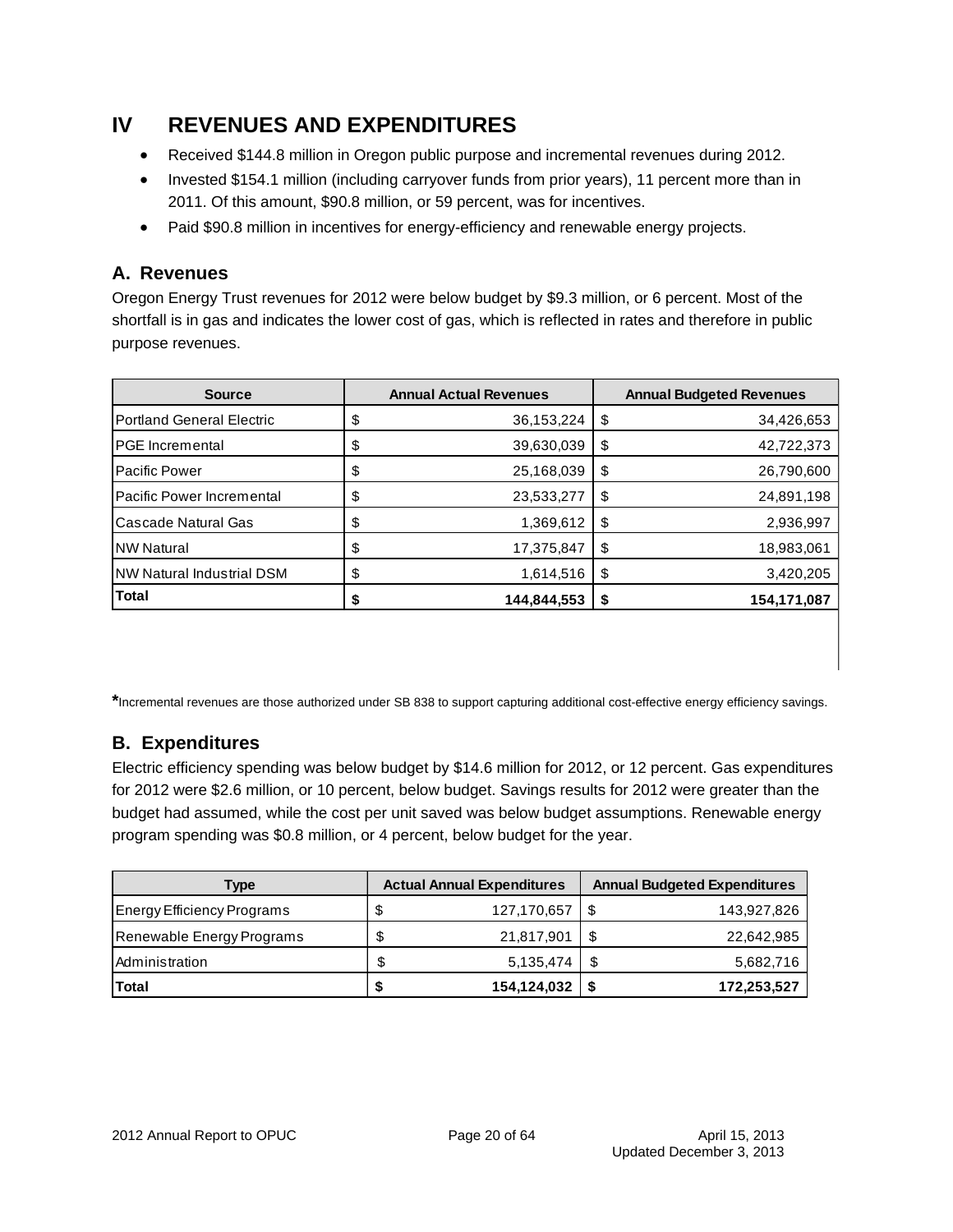| <b>Source</b>                     |    | <b>Actual Annual Expenditures</b> | <b>Annual Budgeted Expenditures</b> |             |  |
|-----------------------------------|----|-----------------------------------|-------------------------------------|-------------|--|
| <b>IPortland General Electric</b> | \$ | 82,558,328                        | \$                                  | 92,410,385  |  |
| <b>Pacific Power</b>              | \$ | 46,489,608                        | \$                                  | 52,138,735  |  |
| Cascade Natural Gas               | \$ | 1,912,771                         | - \$                                | 2,686,656   |  |
| <b>NW Natural</b>                 | \$ | 21,258,786                        | \$                                  | 22,156,478  |  |
| <b>INW Natural Industrial DSM</b> | \$ | 1,904,540                         | S                                   | 2,861,273   |  |
| <b>Total</b>                      | S  | 154,124,032                       |                                     | 172,253,527 |  |

## **C. Incentives paid**

|                |              |            |    |                                |    | <b>Energy Efficiency</b> |    |                               |     |            |    | <b>Renewable Energy</b>        |              |  |  |  |  |
|----------------|--------------|------------|----|--------------------------------|----|--------------------------|----|-------------------------------|-----|------------|----|--------------------------------|--------------|--|--|--|--|
| <b>Quarter</b> | <b>PGE</b>   |            |    | <b>Pacific</b><br><b>Power</b> |    | <b>NW Natural</b>        |    | Cascade<br><b>Natural Gas</b> |     | <b>PGE</b> |    | <b>Pacific</b><br><b>Power</b> | <b>Total</b> |  |  |  |  |
| Q1             | \$           | 4,157,072  | \$ | 3,968,024                      | \$ | 1,680,134                | \$ | 102,078                       | \$. | 3,879,801  | S  | 1,172,015                      | \$14,959,123 |  |  |  |  |
| Q <sub>2</sub> | \$           | 6,555,714  | S  | 4,272,000                      | S  | 2,580,331                | \$ | 129,716                       | \$  | 2,431,195  | S  | 1,042,570                      | \$17,011,526 |  |  |  |  |
| Q3             | \$           | 6,211,712  | \$ | 2,969,153                      | \$ | 2,296,724                | \$ | 158,309                       | \$  | 1,884,030  | \$ | 833,089                        | \$14,353,018 |  |  |  |  |
| Q4             | \$           | 19,702,000 | \$ | 9,509,360                      | \$ | 5,922,672                | \$ | 682,248                       | \$  | 6,518,700  | \$ | 2,096,974                      | \$44,431,955 |  |  |  |  |
| <b>Total</b>   | \$36,626,498 |            | S  | 20,718,537                     | S  | 12,479,862               | S. | 1,072,350                     | S.  | 14,713,726 | S  | 5,144,648                      | \$90,755,622 |  |  |  |  |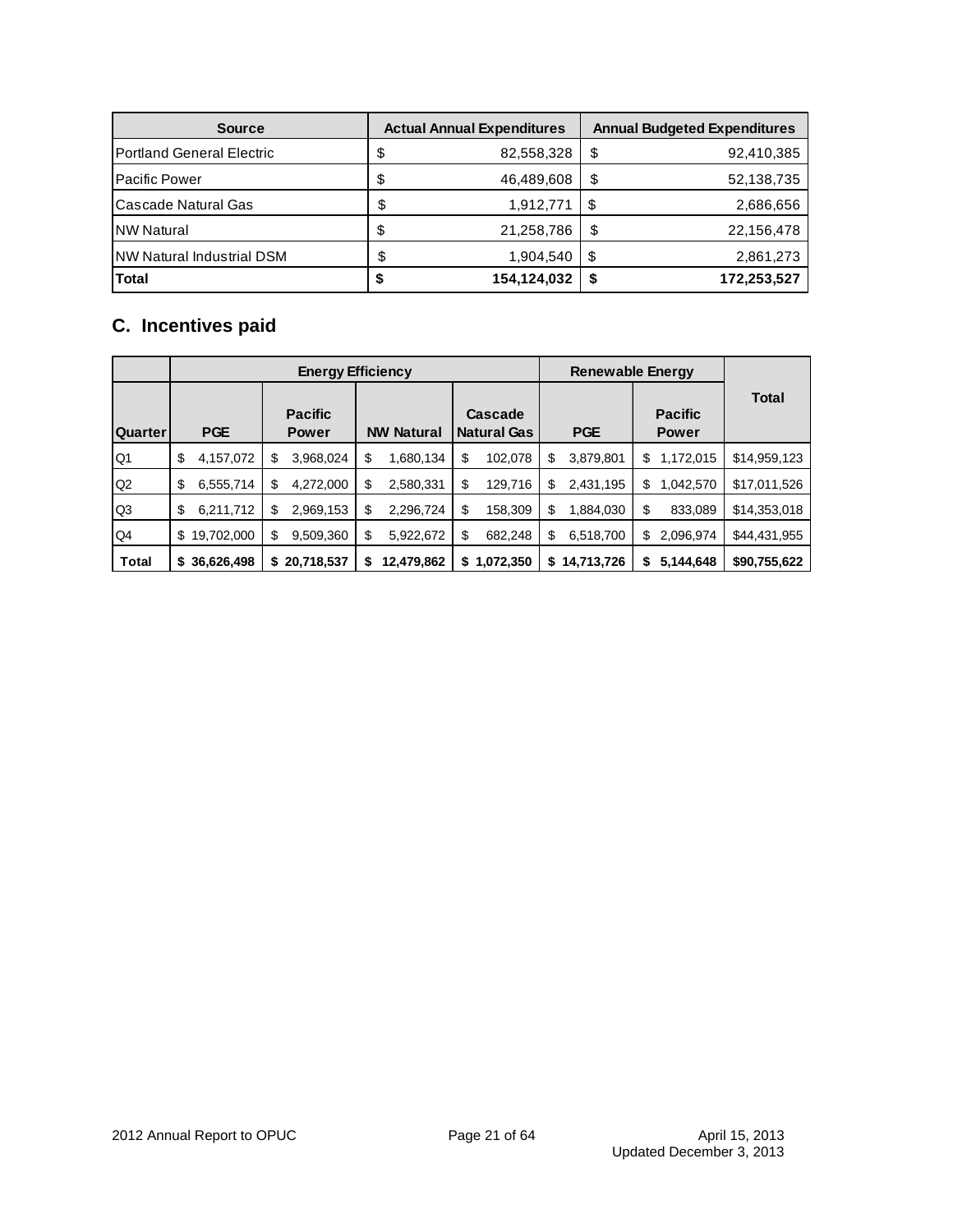## **V SAVINGS AND GENERATION**

## **A. Electric efficiency savings**

In 2012, electric efficiency programs saved 52.9 aMW, 8 percent above Energy Trust's 2012 stretch goal of 49 aMW. From 2002 through 2012, these programs have achieved total annual savings of 368 aMW, including 21 aMW of savings from self-direct customers—representing 77 percent of Energy Trust's strategic 2014 goal.<sup>7</sup> This is equivalent to powering 285,450 Oregon homes for a year. The 52.9 aMW were acquired at a levelized cost of 2.7 cents per kilowatt hour.

| 2012 Electric Efficiency Savings          | <b>PGE</b><br>aMW | <b>Pacific Power Total Savings</b><br>aMW | aMW   | <b>Expenses</b>  | <b>Levelized</b><br>Cost/kWh |
|-------------------------------------------|-------------------|-------------------------------------------|-------|------------------|------------------------------|
| <b>ICommercial</b>                        | 12.97             | 9.11                                      | 22.08 | 46,055,710<br>\$ | 2.6 $\phi$                   |
| <b>Industrial</b>                         | 9.28              | 5.41                                      | 14.70 | \$26,237,111     | 2.6 $\phi$                   |
| Residential                               | 9.98              | 6.11                                      | 16.09 | \$34,185,277     | $3.0 \, \phi$                |
| <b>Total Electric Efficiency Programs</b> | 32.23             | 20.63                                     | 52.86 | \$106,478,099    | 2.7 $\phi$                   |

## **B. Gas efficiency savings**

In 2012, gas efficiency programs saved 5.9 million annual therms of natural gas, 4 percent more than Energy Trust's 2012 stretch goal of 5.7 million annual therms. Since gas programs began in 2003, total annual savings of 28.2 million annual therms have been realized, accounting for 81 percent of the 2014 goal of 34.7 million annual therms. This is equivalent to providing gas heat to about 55,600 homes for a year. The 5.9 million annual therms were acquired at a levelized cost of 37 cents per therm.

|                                      | <b>NW Natural</b> | Cascade<br><b>Natural Gas</b> | <b>Total Savings</b> |                 | <b>Levelized</b> |
|--------------------------------------|-------------------|-------------------------------|----------------------|-----------------|------------------|
| 2012 Gas Efficiency Savings          | Therms            | <b>Therms</b>                 | <b>Therms</b>        | <b>Expenses</b> | Cost/Therm       |
| <b>ICommercial</b>                   | 2,315,126         | 161,154                       | 2,476,280            | 9,084,321       | 34 $\phi$        |
| <b>Industrial</b>                    | 758,325           | 121,062                       | 879,387              | 1,879,381<br>S  | 25 $\phi$        |
| <b>Residential</b>                   | 2,411,197         | 148,853                       | 2,560,050            | 14,112,395<br>S | 44 $\phi$        |
| <b>Total Gas Efficiency Programs</b> | 5,484,647         | 431,070                       | 5,915,717            | 25,076,096      | 37 $\phi$        |

## **C. Renewable energy generation**

Renewable energy generation totaled 5.05 aMW for the year, exceeding Energy Trust's 2012 conservative goal of 3.9 aMW by 28 percent. Results for 2012 are 3.4 times higher than new generation from 2011. To date, annual renewable energy generation from 2002 through 2012 totals 110 aMW, or 88 percent of the 2014 generation goal of 124 aMW. $^8$  This is equivalent to powering 84,550 Oregon homes for a year.

 7 Savings from self-directed efficiency projects count toward the goal of achieving 479 aMW of electric savings by 2014. To date, 21 aMW of savings have been achieved by large commercial and industrial customers via self-directed funding. Electric savings also include transmission and distribution savings.

 $8$  Renewable energy generation numbers include transmission and distribution savings, where appropriate.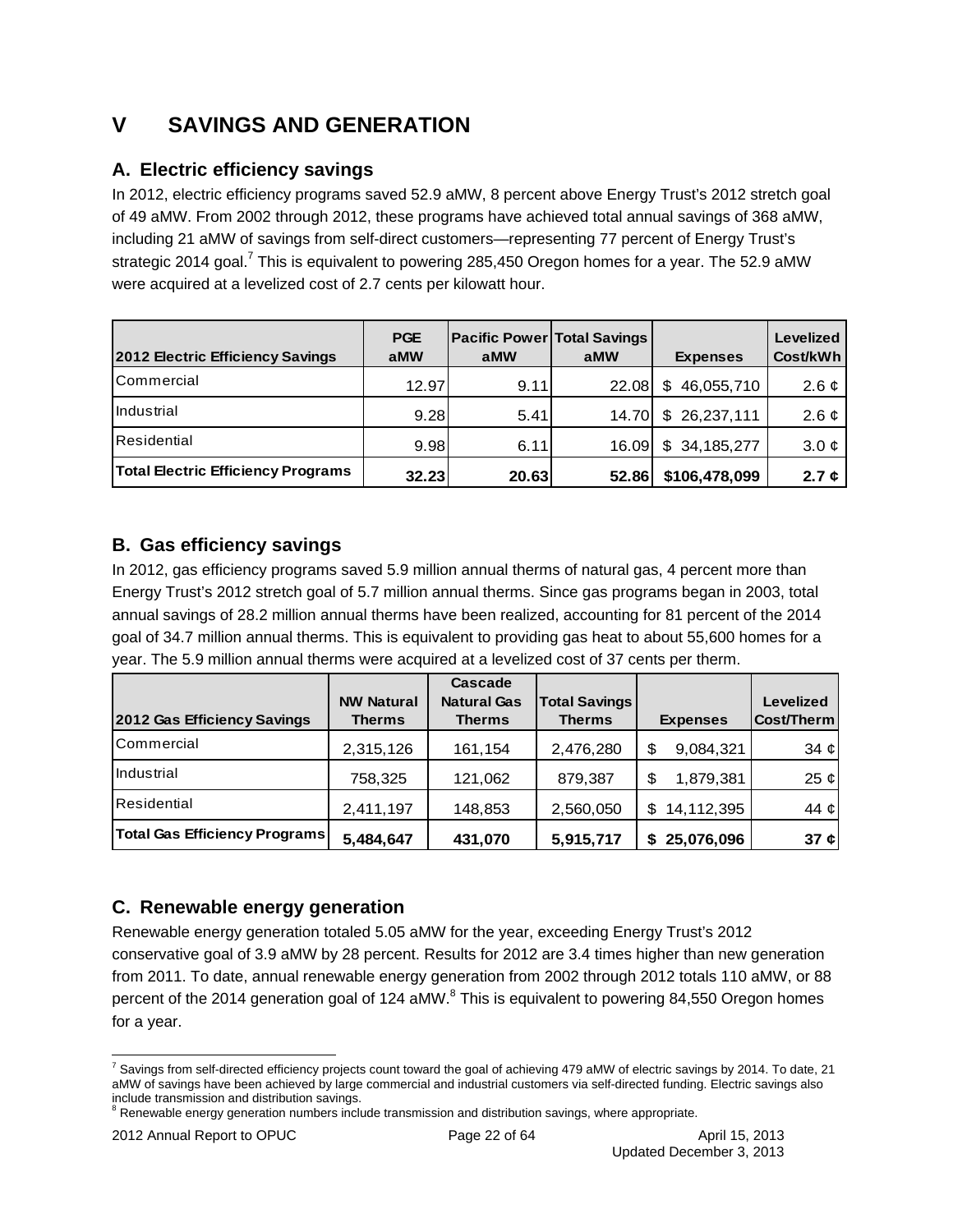| 2012 Renewable Energy Generation | <b>PGE aMW</b> | <b>Pacific Power</b><br>aMW | <b>Total</b><br><b>Generation</b><br>aMW | <b>Expenses</b> | <b>Levelized</b><br>Cost/kWh |
|----------------------------------|----------------|-----------------------------|------------------------------------------|-----------------|------------------------------|
| Biopower                         | 0.34           | 0.98                        | 1.32                                     | 1,714,204<br>S  | 1.2 $\phi$                   |
| Solar Electric Program           | 2.32           | 0.97                        | 3.29                                     | \$19,202,942    | 5.4 $\phi$                   |
| <b>Other Renewable Programs</b>  | 0.00           | 0.43                        | 0.44                                     | 1,652,691<br>\$ | $3.5 \; \mathfrak{C}$        |
| <b>Total Renewable Programs</b>  | 2.66           | 2.39                        | 5.05                                     | \$22,569,837    | 4.2 $\phi$                   |

## **D. Progress toward annual efficiency goals by fuel type**

|                    |                     |                |                     |              | <b>Energy Trust Annual Goal</b> |            |
|--------------------|---------------------|----------------|---------------------|--------------|---------------------------------|------------|
|                    | <b>Expenditures</b> | <b>Savings</b> | Levelized<br>cost   |              | Goal                            | % Achieved |
| Electric           | \$106,478,099       | 52.86 aMW      | 2.7 $\mathfrak{C}$  | Conservative | 41.45 aMW                       | 128%       |
|                    |                     |                | per KWh             | Stretch      | 48.77 aMW                       | 108%       |
| <b>Natural Gas</b> | \$25,076,096        | 5,915,717      | 37.3 $\mathfrak{c}$ | Conservative | 4,828,295<br>therms             | 123%       |
|                    |                     | therms         | per therm           | Stretch      | 5,680,346<br>therms             | 104%       |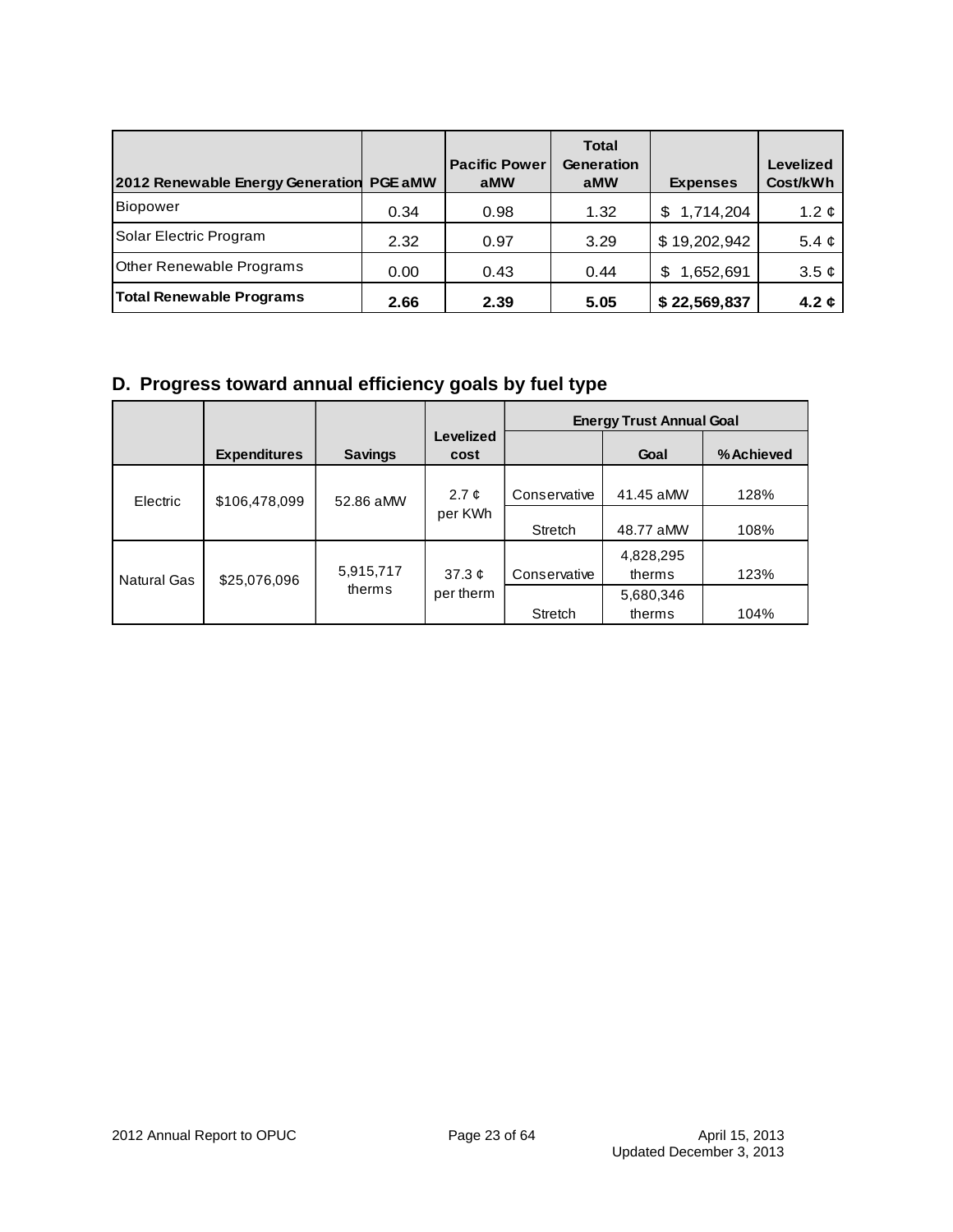|                     |                        |                                    |                       | <b>Energy Trust 2012 Annual Goal</b> |                     |                     | <b>Annual IRP Goal</b> |                         |         |              |      |     |  |
|---------------------|------------------------|------------------------------------|-----------------------|--------------------------------------|---------------------|---------------------|------------------------|-------------------------|---------|--------------|------|-----|--|
|                     | <b>Expenditures</b>    | <b>Savings</b>                     | Levelized<br>Cost     |                                      | Goal                | %Achieved           | Goal                   | $\%$<br><b>Achieved</b> |         |              |      |     |  |
| Portland<br>General | \$66,325,264           | 32.23                              | $2.8 \; \mathfrak{C}$ | Conservative                         | 26.77<br>aMW        | 120%                | 26.11                  | 123%                    |         |              |      |     |  |
| Electric            |                        | aMW                                | Per kWh               | Stretch                              | 31.50<br>aMW        | 102%                | aMW                    |                         |         |              |      |     |  |
| Pacific             | 20.63<br>\$40,152,835  | 2.6 $\phi$                         | Conservative          | 14.68<br>aMW                         | 141%                | 15.33               | 135%                   |                         |         |              |      |     |  |
| Pow er              |                        |                                    | aMW                   |                                      |                     | Per kWh             |                        |                         | Stretch | 17.27<br>aMW | 119% | aMW |  |
| <b>NW Natural</b>   | \$23,163,325           | 5,484,647<br>37.1 $\phi$<br>therms |                       | Conservative                         | 4,457,803<br>therms | 123%                | 4,221,268              | 130%                    |         |              |      |     |  |
|                     |                        |                                    |                       | Per therm                            | Stretch             | 5,244,474<br>therms | 105%                   | therms                  |         |              |      |     |  |
| Cascade<br>Natural  | 431,070<br>\$1,912,771 | 38.8¢                              | Conservative          | 370,492<br>therms                    | 116%                | 368,445             | 117%                   |                         |         |              |      |     |  |
| Gas                 |                        | therms                             | Per therm             | Stretch                              | 435,872<br>therms   | 99%                 | therms                 |                         |         |              |      |     |  |

### **E. Progress toward annual efficiency goals by utility**

## **F. Electric efficiency results for SB 1149 and SB 838 funds**

Energy Trust will complete an analysis of the allocation of 2012 savings and related costs to SB 1149 vs SB 838 funding sources, along with the summary of SB 838 expenditures by utility, in summer 2013. We will then issue an addendum to the 2012 Annual Report with three SB 1149 and SB 838 tables:

- 1. 2012 SB 1149 savings and costs (total and by sector)
- 2. 2012 SB 838 savings and costs (total and by sector)
- 3. 2012 SB 838 utility expenditures (total and by utility)

As in past years, Energy Trust has engaged a third party to review energy consumption data provided by utilities and determine whether a project should be funded by SB 1149 (all sites using electricity from PGE or Pacific Power are eligible) or SB 838 (limited to sites using less than one average megawatt annually). In future years, with the benefit of access to utility data permitted under the new 2012 datasharing rules and subsequent Energy Trust-utility agreements, we will be able to perform this analysis internally.

**See Appendix p. 41 for a report prepared by Pacific Power on utility activities funded through SB 838. See Appendix p. 47 for a report on the same topic prepared by PGE.** 

**See Appendix, p. 64, for the 2012 electric efficiency results for SB 1149 and SB 838 funds; information appended to the report December 3, 2013.**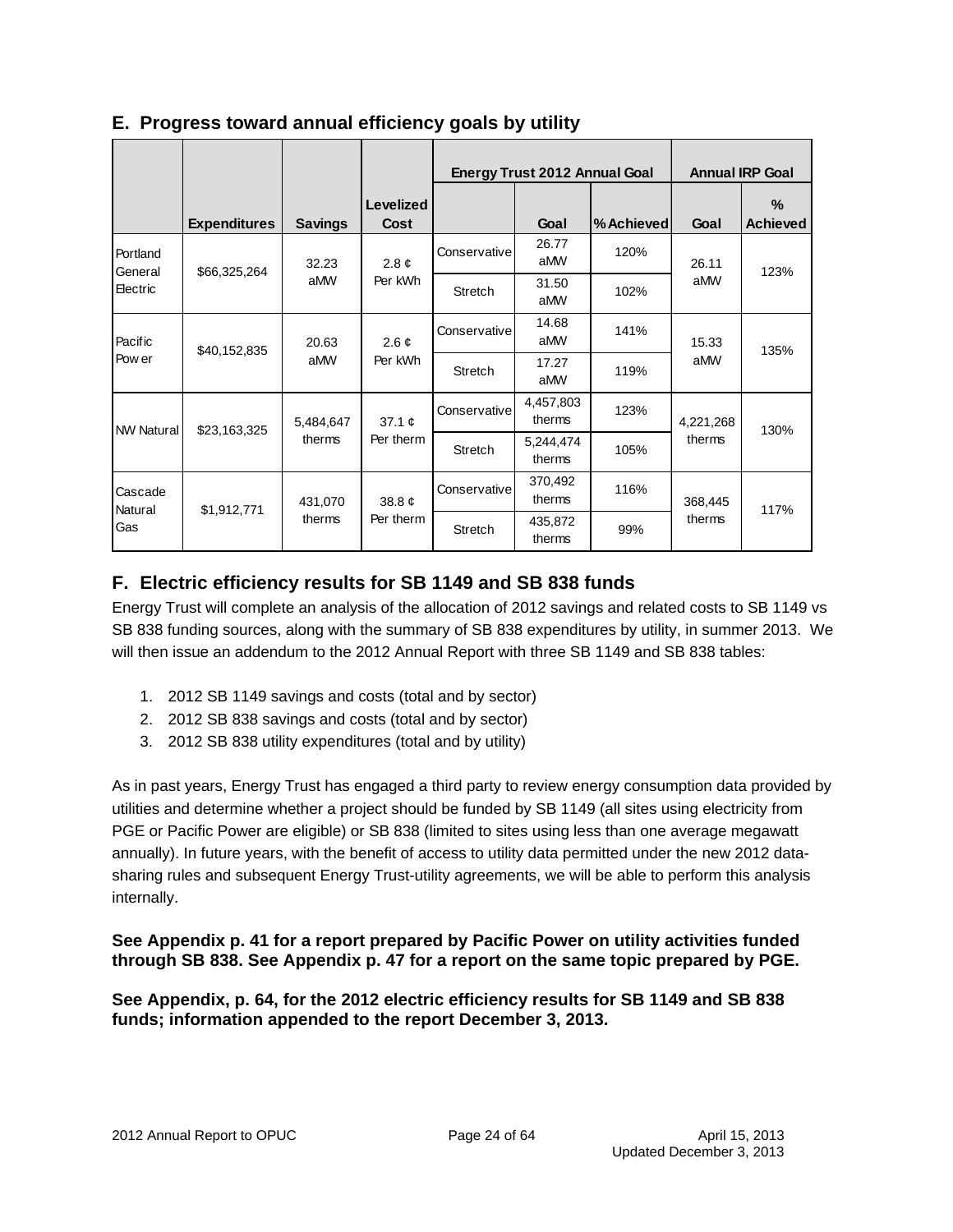## **VI 2012 PERFORMANCE MEASURES**

The Oregon Public Utility Commission establishes minimum performance measures for Energy Trust in a variety of categories. Minimum savings and generation figures for energy-efficiency programs and renewable energy programs are set at an aggregated level rather than at an individual program or sector level. This allows Energy Trust to pursue different program strategies in the residential, commercial and industrial sectors as market forces and technological advances change.

The following OPUC minimum performance measures apply to Energy Trust 2012 results.

#### **Electric Efficiency Performance Targets**

Electricity efficiency savings of at least 41 aMW in 2012

*Exceeded, with 52.9 aMW saved in 2012* 

Levelized life-cycle cost should not exceed 4.4 cents per kWh

*Well within requirement, with 2012 average levelized life-cycle cost = 2.7 cents per kWh*

#### **Natural Gas Efficiency Performance Targets**

Natural gas efficiency savings of at least 4.5 million annual therms in 2012

*Exceeded, with 5.9 million annual therms saved in 2012* 

Average levelized life-cycle cost should not exceed 52 cents per therm

*Well within requirement, with 2012 average levelized life-cycle cost = 37 cents per therm*

#### **Renewable Energy –** *no renewable energy metric for 2012*

#### **Financial Integrity**

 Receive an unqualified financial opinion from an independent auditor on annual financial statements

*Full compliance, with an unmodified (unqualified) financial audit opinion for 2012* 

#### **Administrative/Program Support Costs**

EXEP administrative and program support costs below 9 percent of annual revenues

*Well within requirement, with 2012 administrative and program support costs at 5.4 percent of annual revenues* 

<sup>&</sup>lt;sup>9</sup> Program support costs are defined as all program costs except the following accounts: program management, program incentive, program payroll and related expenses, call center and program outsource services.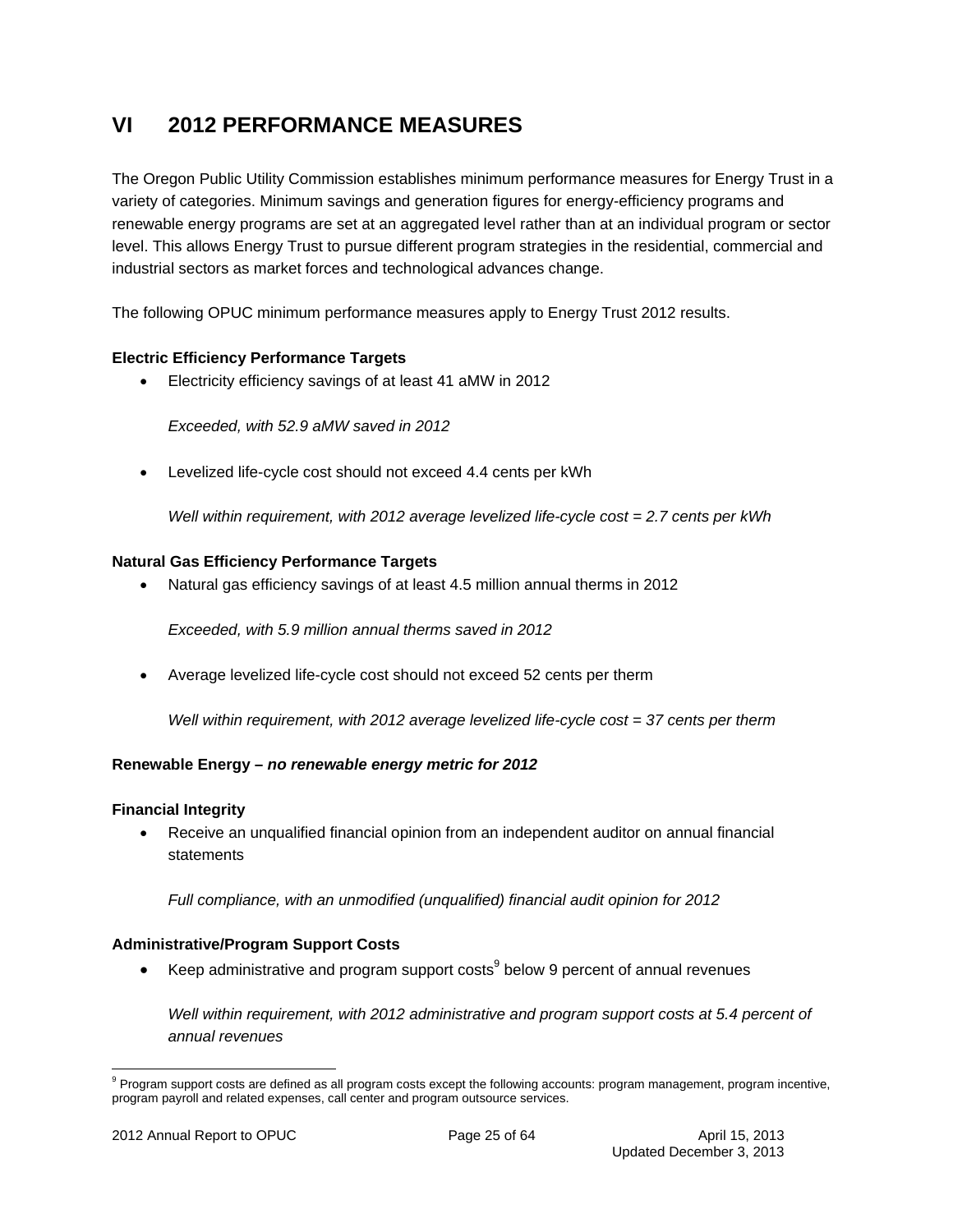#### **Customer Satisfaction**

- Demonstrate greater than 85 percent satisfaction rates for:
	- Interaction with program representatives
	- Overall satisfaction

*Energy Trust calculated customer satisfaction from telephone surveys of participants soon after project completion. Results for major programs are averaged to determine satisfaction rates. This analysis determined a 95 percent satisfaction rate for interaction with program representatives and a 96 percent overall satisfaction rate. See Appendix p. 39; information updated December 3, 2013, to reflect New Buildings satisfaction rates determined through a program process evaluation.* 

#### **Benefit/Cost Ratios**

| Program                      | <b>Combined Utility System</b><br><b>Benefit/Cost Ratio</b> | <b>Combined Societal</b><br><b>Benefit/Cost Ratio</b> |
|------------------------------|-------------------------------------------------------------|-------------------------------------------------------|
| New Homes and Products       | 1.8                                                         | 2.0                                                   |
| <b>Existing Homes</b>        | 2.2                                                         | 1.8                                                   |
| <b>Existing Buildings</b>    | 2.4                                                         | 1.7                                                   |
| New Buildings                | 3.5                                                         | 2.5                                                   |
| <b>Production Efficiency</b> | 3.0                                                         | 2.0                                                   |
| <b>NEEA</b>                  | 3.7                                                         | 1.2                                                   |

**•** Report benefit/cost ratios for larger conservation acquisition programs for 2012<sup>10</sup>

  $10$  By law, Oregon public purpose funds may be invested only in cost-effective energy efficiency measures—that is, efficiency measures must cost less than acquiring the energy from conventional sources. Cost-effective programs therefore have a ratio greater than 1.0.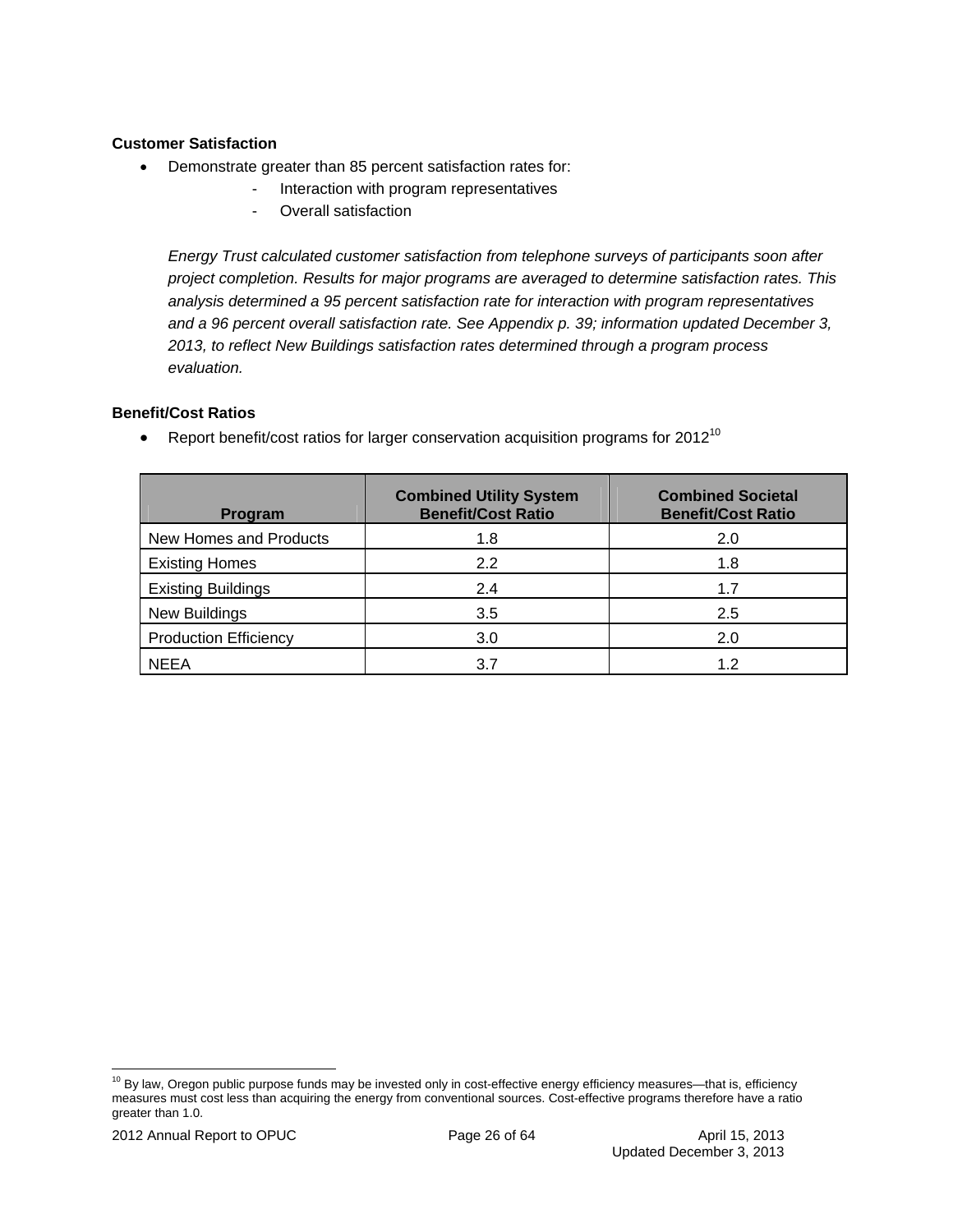## **APPENDIX**

## **Energy Trust Program Descriptions**

**Existing Buildings.** Helping the wide range of businesses in existing commercial buildings manage their energy costs requires an equally broad selection of technical services and financial incentives. Existing Buildings offers incentives for improvements including lighting, HVAC, controls, boilers, solar water heating, foodservice equipment and insulation, as well as customized solutions and operations and maintenance improvements. Technical services include energy surveys, project planning and technical analysis, contractor referrals, project facilitation and post-installation assistance. Portions of the program are offered to NW Natural customers in Washington. Existing Buildings began in 2003 and was implemented in 2012 by Lockheed Martin Services, Inc.

Multifamily property managers have a menu of offerings for financial and service incentives for both inunit and common-area improvements. Technical services include direct-installs of compact fluorescent light bulbs and faucet aerators in the tenant spaces, energy surveys and custom incentive solutions, as well as cash incentives for common-area lighting, appliances, insulation, windows and HVAC. Multifamily moved to the commercial sector in 2010 and was implemented in 2012 by Lockheed Martin Services, Inc.

**New Buildings.** This program provides incentives for energy-efficient design and equipment to support construction of high-performance commercial new buildings and major renovations of all sizes and types of buildings. Participants can leverage a comprehensive set of services and incentives. These include early design and energy modeling assistance and a wide array of standard and customized equipment incentives, including modeled savings incentives for whole-building approaches. Incentives are offered for projects that achieve Leadership in Energy and Environmental Design (LEED) certification or save energy in excess of the 2010 Oregon Energy Efficiency Specialty Code requirements. Pilot efforts in 2012 supported net-zero energy design and small commercial projects, and led to developing simple, streamlined "good, better, best" incentive packages for small retail spaces, offices, schools, multifamily properties, groceries and restaurants. Post construction, Energy Trust can help cover costs of earning ENERGY STAR<sup>®</sup> certification. New Buildings began in 2003 and is implemented by Portland Energy Conservation, Inc.

**Existing Homes.** Homeowners and renters can take advantage of energy-saving recommendations, referrals to qualified trade ally contractors and cash incentives for qualified improvements including weatherization; electric, gas and solar water heaters; and heating equipment. The program supports market-based Home Performance with ENERGY STAR, a diagnostic assessment conducted by Building Performance Institute-certified contractors, and Savings Within Reach, designed to provide greater assistance for moderate-income homeowners. The program offers a web-based home energy profile for residential customers, as well as phone-based and in-home energy reviews. Customized Energy Saver Kits may be ordered online. The program is testing behavior change strategies through a pilot sending quarterly Personal Energy Reports to a sample of customers. Existing Homes supports referrals to Clean Energy Works Oregon, an initiative offering financing and repayment options for comprehensive home retrofit projects. Portions of the program are offered to NW Natural customers in Washington. Existing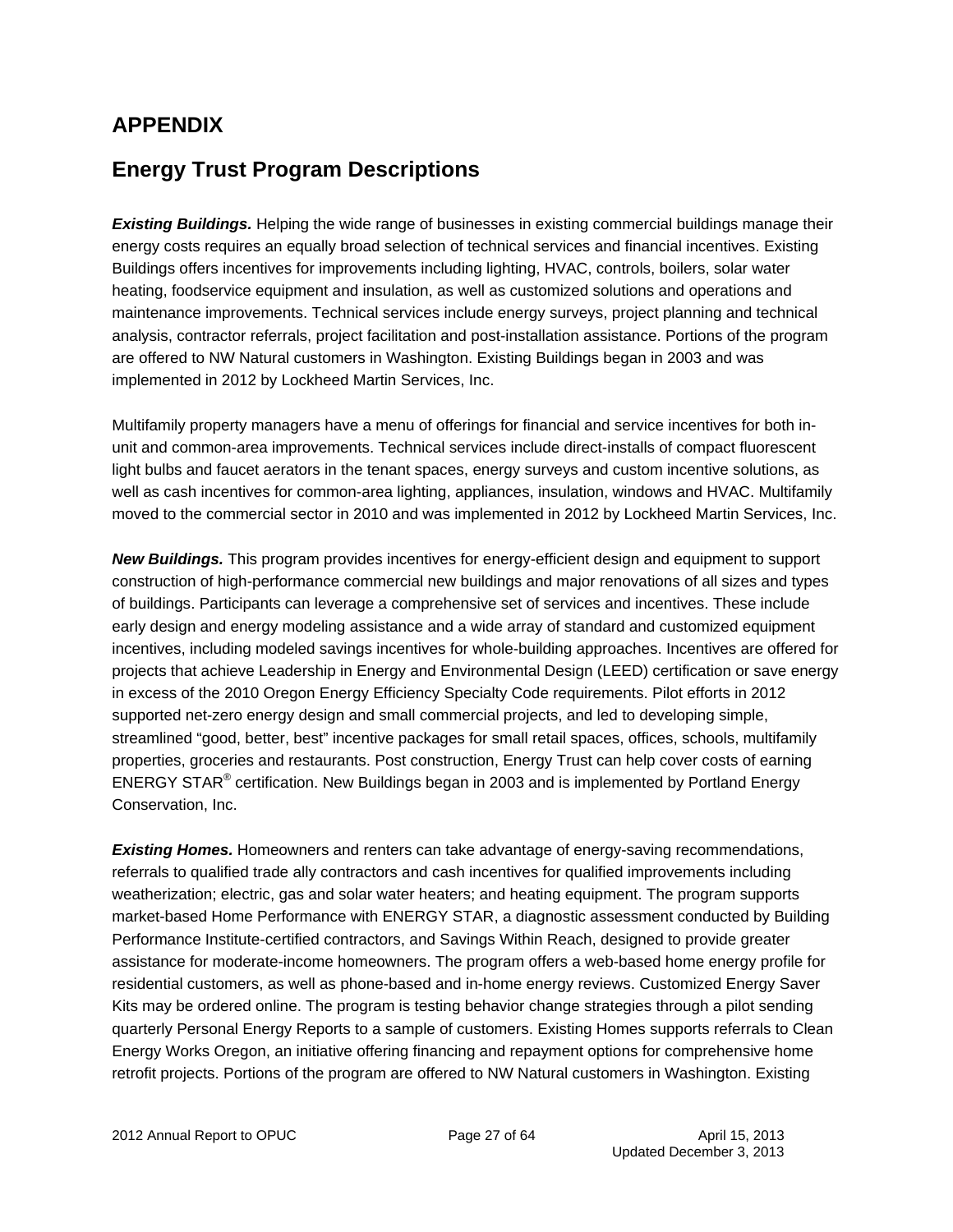Homes has been offered since 2003. The program was implemented in 2012 by Conservation Services Group.

*New Homes and Products.* New Homes seeks to expand the market share of energy-efficient homes in Oregon by creating homebuyer demand and training the contractors who build them. Qualified new homes Energy Trust supports receive an EPS™ rating. EPS is an energy performance score useful in guiding homebuyers, just as a miles-per-gallon rating helps consumers shop for cars. New Homes provides builders with tiered incentives tied to increased efficiency levels and incentives for integrating solar. In addition to builders, the program works with architects and real estate professionals, and encourages the sale of energy-efficient manufactured homes by local retailers. Products offers include cash incentives for purchase of ENERGY STAR qualified clothes washers, refrigerators, freezers, lighting and showerheads, and for the recycling of old refrigerators and freezers. The program also promotes the Change a Light, Change the World CFL fundraiser for schools and nonprofits, provides energy-saving kits to food pantries to deliver to their clients, and distributes showerheads through water bureaus and districts throughout the state. Portions of the program are offered to NW Natural customers in Washington. New Homes and Products began in 2004 and is implemented by Portland Energy Conservation, Inc.

**Production Efficiency.** Industrial and agricultural businesses of all types and sizes look to Production Efficiency for technical services and cash incentives to help them identify and implement electric and natural gas energy-efficiency projects and practices. Energy Trust engages highly skilled industrial energy engineers to advise Oregon businesses on how to make the most of opportunities to reduce energyrelated operating costs while improving productivity, product quality and environmental performance. The program works closely and consultatively with industries long-term, helping these businesses employ best practices and continuously improve their energy performance. Production Efficiency began in 2003 and is managed internally.

**Solar Electric.** This program helps homeowners, businesses and governments supplement their electricity needs with on-site solar generation. The program provides cash incentives for net-metered solar electric installations, educates consumers about solar purchasing and financing options and ensures high-quality installations through design review and verification. When additional funds are available, the program also supports custom, large-scale solar projects. The program aims to develop a long-term, stable market for solar in Oregon by building consumer awareness, sponsoring technical training for the trades and supporting state and local efforts to reduce costs and streamline permitting practices for solar. Solar Electric began in 2003 and is managed internally.

*Biopower.* The Biopower program provides financial incentives, cost-shared grants for feasibility studies, technical assistance and other support for projects that generate electric power from organic residues. Eligible fuels include biogas from sewage treatment facilities, food processing and agriculture, and the organic fraction of municipal solid waste; solid organic fuels from mill waste, forest and field residues, and urban wood waste; landfill gas; and dedicated energy crops available on a renewable basis. The goal of the program is to expand Energy Trust's portfolio of biopower projects and to improve market conditions for the development of these projects. Biopower began in 2005 and is managed internally.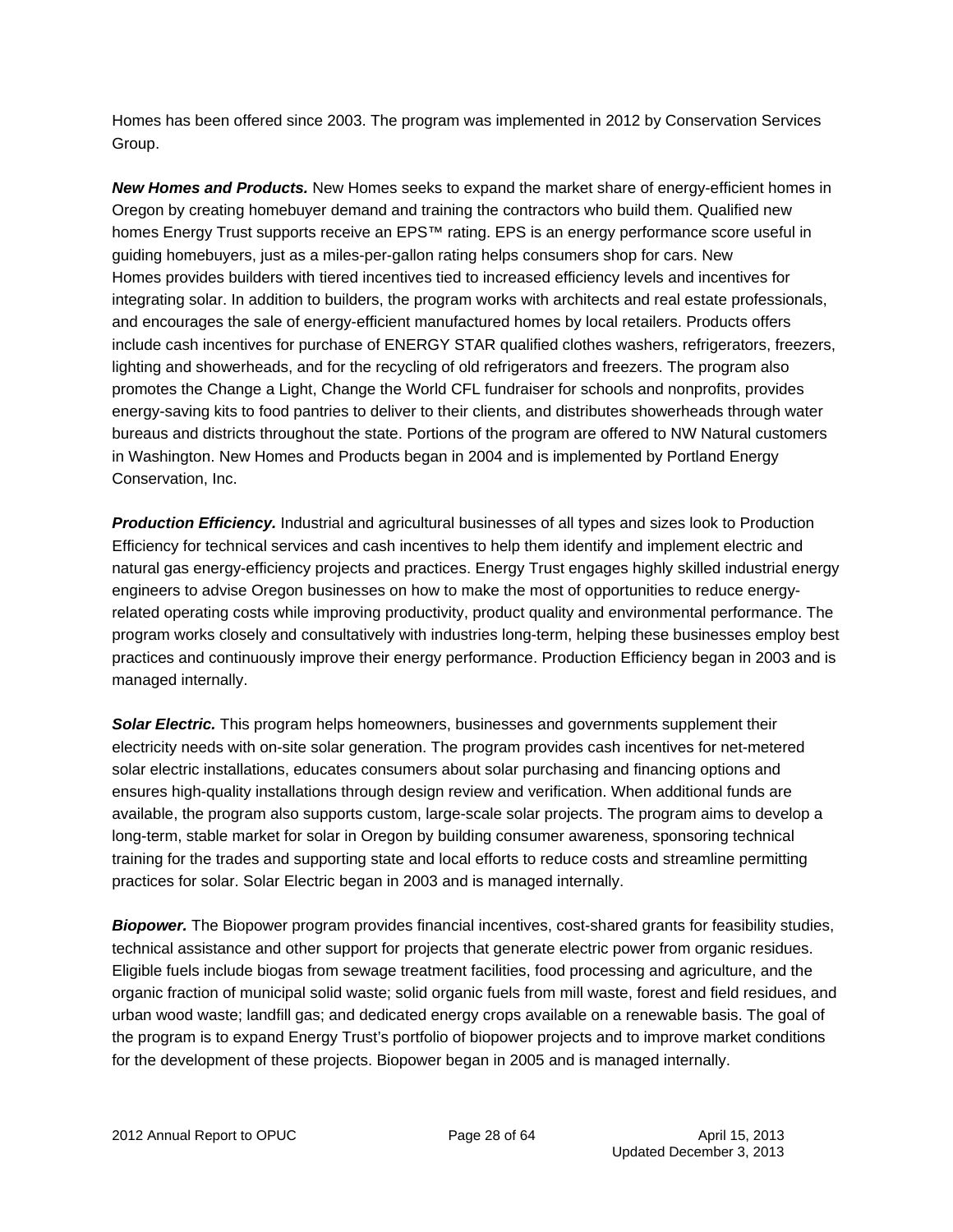*Other Renewables.* This program provides support for renewable energy projects that generate electricity using wind, hydropower and geothermal technologies. The program provides custom incentives for projects with generating capacities of 20 megawatts or less and a standard incentive program for small wind systems up to 50 kilowatts in capacity. Custom incentives are calculated after a thorough, multi-disciplinary technical and financial review of project applications. To ensure projects are well executed, incentives are paid upon successful project completion and inspection. In addition to incentives, the program offers various kinds of project development assistance for the early stages of projects. This includes financial and technical assistance for feasibility studies, resource characterization, site assessments, anemometers, grant-writing, initial design, permitting and interconnection cost development. The goal of the program is to expand Energy Trust's renewable energy portfolio across a range of technologies and to improve market conditions. Other Renewables started in 2003 and is managed internally.

*Northwest Energy Efficiency Alliance.* NEEA is a nonprofit organization working to maximize energy efficiency to meet our future energy needs. In 2012, Margie Harris, Energy Trust executive director, served as vice chair of the NEEA board of directors. Beginning mid-year, she stepped in as acting chair to fill a vacancy. NEEA is supported by and works in partnership with Bonneville Power Administration, Energy Trust and more than 100 Northwest utilities for the benefit of more than 12 million energy consumers. NEEA uses the market power of the region to accelerate innovation and adoption of energyefficient products, services and practices. NEEA has delivered market transformation savings under contract to Energy Trust since 2002.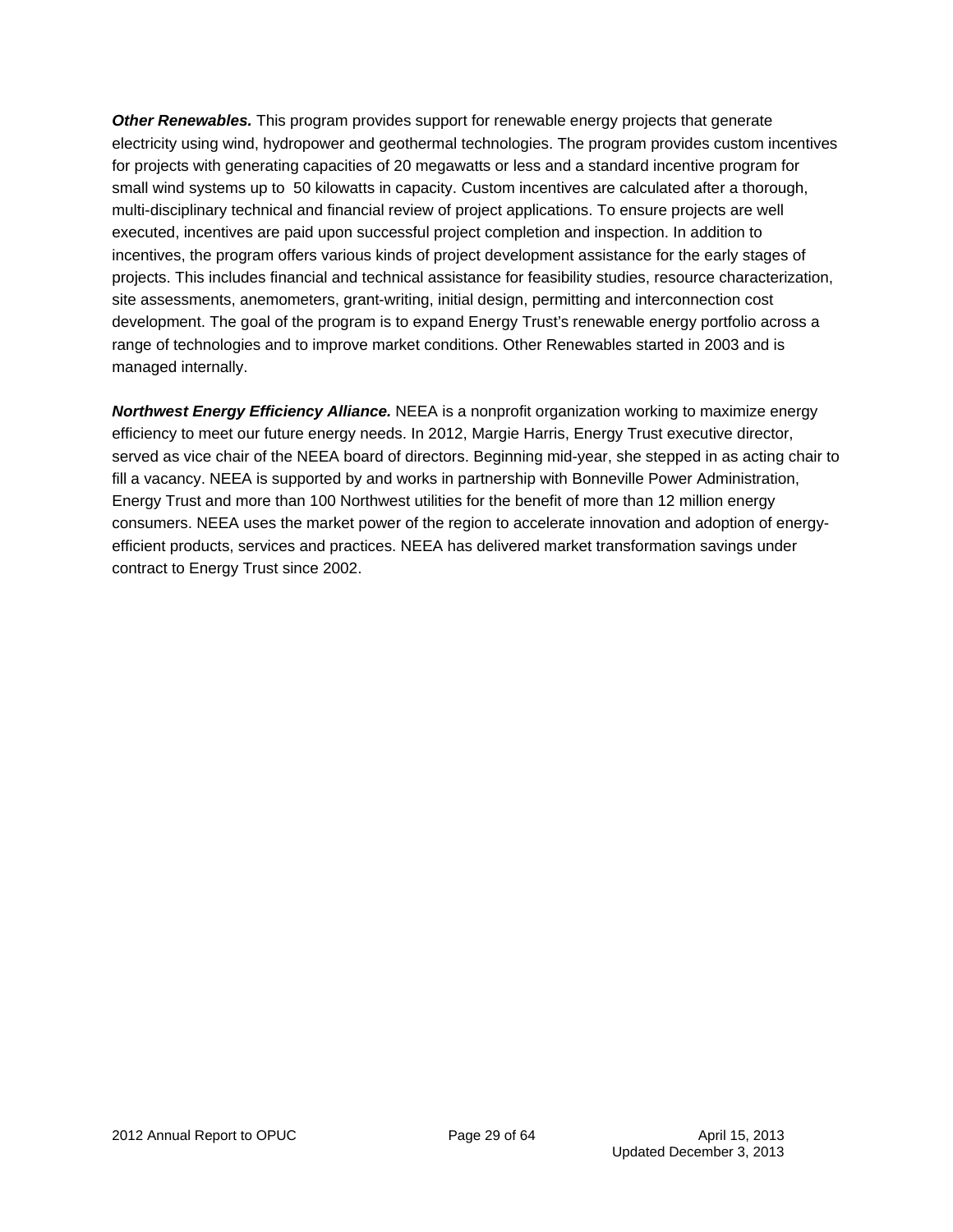## **NW Natural Industrial Demand-side Management Program**

Since 2009, Energy Trust has provided service to NW Natural's Schedule 31 and 32 non-transport customers, funded through a special rate adjustment mechanism rather than through the public purpose charge. Program costs and therm savings for these customers in 2012 are included in the body of this annual report as a portion of NW Natural savings and reported separately below.

| <b>Program/Customer Type</b> | <b>2012 Annual Therms</b><br><b>Saved</b> |              | <b>2012 Expenditures</b> | <b>2012 Levelized Cost</b> |
|------------------------------|-------------------------------------------|--------------|--------------------------|----------------------------|
| <b>Production Efficiency</b> | 625.287                                   |              | 1,158,969                | 22.9c                      |
| <b>Existing Buildings</b>    | 275.501                                   |              | 620.472                  | 21.8 $\mathfrak{C}$        |
| <b>New Buildings</b>         | 63.895                                    | $\mathbf{C}$ | 125.099                  | 14.5 $\sigma$              |
| <b>Grand Total</b>           | 964,683                                   |              | 1,904,540                | 21.4 $\epsilon$            |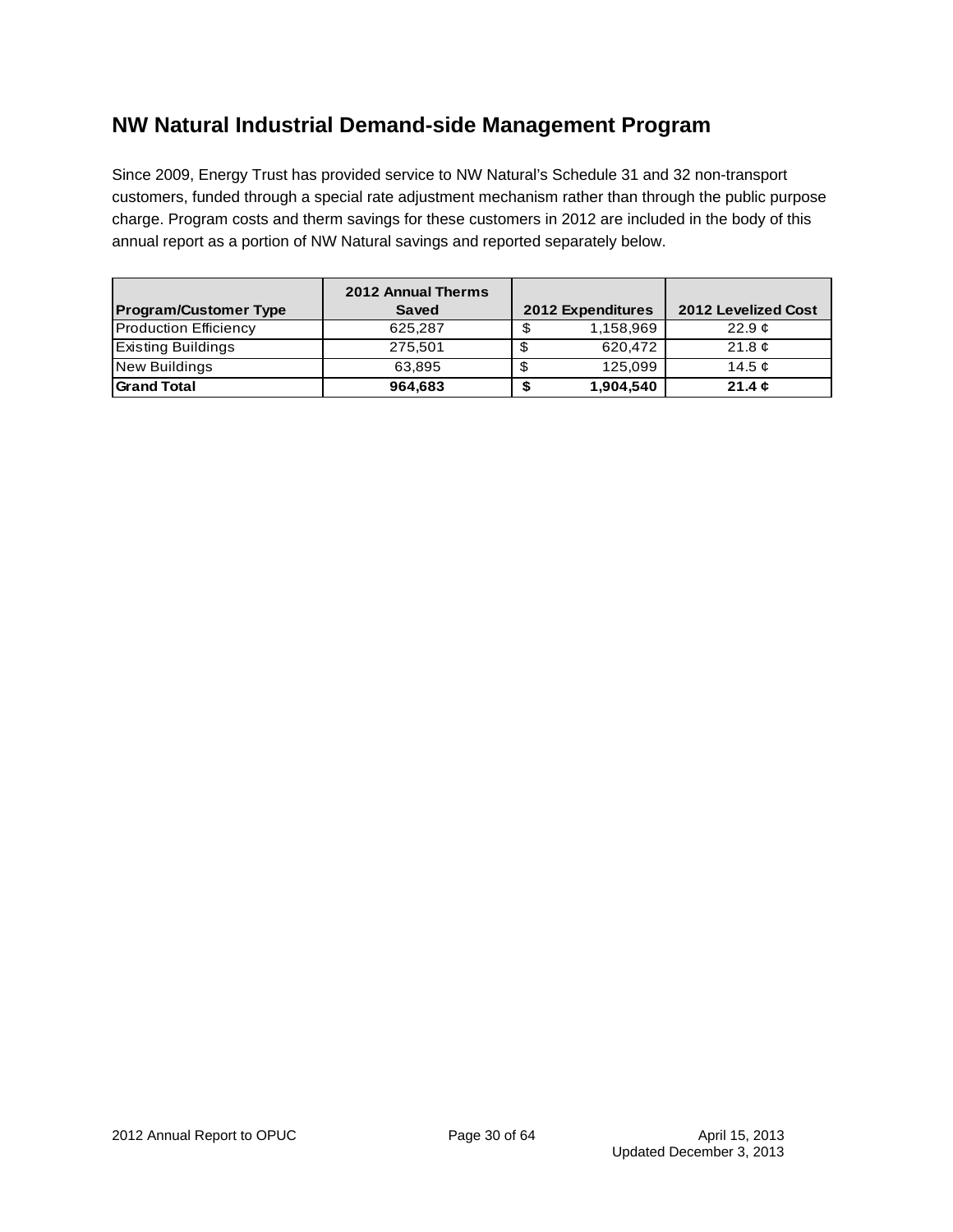## **2012 Energy Trust of Oregon Board of Directors**

**PRESIDENT—John Reynolds**, Eugene, is a professor of architecture emeritus at the University of Oregon and a fellow of the American Institute of Architects. He has been involved in energy issues in Oregon since 1972, when he was elected to the Eugene Water and Electric Board. Since then, he has served as chair of the American Solar Energy Society, president of Solar Energy Association of Oregon and member of the board of the International Solar Energy Society. He has served on the Oregon Alternate Energy Commission and the Energy Committee of the Building Codes Structures Board. *John has served as president since 2008 and has served on the board since Energy Trust's inception 11 years ago.* 

**VICE PRESIDENT—Debbie Kitchin**, Portland, is the co-owner of InterWorks LLC, a construction company engaged in commercial tenant improvement and renovation and residential remodeling services. InterWorks is an award-winning contractor specializing in sustainable building practices. Prior to joining the family business in 1996, Debbie served as senior economist for the Northwest Power Planning Council for 15 years and was a regional economist for the Bonneville Power Administration for three years. Debbie is treasurer of the Portland Business Alliance, vice president of the Central Eastside Industrial Council and a board member of the Portland Building Owners and Managers Association. She is a past president of the Portland Commercial Real Estate Women. *This is Debbie's second term as vice president.*

**SECRETARY—Rick Applegate**, Portland, is the principal at Applegate Consulting, specializing in natural resource policy, environmental banking and restoration, strategic planning and facilitation. During the 10 years he served as Portland Harbor Superfund administrator for the City of Portland, Rick was responsible for coordinating the city's work on the lower Willamette River clean up. He served as administrative assistant and in senior legislative positions in the U.S. Senate and House of Representatives. Since then he has worked for more than 30 years on energy and environmental issues, principally as an advocate for salmon and their watersheds. He was the fish and wildlife director for the Northwest Power Planning Council, West Coast conservation director for Trout Unlimited, assistant regional administrator of the Habitat Conservation Division and senior policy advisor at the National Oceanic and Atmospheric Administration's National Marine Fisheries Service. He was the chair of the U.S. Southern Stakeholders Pacific Salmon Treaty Negotiations and a member of the Pacific Northwest Comprehensive Energy Review. *Rick has served as secretary since November 2011.* 

**TREASURER— Dan Enloe**, Portland, is supply chain manager at Intel Corporation in Hillsboro, where he has worked in varying capacities since 1984. Prior to 1984, he was on active duty in the U.S. Navy and served as a nuclear submarine officer. Since leaving active duty, he served with the Naval Reserve, completed six reserve command tours and retired as a captain in 2009. He is a member of the Naval Reserve Association, the American Legion and the Navy League. A graduate of the U.S. Naval Academy with a degree in electrical engineering, Dan holds two patents. *Dan has served as treasurer since November 2011.*

**Joe Benetti**, Coos Bay, is a long-time restaurant owner and civic leader. He is chair of the Southwest Oregon Regional Airport Commission and a board member and past chair of the Oregon Restaurant and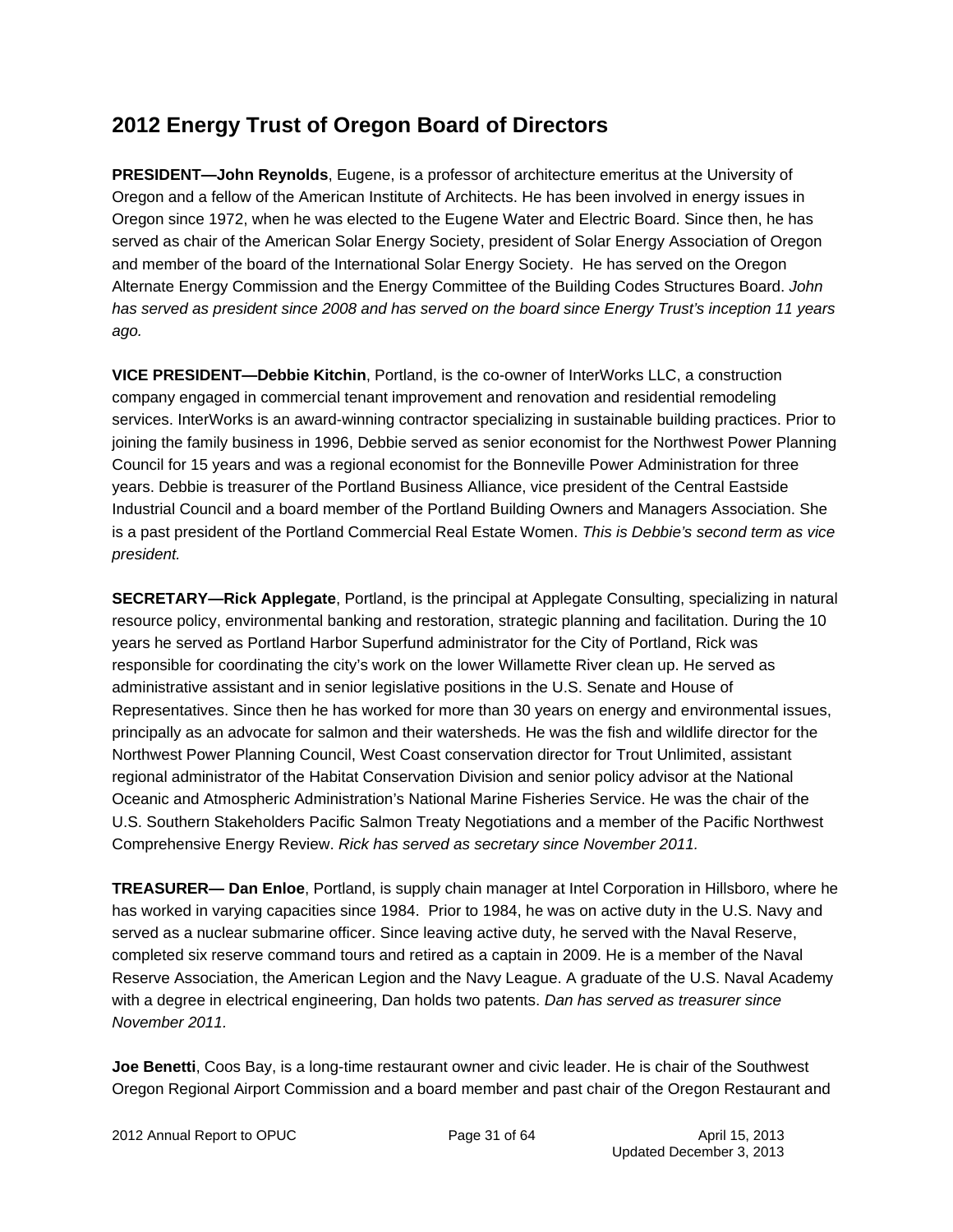Lodging Association. He served three terms as mayor of Coos Bay, 12 years as a Coos Bay city councilor and six years as city council chair. In other public service positions, Joe served on and chaired the Coos Bay-North Bend Promotions Committee, the Coos Bay Urban Renewal Agency and the Coos County Urban Renewal Agency. He also has served on the executive board of the Bay Area Chamber of Commerce and currently represents the airport commission on that board. His restaurant, Benetti's Italian Restaurant, is located on South Broadway in Coos Bay.

**Julie Brandis**, Corvallis, is the director of corporate relations for the Oregon State University Foundation. She connects local, regional and national companies to the university through its first comprehensive fundraising effort, The Campaign for OSU, by matching their research and employment needs with internationally recognized researchers and high-achieving OSU students. Previously, she spent 17 years as the energy lobbyist for Associated Oregon Industries, Oregon's largest business advocacy organization, including during the period of time when SB 1149 was negotiated and enacted.

**Ken Canon**, Myrtle Creek, founded in 1981 the Industrial Customers of Northwest Utilities, a regional trade association focused on electric energy issues. Since retiring from that role in 2005, Ken chaired a committee that examined the performance of the Northwest Energy Efficiency Alliance and also managed the Northwest Energy Efficiency Task Force. Earlier in his career, while working for Associated Oregon Industries, he drafted and helped enact Oregon's Business Energy Tax Credit. Later, he helped implement a comprehensive energy-efficiency program at an International Paper mill. He has a long history of organizing, managing and advising nonprofit organizations. Applying his expertise to residence, Ken built the first ENERGY STAR $^{\circledast}$  home in Douglas County. Ken, a life-long Oregonian, was born and raised in Medford and graduated from Southern Oregon University and Willamette University College of Law.

**Jason Eisdorfer**, Portland, is a greenhouse gas policy strategist for the Bonneville Power Administration, a federal agency serving the Pacific Northwest. He serves as the senior technical consultant and advisor to BPA on the development and implementation of strategic objectives, policies and programs related to global, national and state greenhouse gas and carbon dioxide issues. He served as legal counsel and energy program director of the Citizens' Utility Board of Oregon from 1994 - 2008. At CUB, he represented residential consumers in numerous rate cases and policy dockets before the Oregon Public Utility Commission. He has co-authored legislation related to electric utility operations and to climate change, including the Oregon Renewable Energy Act and the Climate Change Integration Act, both of 2007. He is an adjunct professor at Lewis and Clark Law School and the University of Oregon School of Law. Prior to joining CUB, he was an attorney with the U.S. Department of Agriculture, Office of General Counsel, and served an appointment as a special assistant U.S. attorney. He received his law degree from the University of Oregon School of Law and received certificates of completion in the Environment and Natural Resources Program and the Ocean and Coastal Program. He received his Bachelor of Arts degree from the University of Chicago. *Jason resigned from the board in May 2012 after accepting a position with the OPUC.*

**Roger Hamilton**, Eugene, is a consultant with Western Grid Group, an organization that promotes transmission access for renewable energy projects across the West. He also consults with The Resource Innovation Group on climate change adaptation and mitigation. He owns and operates a cattle and hay ranch in south-central Oregon. He has spent many years in public service as a Klamath County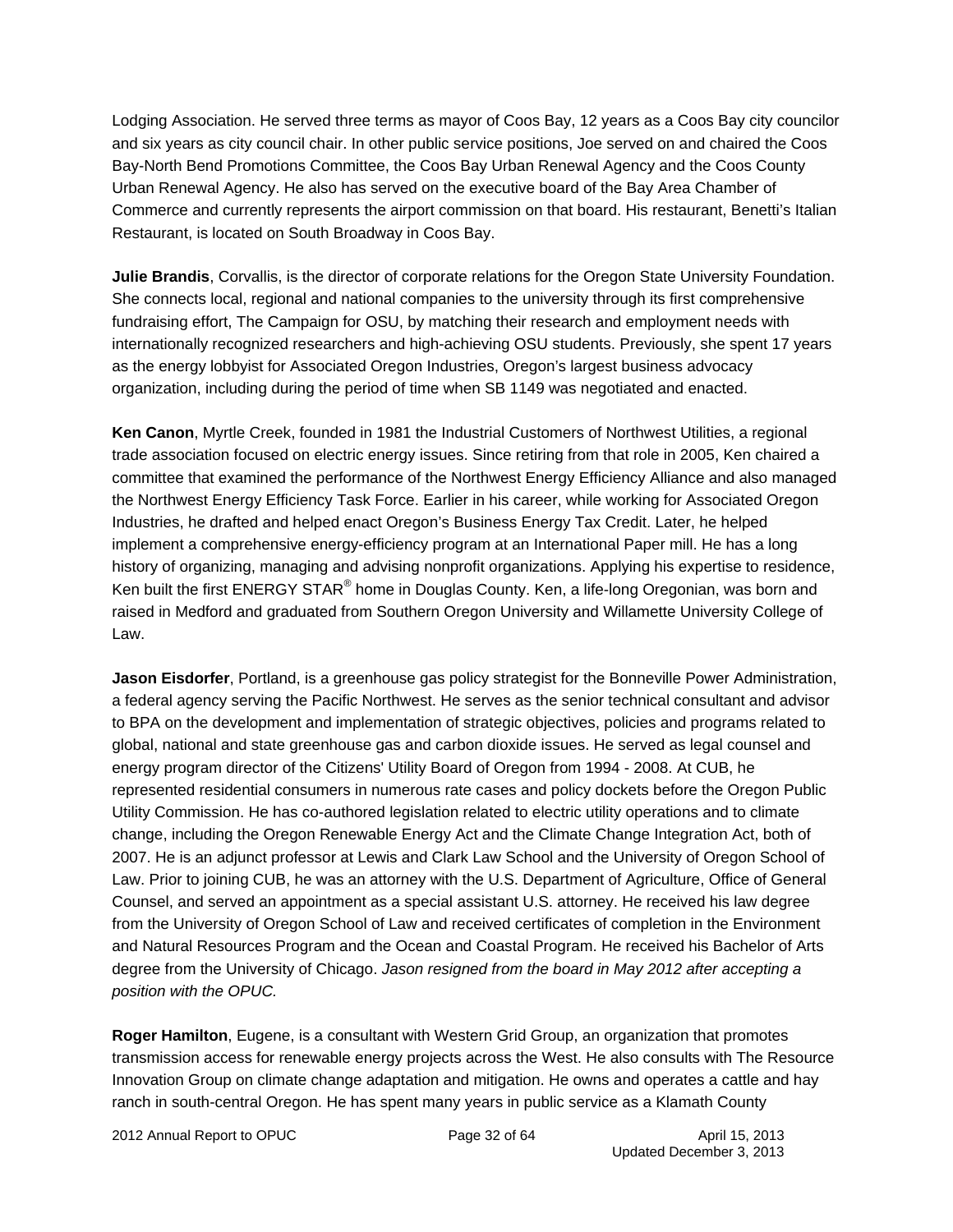commissioner, an advisor on energy and watersheds to Governor John Kitzhaber and an Oregon Public Utility commissioner. He has also served on the Oregon State Parks Commission and the National Association of Public Utility Commissioners. He currently serves on the board of directors of the Regulatory Assistance Project.

**Julie Hammond** is the branch manager of Beecher Carlson in Bend. She has more than 20 years experience in the insurance industry. Julie recently served Deschutes United Way as campaign chair. She brings a customer service orientation, small business perspective and regional representation to her service for Energy Trust. *Julie resigned from the board in March 2012.* 

**Anne Haworth-Root**, Medford, is co-owner and general manager of EdenVale Winery and Eden Valley Orchards, a destination winery, historic pear orchard and events center in southeast Medford. A second tasting room called Enoteca is located in Ashland. An award-winning entrepreneur, she developed the concept and helped found the Oregon Wine and Farm Tour, an agritourism coalition of Southern Oregon wineries, historic farms and specialty food and cheese companies. Haworth-Root is a graduate of Southern Oregon University, where she was student body president and chair of the Oregon Student Lobby. She pursued postgraduate studies in the Master of Commerce program at Wollongong University in Australia.

**Mark Kendall**, Salem, has more than 33 years of experience in energy management and renewable resource development in Oregon. Prior to founding his own consultancy, Kendall Energy, in 2009, he spent 19 years with the Oregon Department of Energy working in commercial and industrial energy management policy, including serving as the governor's appointee to the Northwest Energy Efficiency Alliance board from 2001-2006. Before working for the state, he spent 11 years with the Eugene Water and Electric Board. He also served on the Oregon Low Carbon Fuel Standard Advisory Committee, and facilitated the 2009 Industrial Greenhouse Gas Reduction subcommittee of the Oregon Global Warming Commission. He received his bachelor's degree from Linfield College with an emphasis in communications and energy management, and his master's degree in organizational development from the Leadership Institute of Seattle City University. *When Jason Eisdorfer resigned from the board in May 2012 after accepting a position at the OPUC, Mark was elected to the board in August 2012 to serve the remainder of the three-year term, which will expire in February 2015.*

**Jeff King**, Portland, has a long history in the energy industry, including more than 25 years with the Northwest Power and Conservation Council. At the council, Jeff analyzed issues associated with the development and operation of electric power generation resources; prepared the council's forecasts of regional power prices, generation development and carbon dioxide production; and staffed the Northwest Wind Integration Forum. While at the council, Jeff engaged with utilities, government agencies, power project developers and public interest groups, including service as the council's representative on the Energy Trust Renewable Energy Advisory Council. Prior to his position at the council, Jeff worked as a staff engineer at the U.S. Department of Energy Pacific Northwest Laboratories. Following retirement, Jeff continues part-time consulting on energy related issues. Jeff joined the Energy Trust Board of Directors in 2011.

**Alan Meyer**, Salem**,** is director of energy management for Weyerhaeuser Company, a diversified forest products manufacturing company. He is responsible for coordinating energy management activities at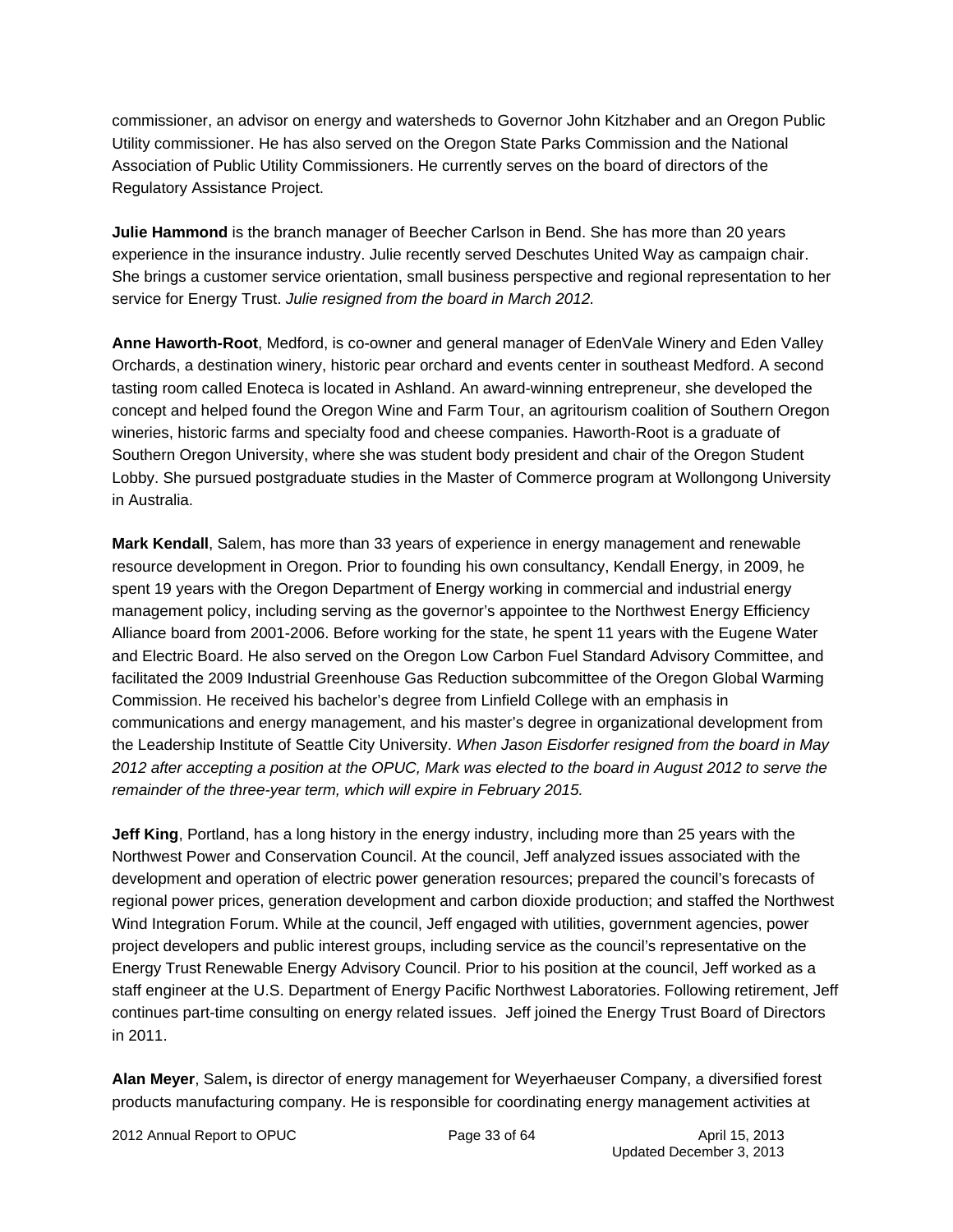numerous manufacturing facilities throughout North America. Prior to joining Weyerhaeuser, he was director of energy for Willamette Industries, holding similar responsibilities. He also worked for PacifiCorp as the Oregon large industrial accounts manager. He serves on the board of directors of Industrial Customers of Northwest Utilities, a nonprofit advocacy organization focused on energy policies. He has also served for more than 20 years on the City of Salem Morningside Neighborhood Association board.

**Dave Slavensky**, Bend, is chief operating officer for Structus Building Technologies, a Bend manufacturing company specializing in construction products. Prior to Structus, he worked as a manufacturing consultant with Oregon Manufacturing Extension Partnership, as vice president of operations at KVP in Sacramento and as a consultant with the California Manufacturing Technology Center. He also spent five years working for Aircon Energy, Inc., an energy management and HVAC service company founded by his father. In 2007 Dave co-founded the High Desert Enterprise Consortium, a group of companies in Central Oregon committed to employing Lean Manufacturing principles to improve their businesses. He has conducted professional seminars in numerous process improvement techniques including Lean, Kaizen and Just-in-Time. Dave has been a member of the Bend Economic Development Advisory Board since 2009, and was the president of the Cascades Mountaineers in Bend from 2008 - 2010. *Dave was elected to a standard three-year term on the board in May 2012.* 

#### *ex-officio*

**John Savage**, Salem, is one of three Oregon Public Utility Commissioners. He joined the staff of the Commission in 2002 as Director of its Utility Program, after serving as Director of the Oregon Department of Energy from 1993 - 2002. He was Administrator of the Department of Energy's Policy and Planning division from 1987 - 1993. He received a master's degree in natural resource economics from Oregon State University in 1979 and a Bachelor of Science degree from Oregon State University in 1975.

#### *Oregon Department of Energy Special Board Advisor*

**Bob Repine**, Salem, then acting director of the Oregon Department of Energy, served as special advisor until December 2012, when **Lisa Schwartz** was appointed the Oregon Department of Energy director. Lisa has more than 25 years of experience in energy policy, regulation and education. She began state service in 1987 as assistant administrator of the Oregon State University Extension Energy Program. Joining the Oregon Department of Energy for the first time in 1995, she helped establish oversight mechanisms for the state's new third-party administrator for energy efficiency and renewable energy— Energy Trust. At the OPUC from 2002 through early 2009, she directed analysis of electric utility resource plans and competitive bidding processes, and helped develop the state's Renewable Portfolio Standard. Before re-joining the Oregon Department of Energy, she was senior associate at the Regulatory Assistance Project and recently served on the Western Electricity Coordinating Council's Transmission Expansion Policy Committee.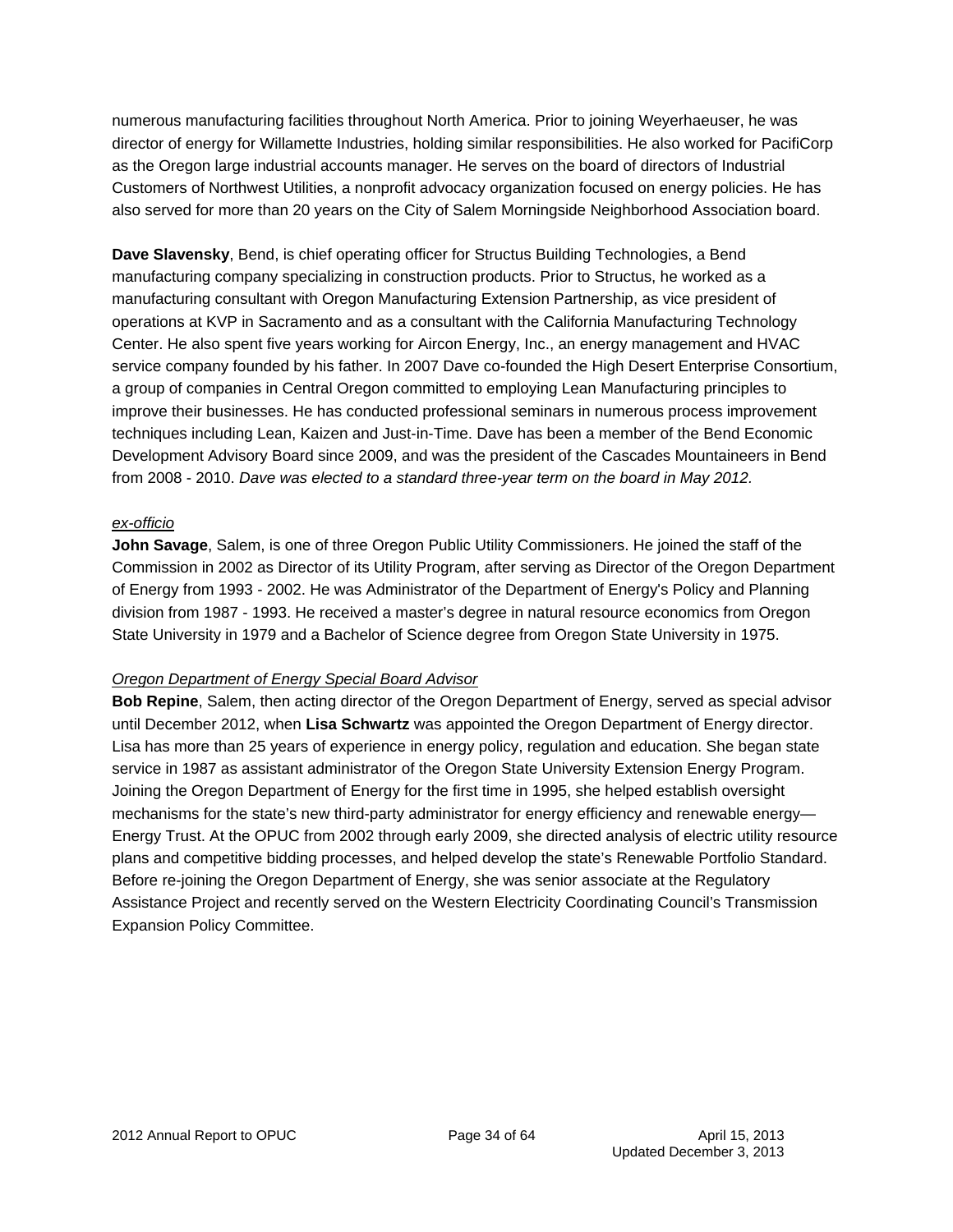## **Board Development Guidelines**

Energy Trust's board of directors is a non-stakeholder, volunteer board. The board oversees Energy Trust management, provides strategic and policy direction and approves the organization's budget and major expenditures. The board carries out its oversight role collectively and through several committees. The board's bylaws ensure that Energy Trust board meetings and other processes are clear, open and accessible to the public.

The Oregon Public Utility Commission grant agreement with Energy Trust calls for the Energy Trust board to include the skills, broad representation and diversity necessary to achieve the nonprofit's mission.

The initial board of directors included nine members from a variety of energy and business backgrounds, and one non-voting *ex-officio* member from the OPUC. As board openings arise, the board consults advisory councils, individuals and collaborating organizations to identify candidates with appropriate experience from throughout the state. To allow further diversity, the board expanded its size to 13 voting members.

The 2012 board includes voting members with background in business (agriculture, industry/ manufacturing, construction/remodeling, restaurant), private consulting, nonprofit and higher education. Members come from Bend, Coos Bay, Corvallis, Eugene, Medford, Myrtle Creek, Salem and the Portland area. Of the 13 voting members at the end of the year, three were women. The board's OPUC *ex-officio* member is Commissioner John Savage. The board created an additional non-voting position for an appointee of the Oregon Department of Energy. Bob Repine, acting director of the ODOE, occupied this "special advisor" position for most of 2012. He was succeeded in December by the newly appointed ODOE director, Lisa Schwartz.

All new members participate in an orientation session and are provided handbooks containing historical information, policies, plans, budgets and program descriptions. The majority of board members also participate on advisory councils and board committees. All regular board and advisory council meetings and background information are public. Advisory council and board meetings are well attended, and public comment is included in every meeting.

All regular board members complete and sign disclosure of economic interest forms each year. The OPUC *ex-officio* board member and the special advisor from the Oregon Department of Energy do not receive confidential information. Once each year, board and staff members participate in a planning session to review progress and discuss Energy Trust's strategic direction. Board development is a part of this public planning session, if warranted.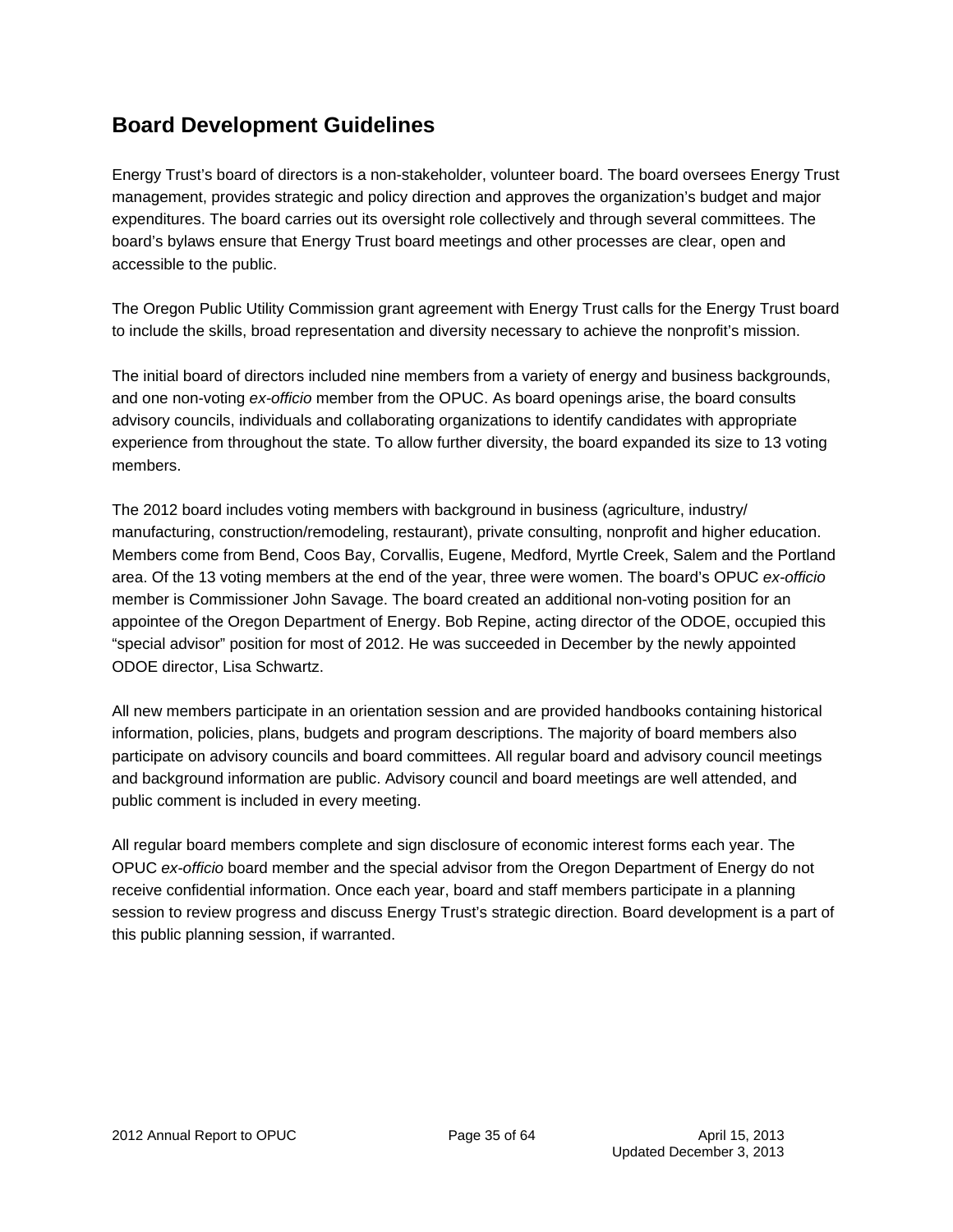## **2012 Advisory Council Members and Meetings**

#### **Conservation Advisory Council**

Jim Abrahamson, Cascade Natural Gas Brent Barclay, Bonneville Power Administration Jeff Bissonnette, Fair and Clean Energy Coalition Bruce Dobbs, Building Owners & Managers Association Joe Esmonde, IBEW 48 Wendy Gerlitz, Northwest Energy Coalition Charlie Grist, Northwest Power and Conservation Council Karen Horkitz, NEEA Scott Inman, Oregon Remodelers Association Juliet Johnson, Oregon Public Utility Commission Andria Jacob, City of Portland Don Jones, Jr., PacifiCorp Don MacOdrum, Home Performance Guild Holly Meyer, NW Natural Stan Price, Northwest Energy Efficiency Council Anne Snyder-Grassman, Portland General Electric

| 2012 Meeting Dates | <b>Major Discussion Topics</b>                                                  |
|--------------------|---------------------------------------------------------------------------------|
| February 15        | 2011 preliminary results; 2012 program initiatives and pilots; EPS for Existing |
|                    | Homes                                                                           |
| April 18           | New incentive changes for Existing Homes; Industry and Agriculture 2011         |
|                    | trends, measures, markets and sources of savings; EPS for Existing Homes        |
|                    | Program Management Contractor RFPs for Existing Homes and Existing              |
| <b>May 16</b>      | Buildings; trends in commercial sector programs; evaluations of SEM offerings;  |
|                    | scaling up for program innovations in New Buildings                             |
|                    | Residential trends, residential HVAC market study, Home Performance with        |
| June 6             | ENERGY STAR process evaluation; MPower Oregon pilot; NEEA gas market            |
|                    | transformation                                                                  |
|                    | Mid-year update; 2013 preliminary budget concepts by sector; heat pump          |
| July 25            | incentive qualification; 2011 fast feedback survey results; gas weatherization  |
|                    | cost-effectiveness exceptions                                                   |
| October 24         | 2012 savings forecast; draft 2013 budgets; gas cost-effectiveness exceptions    |
|                    | revisited; planned incentive changes                                            |
|                    | Final draft 2013-14 budgets, gas cost-effectiveness exceptions revisited;       |
| November 28        | planned incentive changes; residential awareness study; New Buildings impact    |
|                    | and process evaluations                                                         |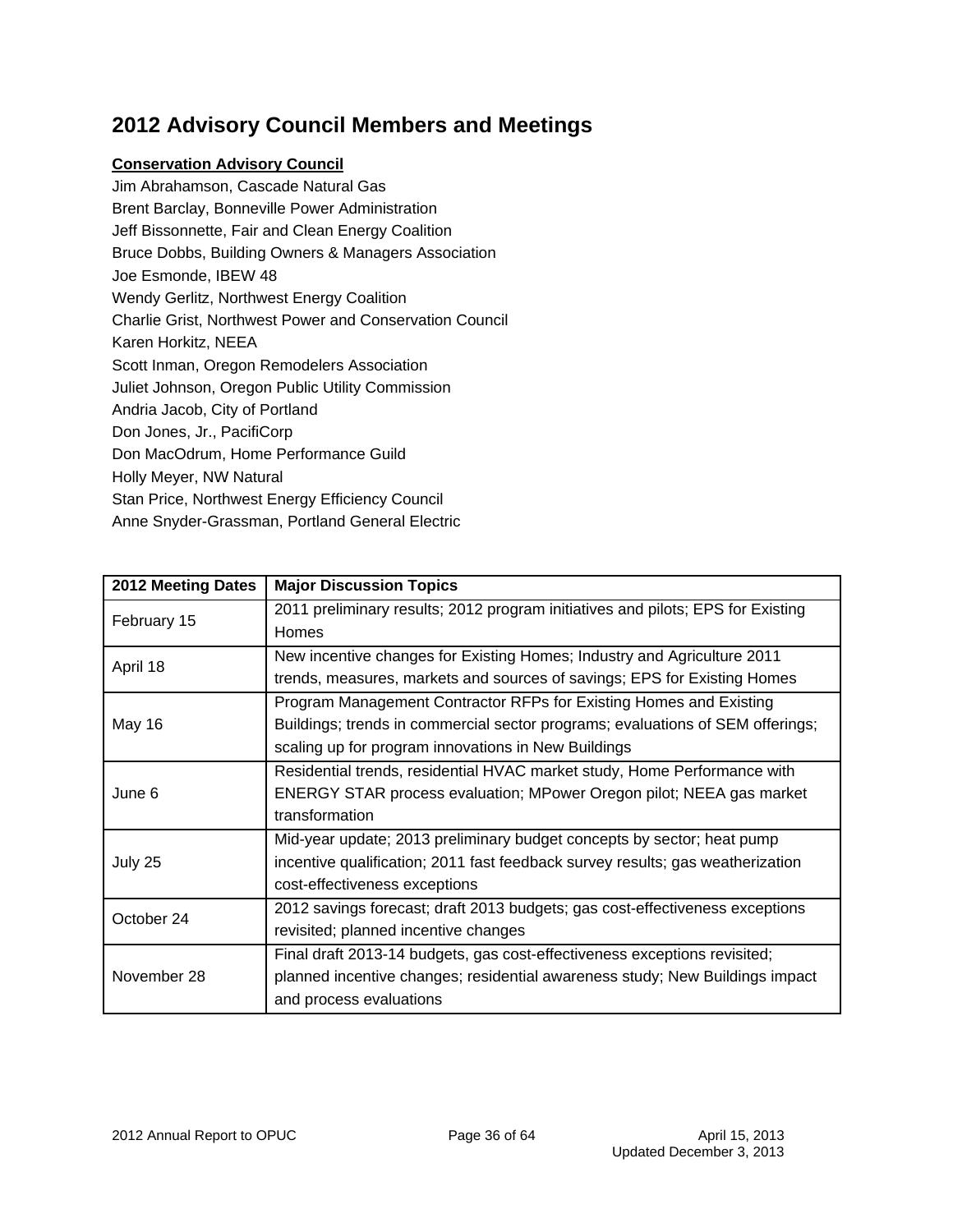### **Renewable Energy Advisory Council**

| Jason Busch, Oregon Wave Energy Trust                        |
|--------------------------------------------------------------|
| Megan Decker, Renewable NW Project                           |
| Troy Gagliano, EnXco                                         |
| Robert Grott, Northwest Environmental Business Council       |
| Thor Hinckley, Portland General Electric                     |
| Juliet Johnson, Oregon Public Utility Commission             |
| Suzanne Leta Liou, RES Americas                              |
| Glenn Montgomery, Oregon Solar Energy Industries Association |
| Vijay Satyal, Oregon Department of Energy                    |
| Frank Vignola, Solar Monitoring, University of Oregon        |
| Dick Wanderscheid, Bonneville Environmental Foundation       |
| Tashiana Wangler, Pacific Power                              |

| 2012 Meeting Dates | <b>Major Discussion Topics</b>                                                  |
|--------------------|---------------------------------------------------------------------------------|
| February 15        | Oregon Institute of Technology geothermal project; competitive process for      |
|                    | custom projects in Pacific Power territory; fish passage issues for small hydro |
|                    | projects                                                                        |
|                    | Competitive process for custom projects in Pacific Power territory; Revolution  |
| April 18           | Energy Systems biogas project completion; Farm Power Misty Meadow project;      |
|                    | Monroe Drop hydropower project; solar budget update                             |
| June 6             | Lessons learned from the competitive process; solar market update; changes to   |
|                    | small wind program                                                              |
| July 25            | Black Cap 2 MW solar project                                                    |
|                    | 2013-2014 budget themes; wave power update; fall competitive process; update    |
| September 12       | on solar water heating cost effectiveness                                       |
| October 24         | 2013-2014 budget; proposal for increasing early stage project assistance;       |
|                    | concept for solar RFP in PGE territory                                          |
| November 28        | Final 2013-2014 budget presentation; early stage project assistance; preview of |
|                    | 2013 legislation                                                                |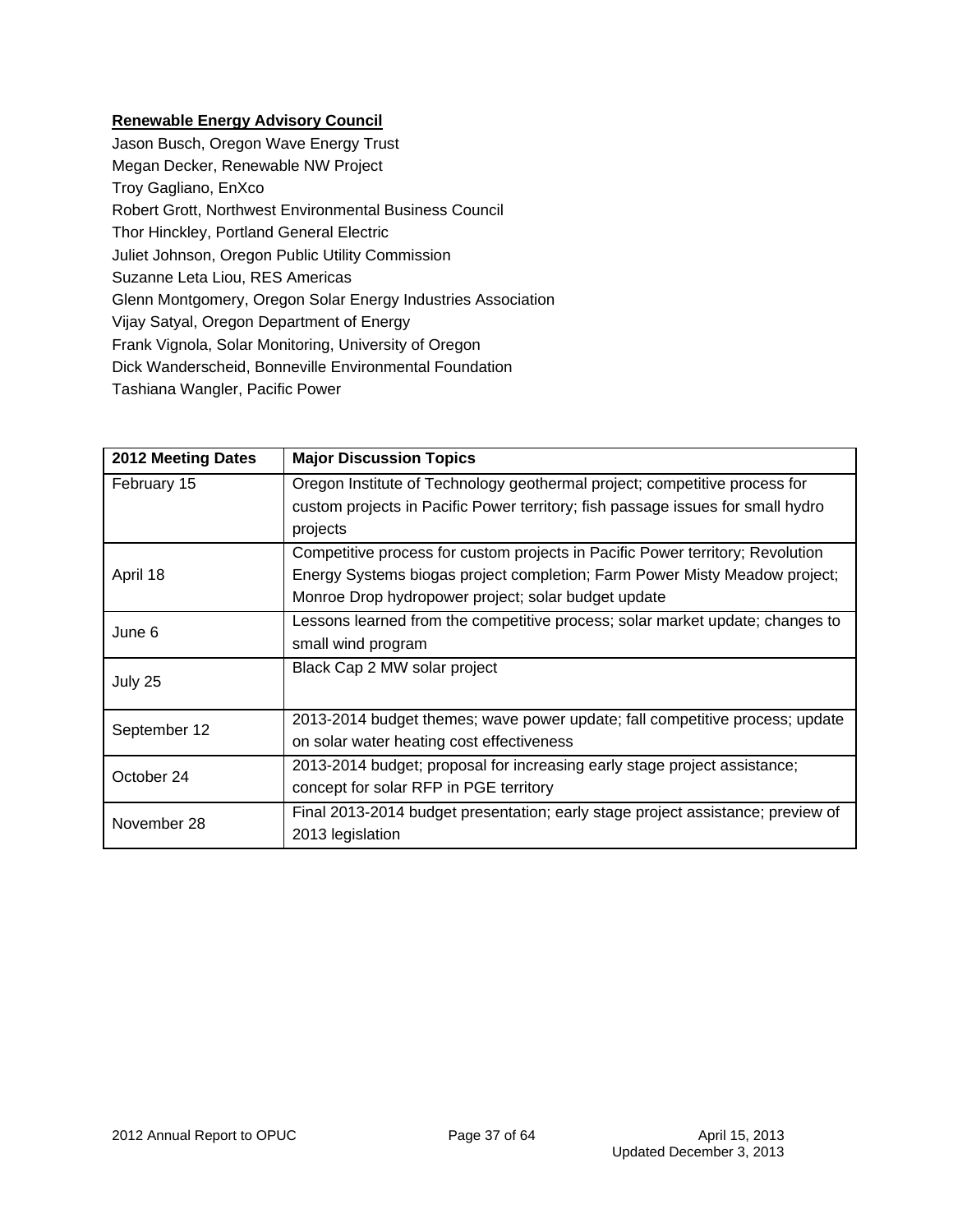## **2012 Customer Service Data**

## **Call volumes**

Energy Trust's call center received 34,752 calls in 2012, a 9 percent decrease from 42,275 calls in 2011. Call volumes have been trending down since 2009 as Energy Trust has released more online forms and other web-based customer services.



## **Website visits**

Energy Trust's website, www.energytrust.org, received 574,900 visits in 2012, a 6 percent increase over the 543,058 website visits in 2011. Web traffic has increased nearly 40 percent in the past four years, reflecting Energy Trust's increasing use of online applications and forms, as well as online advertising and social media. During 2012, call center staff responded to 1,704 inquiries via info@energytrust.org, most from residential customers, an increase of 16 percent over 2011.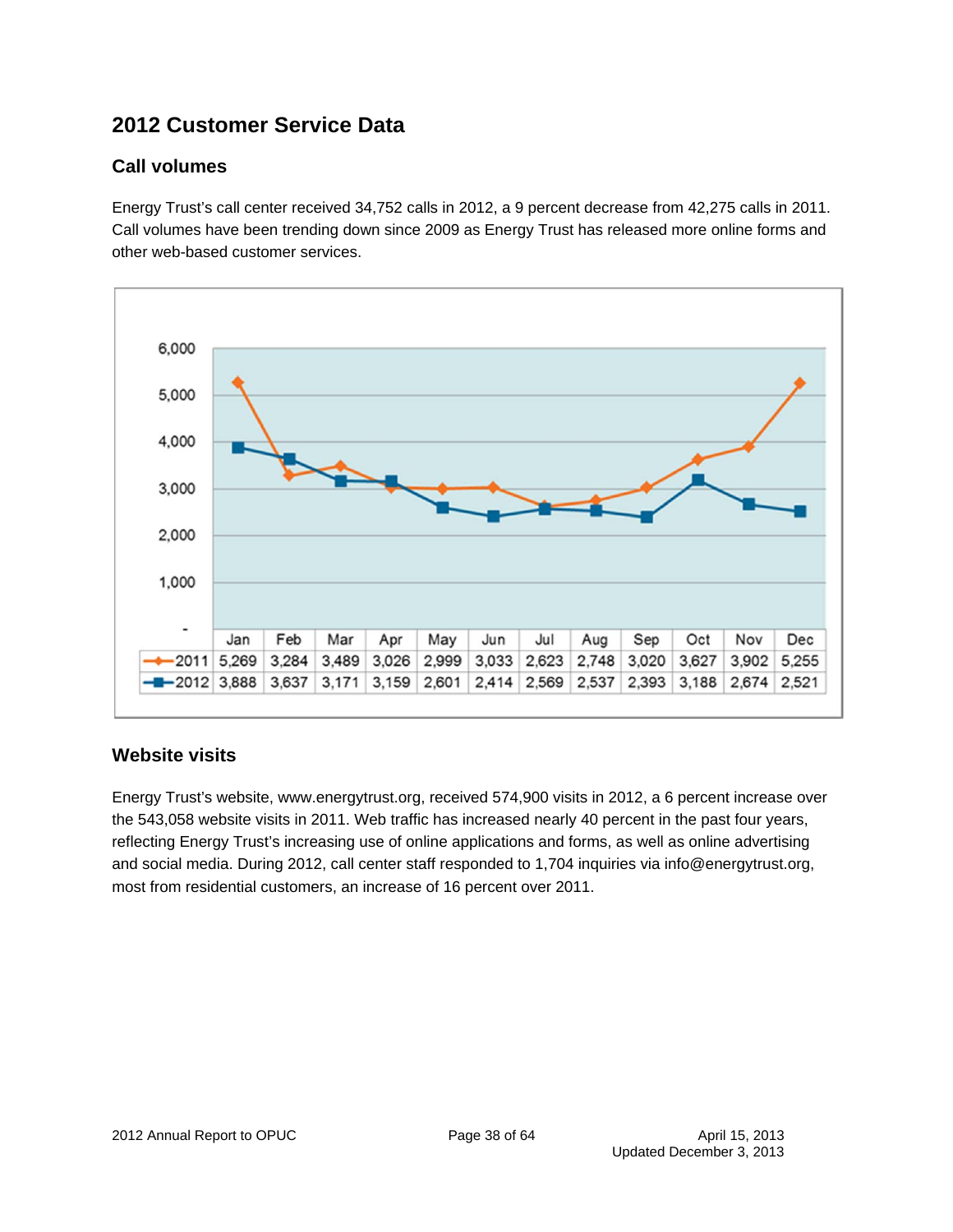

### **Customer satisfaction**

*Information updated December 3, 2013, to reflect New Buildings satisfaction rates determined through a program process evaluation.* 

Energy Trust calculated customer satisfaction from telephone surveys of a sample of participants administered soon after they received incentive checks. In 2012 the average rate of overall satisfaction with Energy Trust was 95 percent, and the rate of satisfaction with Energy Trust program representatives was 96 percent.

#### **Table 1. 2012 Overall Satisfaction**

|                                                    | 2012 Satisfaction |
|----------------------------------------------------|-------------------|
| <b>Existing Buildings and Existing Multifamily</b> | 92%               |
| Home Products                                      | 93%               |
| <b>Existing Homes</b>                              | 91%               |
| New Buildings and New Multifamily                  | 100%              |
| <b>Production Efficiency</b>                       | 97%               |
| Solar                                              | 94%               |
| <b>Unweighted Average</b>                          | 95%               |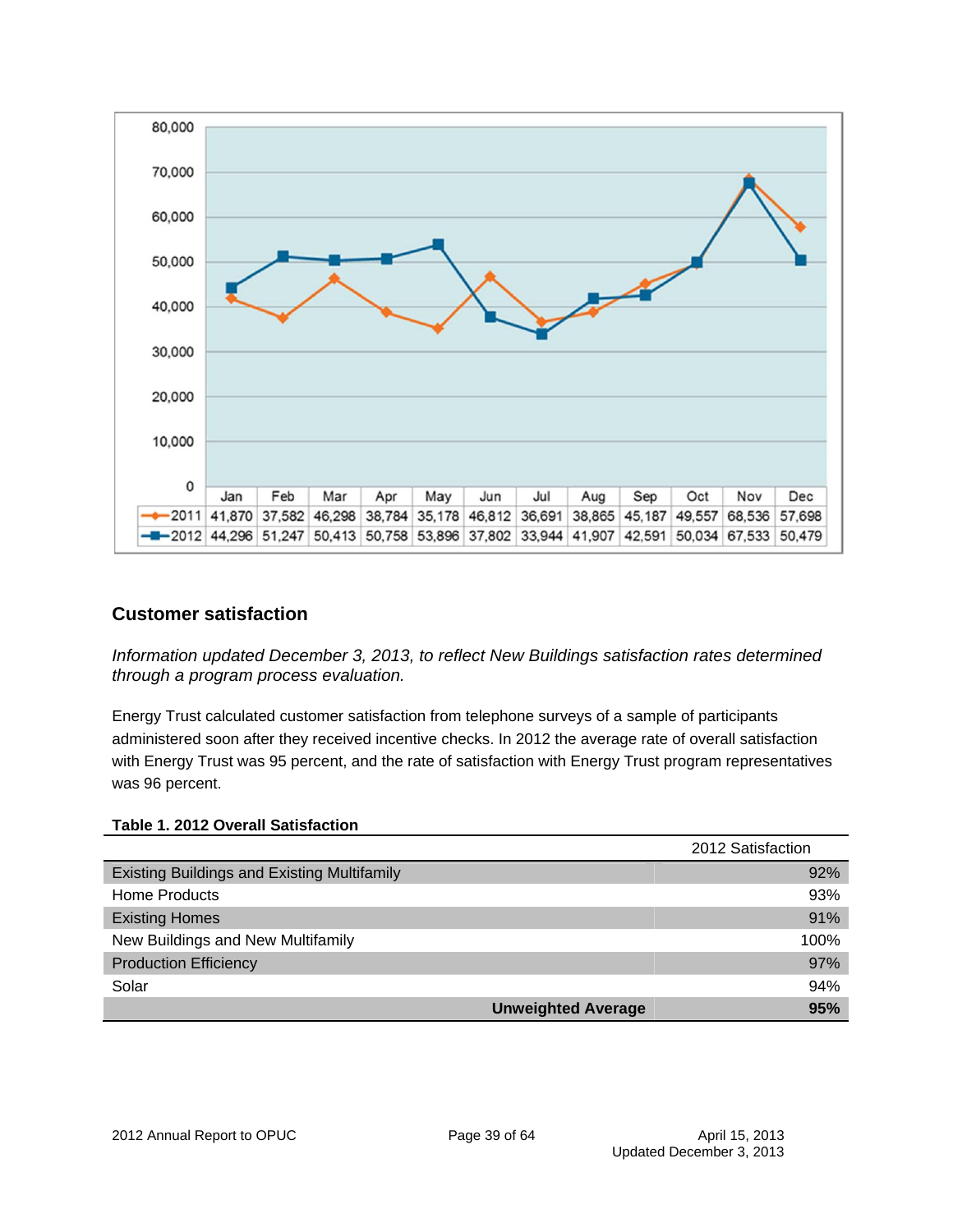#### **Table 2. 2012 Satisfaction with Program Representative**

|                                                    | 2012 Satisfaction with Program Representative |
|----------------------------------------------------|-----------------------------------------------|
| <b>Existing Buildings and Existing Multifamily</b> | 93%                                           |
| New Buildings and New Multifamily                  | 100%                                          |
| <b>Production Efficiency</b>                       | 97%                                           |
| <b>Commercial Solar</b>                            | 94%                                           |
| <b>Unweighted Average</b>                          | 96%                                           |

Note: Energy Trust's regular customer feedback survey does not ask residential participants about satisfaction with program representatives. Residential participants interact with Energy Trust representatives to a varying degree—some have in-home Home Energy Reviews, some call the contact center and others may not interact with a program representative. In general, commercial and industrial participants have more interaction with Energy Trust representatives.

### **Complaint report**

Energy Trust recorded nine escalated customer complaints in 2012, 14 fewer than in 2011. This is a very small number, considering the tens of thousands of customers served. Of the nine complaints, six were from residential customers and three were from commercial participants. One of these complaints came to Energy Trust through the Oregon Public Utility Commission. The dramatic decrease in escalated complaints in 2012 is attributed to Energy Trust's continuing work to improve customer experience. Customer service representatives have developed greater skill in responding to customer complaints and resolving issues without the need for escalation.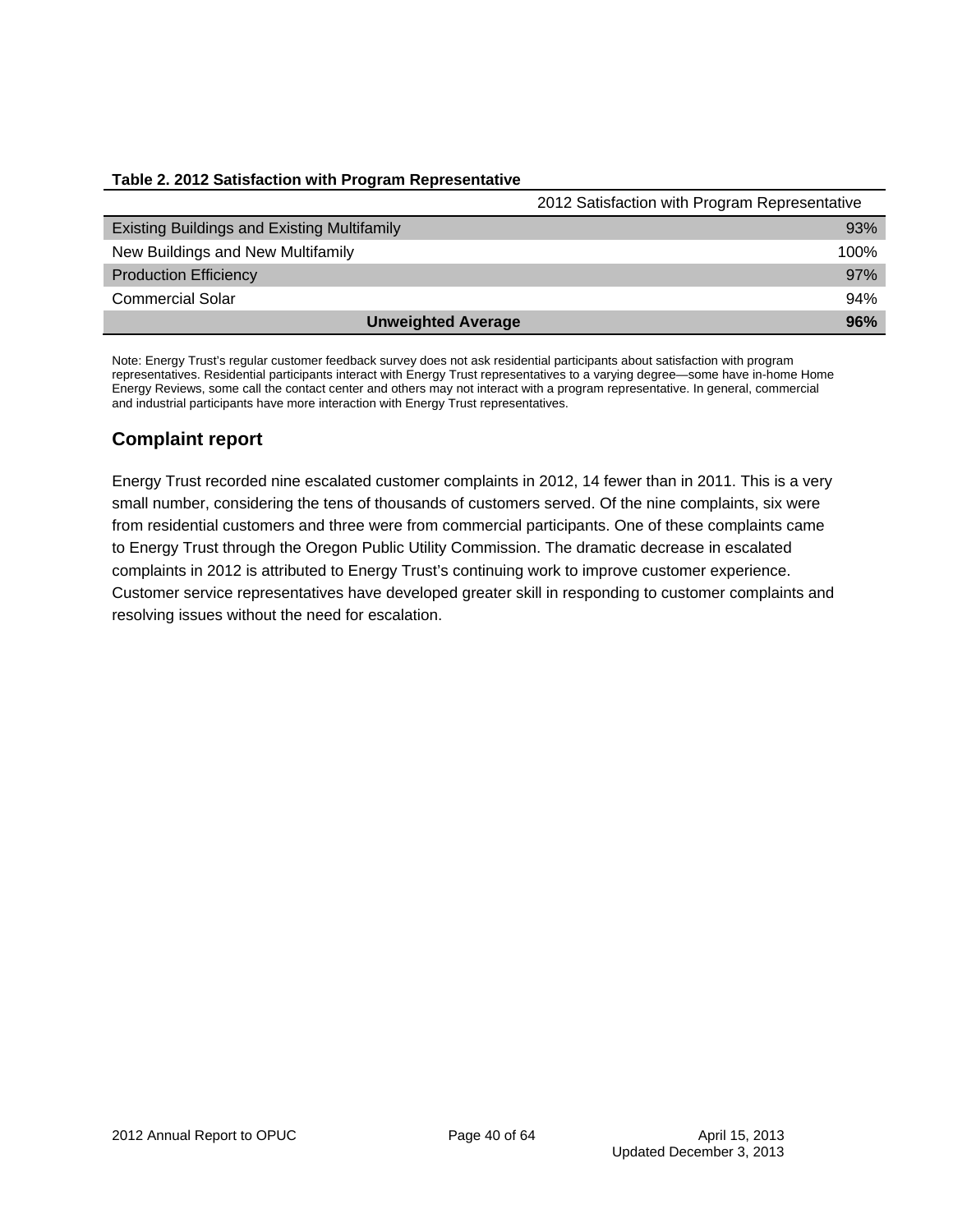## **2012 Utility Activities Supported by SB 838-authorized Funding**

Per agreement with the OPUC, Pacific Power and Portland General Electric report their SB 838 program support activities in Energy Trust's quarterly and annual reports. Content and format were developed by the utilities, following a sector outline suggested by Energy Trust, and appear here as received.

## **1. Pacific Power SB 838 Annual 2012 Energy Efficiency Activities and Results**

#### **Pacific Power / Energy Trust Year End Report ‐ 2012**

Pacific Power utilized several approaches to support and deliver energy efficiency communications, advertising and outreach to residential and small- and mid-size commercial customers.<sup>11</sup>

#### *Voices* **residential newsletter insert**

- **Q1**
- o Start the year right save energy
- o Smart power strips
- o Hold on to your heat and stay warm / Energy Trust
- o Choosing a better bulb / Energy Trust
- o LED lighting
- **Q2**
- o Save with Earth Day actions / Energy Trust
- o Free Energy Saver Kit / Energy Trust
- **Q3**
- o Home is where the savings are / Energy Trust
- o Recycle your old fridge / Energy Trust
- o No money down energy upgrades / CEWO
- o One kilowatt‐hour, so many possibilities
- o Weatherize your home / Energy Trust
- **Q4**
- o Be *watt*smart / Green Gifts
- o Enjoy the season in a new light / CFLs / Energy Trust

#### *Energy Connections* **commercial e‐newsletter**

- **Q1**
	- o Your Energy Plan for 2012
	- o Save Now: Eight Low‐Cost Ways to Reduce Energy Use
	- o Fact or Fable? When a Device is Turned Off, It is Off
	- o Be *watt*smart with Building Maintenance
	- o Energy Management Systems: Putting You in Control
	- o Common Energy Myths Exposed
	- o Do You Have Energy Hogs in the Office?
	- o Programmable Thermostats: An Affordable Way to Save Energy
	- o Real Savings: Local Businesses Improve Lighting, Cut Costs
		- New lighting lifts fitness center / Energy Trust
		- Irrigation supplier pumps up savings, productivity / Energy Trust
	- o Fact or Fable? Daylight Saving Time Saves Energy

 $11$  Some activities are funded outside of SB 838 funds.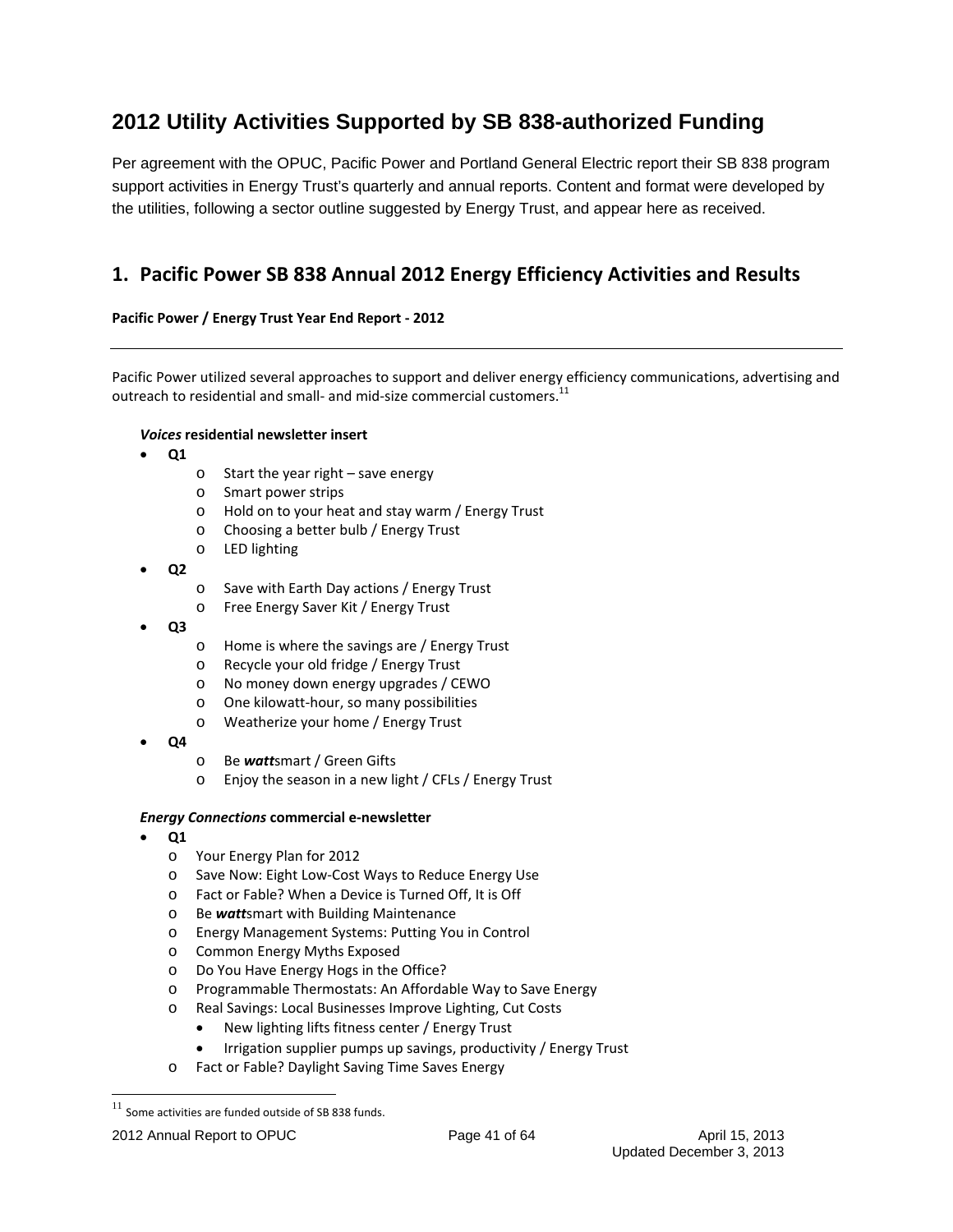- **Q2**
	- o Can Saving Energy Increase Worker Productivity?
	- o Your Electric Bill: The Difference Between Demand and Usage
	- o Ten Low‐Cost Strategies to Reduce Your Energy Bill
	- o Does Your Big Screen TV Equal Big Power Consumption?
	- o Spring Air Conditioning Maintenance Tips for Businesses
	- o LED Lighting: A Growing Bright Spot for Energy Savings / Energy Trust
	- o Fact or Fable? Energy‐Efficient Refrigerators Use Less Power Than a 100‐Watt Bulb
	- o Strategies to Reduce Demand Charges
	- o Unloading Your Plug Load
	- o Get Your House in Shape for Summer
	- o TV Set‐Top Boxes Get Poor Ratings in Energy Efficiency
- **Q3**
	- o Preventive Maintenance Checklist for Air Conditioning Systems
	- o Benefits of Motor Soft‐Start Devices
	- o Cut Energy Waste in the Office
	- o How Do They Do That? Light‐Emitting Diodes (LEDs)
	- o While You're Away…
	- o Your Electric Bill: The Difference Between Demand and Usage
	- o Energy Efficiency: Your Competitive Edge
	- o Lighting Controls: Technology Takes Flight at Local Airport
- **Q4**
	- o Building Controls: Stay Tuned for Energy Savings
	- o Ten Ways to Improve Heating System Performance
	- o Employee Personal Appliances Erode Energy Efficiency Efforts
	- o Compare the Energy Costs of Holiday Lighting
	- o Annual Energy Reviews: Seven Things to Look For
	- o Making the Business Case For Efficiency
	- o Shrink Your Big Screen TV's Power Usage

#### *Energy Insights* **large C&I / communities newsletter**

- **Q1**
	- o J&J Snack Foods enjoys savings / Energy Trust
- **Q2**
	- o Helping customers save energy at home
	- o Helping shape energy policy
	- o Local mill cuts energy waste / Energy Trust
- **Q3**
	- o Plan focuses on changing energy picture
	- o Pacific Power executive visits historic Oregon company / Energy Trust
	- o Energy Efficiency goes high tech / Energy Trust
- **Q4**
	- o Dairy milks savings through energy efficiency / Energy Trust
	- o Get your *watt*smart open sign / Energy Trust

#### **Bill inserts**

- **Q1**
	- o Resolve to save with energy‐efficient improvements / Energy Trust
	- o Stay comfortable and save energy with a new heat pump / Energy Trust
	- o Make it your home. Get cash incentives for weatherization / Energy Trust
- **Q2**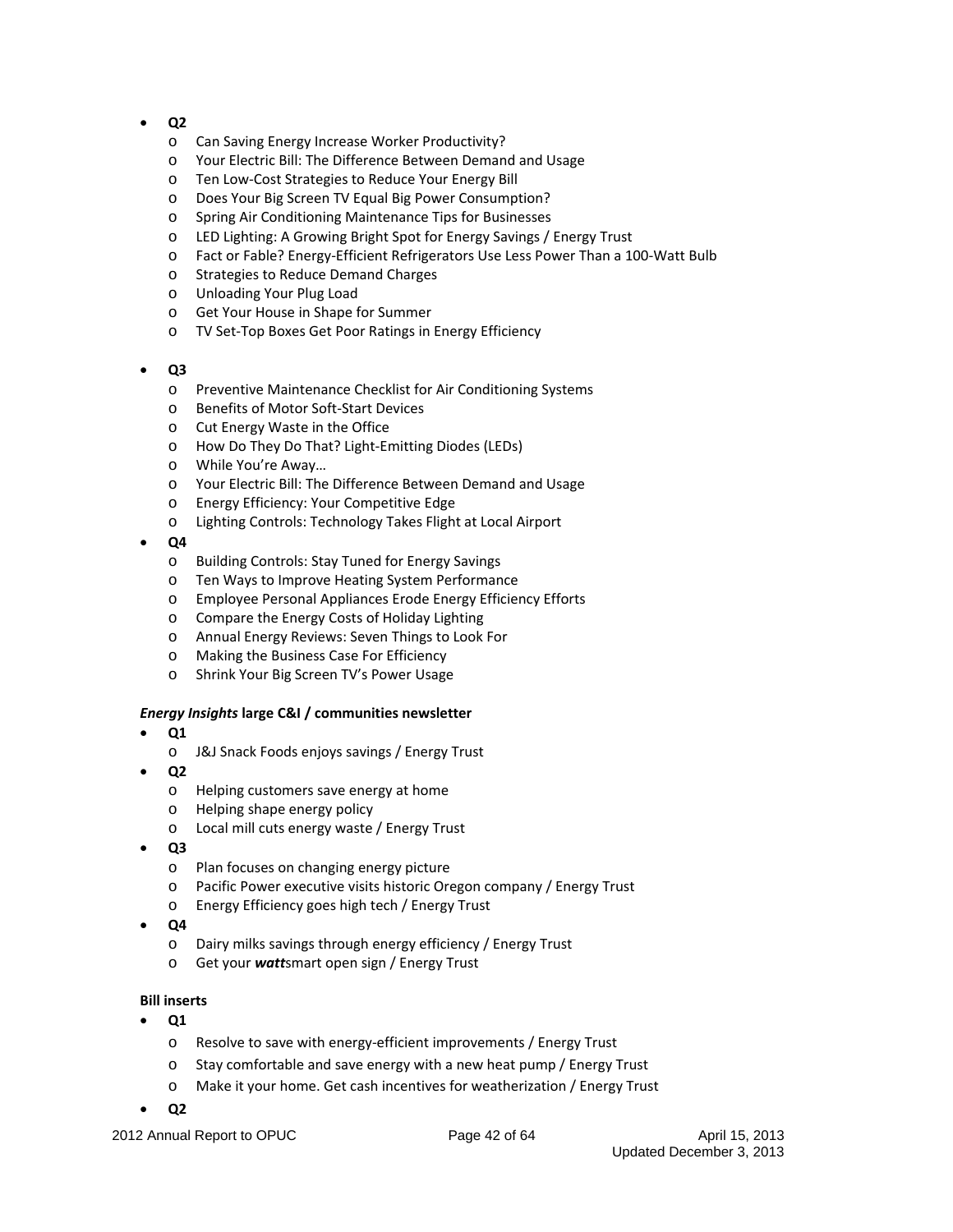- o Free Energy Saver Kit. Delivered to your front door. / Energy Trust
- o Be *watt*smart workshops
- o Summertime and the saving is easy
	- Free Energy Saver Kit / Energy Trust
	- Other cool resources / Energy Trust
	- Home Energy Review / Energy Trust
	- Get cash for your old fridge / Energy Trust
	- Energy‐saving tips for summer efficiency / Energy Trust
- **Q3**
	- o Turn Mr. Sunshine into Mr. Hot Water (solar thermal) / Energy Trust
	- o Refrigerator Recycle / Energy Trust
- **Q4**
	- o wattsup insert
	- o Energy Trust Energy Saver Kit

#### **Direct mail**

- **Q1**
- **Q2**
	- o Clean Energy Works Oregon Southern Oregon
	- o Clean Energy Works Oregon Central Oregon
	- o Be *watt*smart workshops
- **Q3**
	- o Advanced Controls Heat Pump / Energy Trust
	- o Solar Water Heater / Energy Trust
	- o Clean Energy Works Oregon Hood River
	- o Clean Energy Works Oregon Lane County
	- o Clean Energy Works Oregon Marion/Polk Counties
	- o Clean Energy Works Oregon Benton County
- **Q4**
	- o Clean Energy Works Oregon Klamath and Lake Counties
	- o Energy Trust Ductless Heat Pump postcard

#### **Direct email**

- **Q1**
- **Q2**
	- o Be *watt*smart workshops
- **Q3**
- **Q4**

#### **Mass media**

- **TV** ‐ **Bend, Medford, Eugene and Albany/Corvallis DMAs**
	- o **Q1**
		- o "Bike shop"
		- o "Cookies"
		- o "Motel"
		- o "Little Hero"
		- o "Porch Light"
		- o "Small Changes"
		- o "Sweet Savings"
		- o "Remodel your energy bill"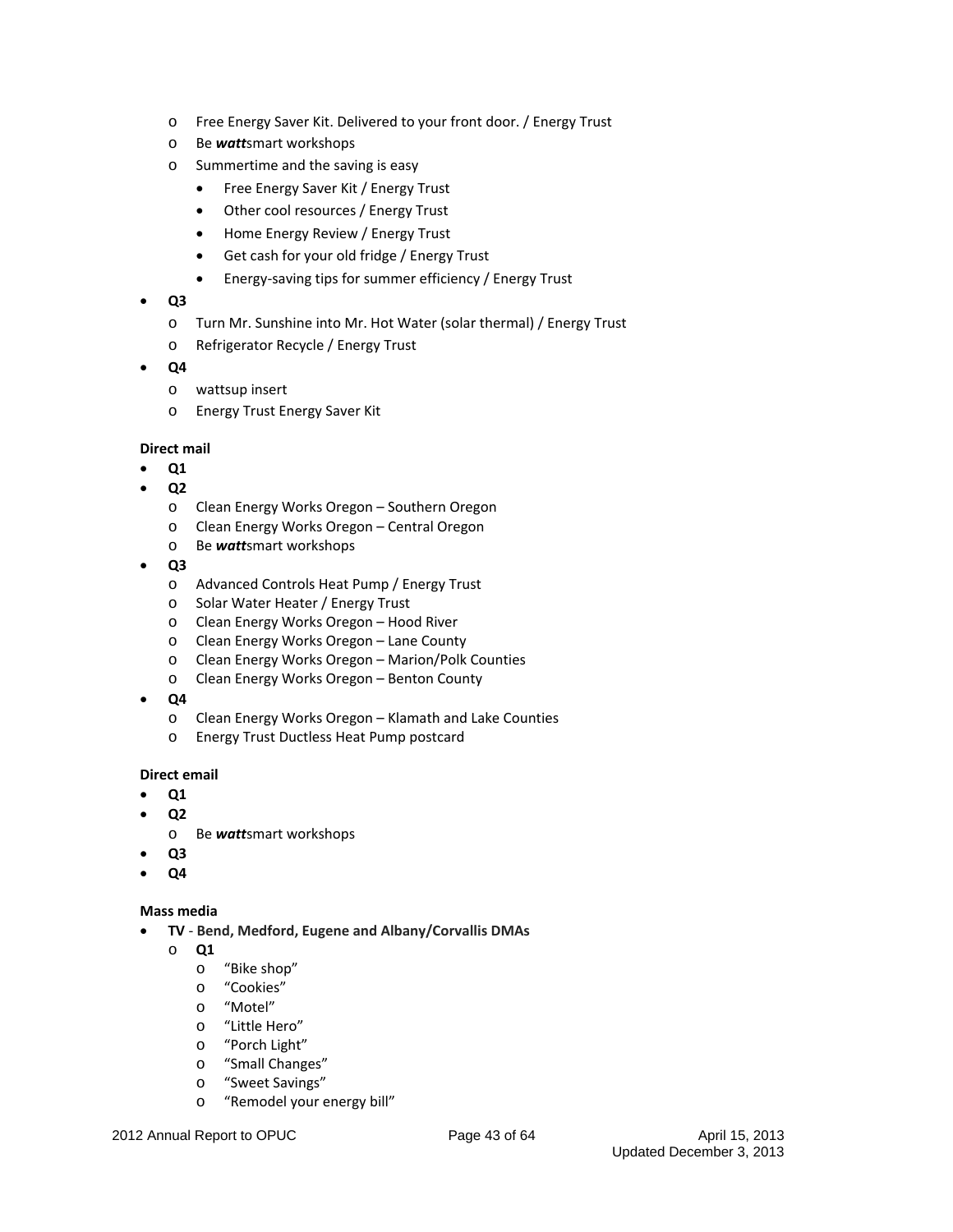- o **Q2**
	- o "Little Hero"
	- o "Porch Light"
	- o "Small Changes"
	- o "Sweet Savings"
	- o "Contractor" / Energy Trust
	- o "Cookies" / Energy Trust
	- o "Motel" / Energy Trust
	- o "Home sweet home" / Energy Trust
	- o "Porch Light" / Energy Trust
	- o "Remodel your energy bill" / Energy Trust
	- o "Washing machine" / Energy Trust
	- o "Small changes" / Energy Trust
	- o "Little hero" / Energy Trust
- o **Q3**
	- o "Contractor" / Energy Trust
	- o "Cookies"
	- o "Motel"
	- o "Little hero"
	- o "Porch Light"
	- o "Remodel your energy bill" / Energy Trust
	- o "Small changes"
- o **Q4**
	- o "Baker/Cake"
	- o "Contractor‐ETO"
	- o "Cookies"
	- o "Motel"
	- o "Little Hero"
	- o "Porch Light"
	- o "Small Changes"

#### **Radio – Bend, Eugene and Medford DMAs**

- o **Q1**
	- o "Marty Home Improvement Answers"
	- o "Phil Seal and Secure Answers"
	- o "Lori Lightbulb Answers"
	- o "Jess Conserve Energy Answers"
	- o "Bob Energy Efficiency Answers"
	- o "Home Energy Review" / Energy Trust
	- o "Refrigerator recycling" / Energy Trust
	- o "Upgrade incentives" / Energy Trust
- o **Q2**
	- o "Bob Energy Efficiency Answers"
	- o "Marty Home Improvement Answers"
	- o "Home Energy Review" / Energy Trust
	- o "Refrigerator recycling" / Energy Trust
	- o "Upgrade incentives" / Energy Trust
- o **Q3**
	- o "ETO Upgrade Song" / Energy Trust
- o **Q4**
	- o "ETO Home Review Song (*watt*smart)"
	- o "Bob Answers energy efficiency"
	- o "Jess Answers conserve energy"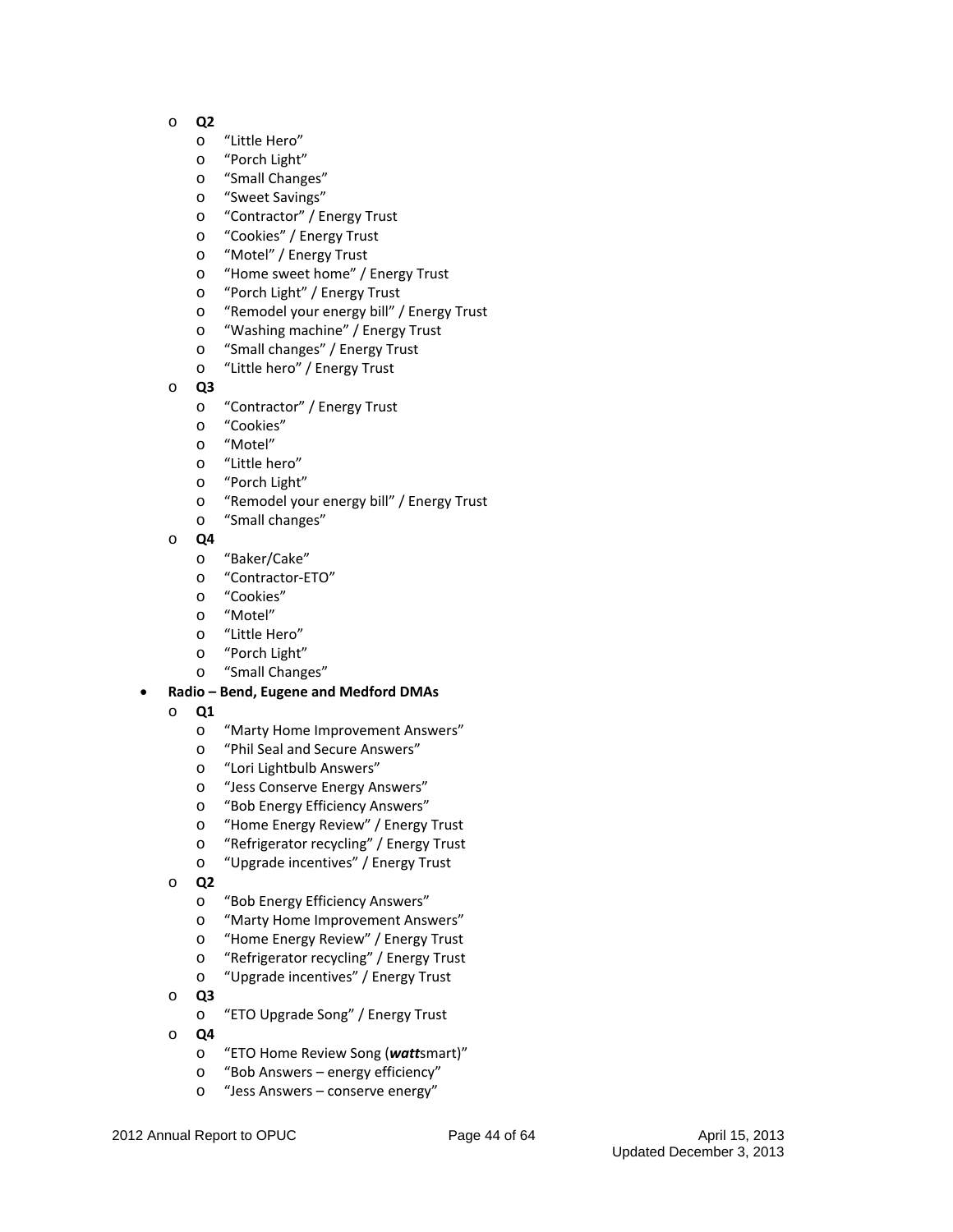- **Print**
	- o **Q1**
		- o "Outlets"
		- o "Monmouth‐Independence Chamber of Commerce Chamber" directory ad
		- o "Deschutes Library Ad" / Energy Trust
		- o "Fishmarket" ad
	- o **Q2**
		- o "Deschutes Library Ad" / Energy Trust
		- o "Stayton‐Sublimity Chamber of Commerce, guide ad" / Energy Trust
		- o "Medford Chamber of Commerce, business directory ad" / Energy Trust
		- o "Upper Rogue Independent Magazine"
		- o "American Legion Baseball" program ad
	- o **Q3**
		- o "Scandinavian Festival" program ad
		- o "Albany Chamber" directory ad
		- o "Creswell Chronicle" Fourth of July directory ad
		- o "Oregon Jamboree" program ad
		- o "Bohemia Mining Days" program ad
		- o "Lincoln City Chamber" ad
		- o "Lithia Motors" ad
	- o **Q4**
		- o "Lithia Motors" ad
		- o "Holiday Season" Cottage Grove Sentinel
		- o "New Year's" Cottage Grove Sentinel
		- o "Holiday Season" Douglas County News

#### **Outdoor**

- **Q1**
	- o "Push down to save"
- **Q2**
	- o "Push down to save"
- **Q3**
- **Q4**

#### **Websites / Social Media** (continuous energy efficiency and Energy Trust content)

- pacificpower.net/wattsmart
- bewattsmart.com
- Pacific Power wattsmart Facebook page
- Twitter

#### **Call Center**

- **Q2**
	- o Be *watt*smart workshops inbound

#### **Chambers of Commerce, Business and Community outreach: Q1 – Q4**

Pacific Power has hosted multiple energy efficiency focused meetings with business and community leaders across the state utilizing existing relationships with local Chambers of Commerce and economic development groups. The meetings follow on prior Power of Main Street energy efficiency events held throughout 2011. These presentations focused on small‐ to mid‐size commercial customers, particularly those in leased spaces, and how they can improve energy efficiency. Energy efficiency presentations were delivered in Power of Main Street events were held in Astoria, Coos Bay, Dallas, Hood River, Klamath Falls, Lebanon, Lincoln City, Medford, Monmouth, Pendleton, Portland, Redmond, Sweet Home and Umatilla, Oregon. The presentations highlighted Pacific Power's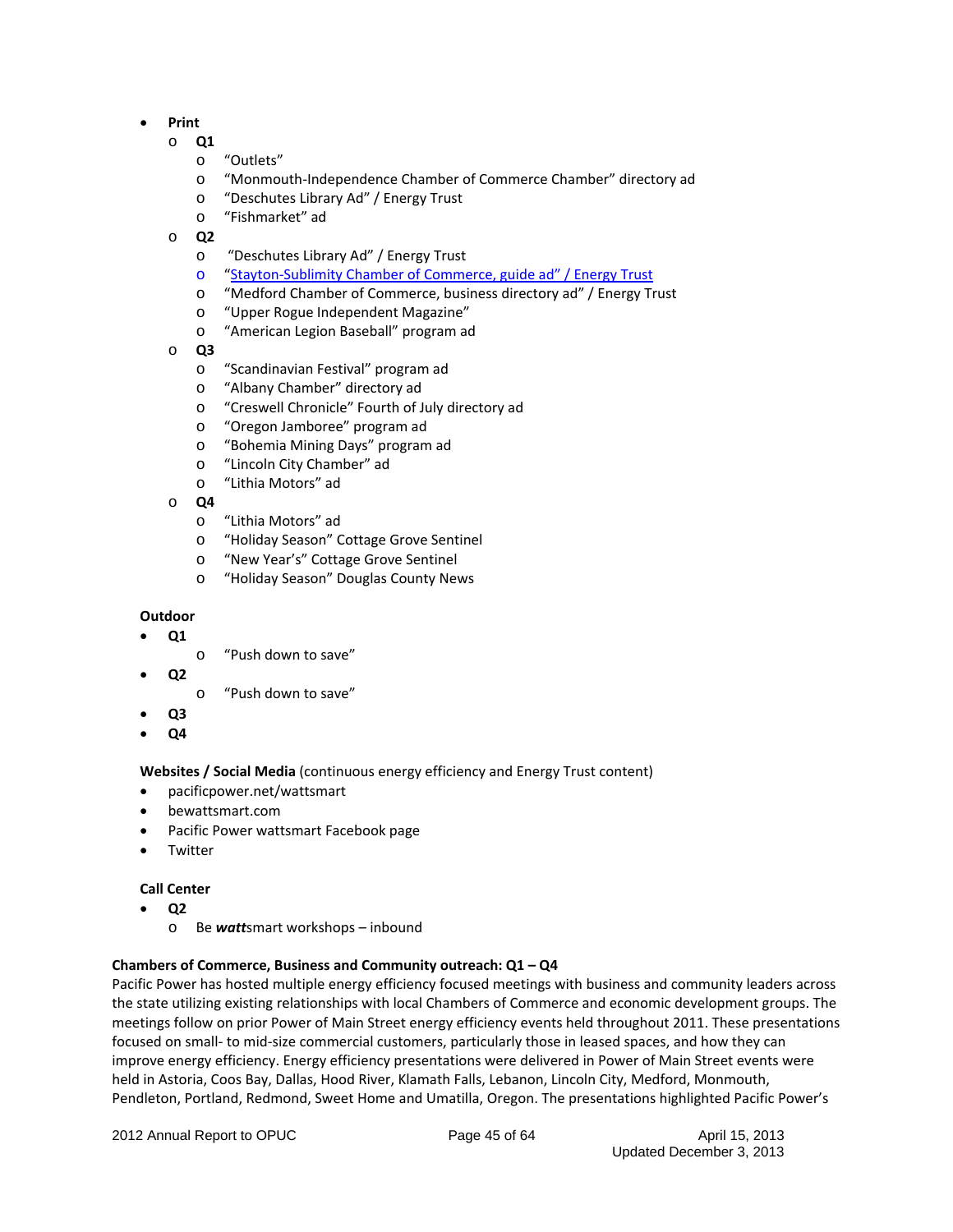relationship with Energy Trust and available programs and incentives to save energy and money. Pacific Power also offered:

- A one hour on-site walk through with Pacific Power to document information about the customer's building and how they use energy. We reviewed lighting, office equipment, HVAC and foodservice equipment. Pacific Power also provided practical no cost/low cost ideas for saving energy and a review of which improvements were eligible for Energy Trust cash incentives. (Utilizing Energy Trust's "Do it yourself" energy audit)
- Additional support for on-site assistance from Energy Trust of Oregon and local contractors.
- Regular checkups with Pacific Power on recommended energy saving improvements.

#### **Be** *watt*smart **Workshops – Q2**

Pacific Power produced and delivered a very successful second round of Be *watt*smart Workshops. The workshops were targeted to homeowners to educate them on how to manage energy use and improve energy efficiency. Locations included Medford, Grants Pass, Roseburg, Coos Bay, Corvallis, Portland, Seaside, Hood River, Bend, Redmond, Klamath Falls, Lakeview, Pendleton and Enterprise, Oregon. Sessions were presented by Pacific Power.

#### **Mass Media12**

|              | $2012$ – Impressions (Q1 – Q4) |
|--------------|--------------------------------|
| TV           | 60,743,800                     |
| Radio        | 4,343,000                      |
| Print        | 83,000                         |
| Digital      | 4,865,207                      |
| <b>TOTAL</b> | 70,035,007                     |

#### **Outreach**

|                    | Chambers of Commerce,    | Be wattsmart             |              |
|--------------------|--------------------------|--------------------------|--------------|
|                    | business / community     | / other residential      | <b>TOTAL</b> |
| Locations          | groups (2012)            | (2012)                   | $(Q1 - Q4)$  |
| Astoria            | 100                      | $\overline{\phantom{0}}$ | 100          |
| Bend               |                          | 99**                     | 99           |
| Coos Bay           | 40                       | 120*                     | 160          |
| Corvallis          | 150                      | 120*                     | 270          |
| Dallas             | 45                       | $\overline{\phantom{0}}$ | 45           |
| Enterprise         | $\overline{\phantom{0}}$ | 17                       | 17           |
| <b>Grants Pass</b> |                          | 75***                    | 75           |
| Hood River         | 20                       | 30                       | 50           |
| Klamath Falls      | 125                      | $80***$                  | 205          |
| Lakeview           | $\overline{\phantom{0}}$ | 29                       | 29           |
| Lebanon            | 65                       | 1,000                    | 1,065        |
| Lincoln City       | 60                       |                          | 60           |
| Medford            | 200                      | $150***$                 | 350          |
| Monmouth           | 25                       |                          | 25           |
| Pendleton          | 60                       | 46                       | 106          |
| Portland           | 60                       | $224***$                 | 284          |
| Redmond            | 25                       | 498 ***                  | 523          |
| Roseburg           | $\blacksquare$           | 88*                      | 88           |
| Salem              | 575                      |                          | 575          |
| Seaside            |                          | 34                       | 34           |

<sup>&</sup>lt;sup>12</sup> SB 838 funded mass media only

<sup>2012</sup> Annual Report to OPUC Page 46 of 64 April 15, 2013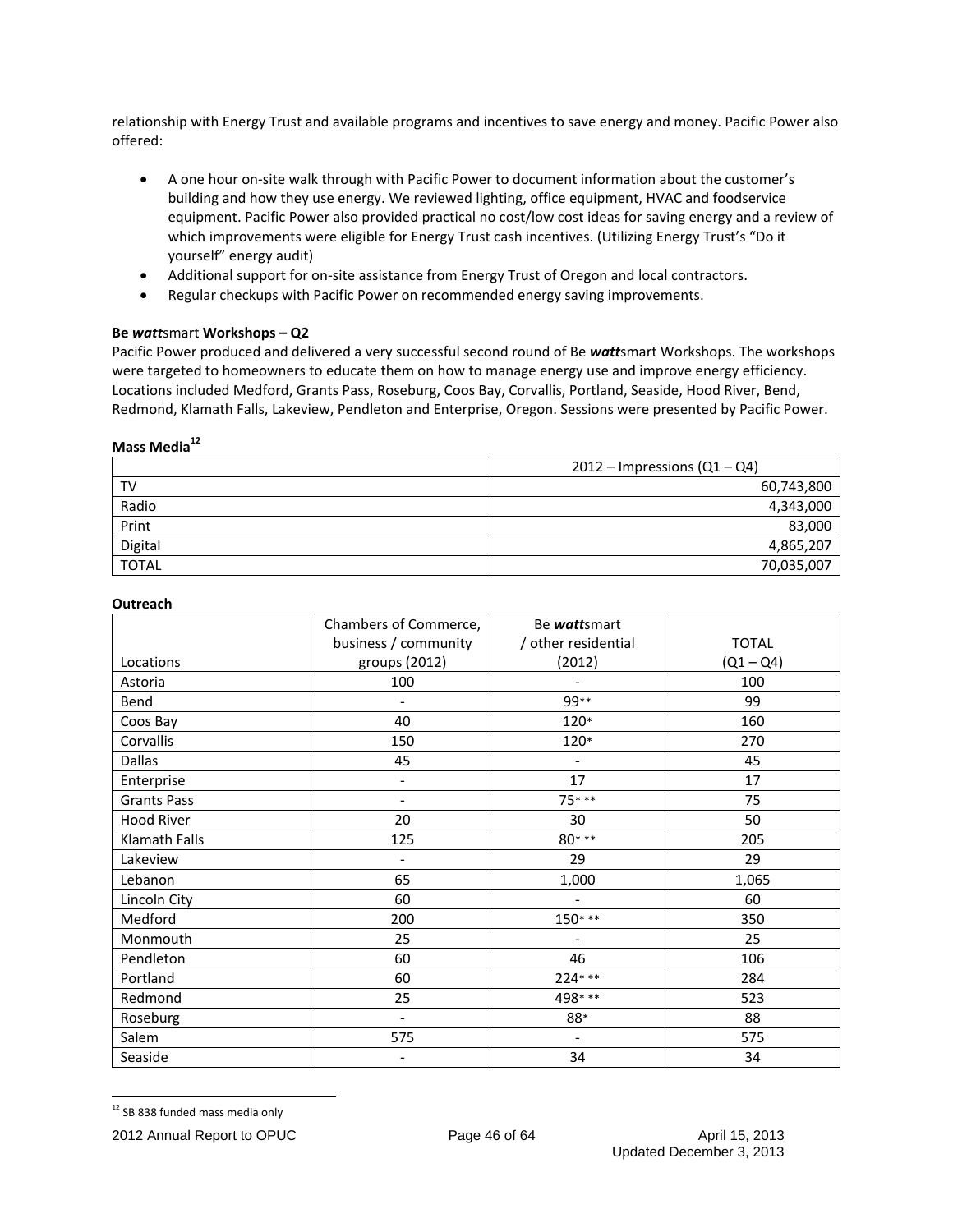| Sweet Home   | $\overline{2}$<br>∠∪ | $\overline{\phantom{a}}$ | $\sim$<br>∠∪ |
|--------------|----------------------|--------------------------|--------------|
| Umatilla     |                      | -                        |              |
| <b>TOTAL</b> | <b>FIT</b><br>ر ر _  | 2,610                    | 10C<br>دە⊥,+ |

\*Sold out events

\*\* CEWO presentation provided

#### **"Warm Leads" / Customer Response**

|                              | $2012 (Q1 - Q4)$ |
|------------------------------|------------------|
| "Warm Leads" provided to ETO | 128              |
| Consultations                | 243              |
| <b>Energy Saver Kits</b>     | 308*             |

\*Request for link

#### **Other Energy Efficiency Coordination / Support**

- o Internal Pacific Power support for ETO programs
- o Weekly / Monthly ETO coordination meetings
- o ETO Conservation Advisory Council
- o ETO / Utility Roundtable
- o EEAST implementation
- o On‐Bill Financing support
- o CEWO implementation, contracting, support
- o "Cool Schools" coordination
- o ETO / Utility Data Transfer coordination
- o Fuel Switching docket
- o EE PPA docket
- o Opower pilot
- o 1aMW / Self Direct reconciliation
- o Lloyd EcoDistrict Energy Conservation Charge filing / funding agreement

### **2. PGE SB 838 Annual 2012 Energy Efficiency Activities and Results**

#### **PORTLAND GENERAL ELECTRIC ENERGY EFFICIENCY ACTIVITIES 2012**

#### **Commercial and Industrial**

PGE used four different approaches to promote Energy Trust programs to business customers:

#### **1. Mass Education via Newsletters**

PGE utilizes its business newsletters (both print and email) to promote Energy Trust programs to business customers. PGE's business newsletter, Energize, is sent quarterly to 76,000 customers in their bills. PGE's business e‐newsletter, Business Connection, is sent bi‐monthly to 15,000 business customers.

Energize: The winter edition of Energize featured "Five energy-smart moves" and Ask the Expert: "Now's the time to upgrade fluorescent lighting." The spring edition of Energize featured "Win a \$3000 energy upgrade! Save energy and control costs with Save More, Matter More™," "Better light, lower costs, Real‐life savings: ATALIER DREISEITL+PLACE" and Ask the Expert: "How smart grid will help your business." The summer edition of Energize featured the Save More, Matter More™ campaign and the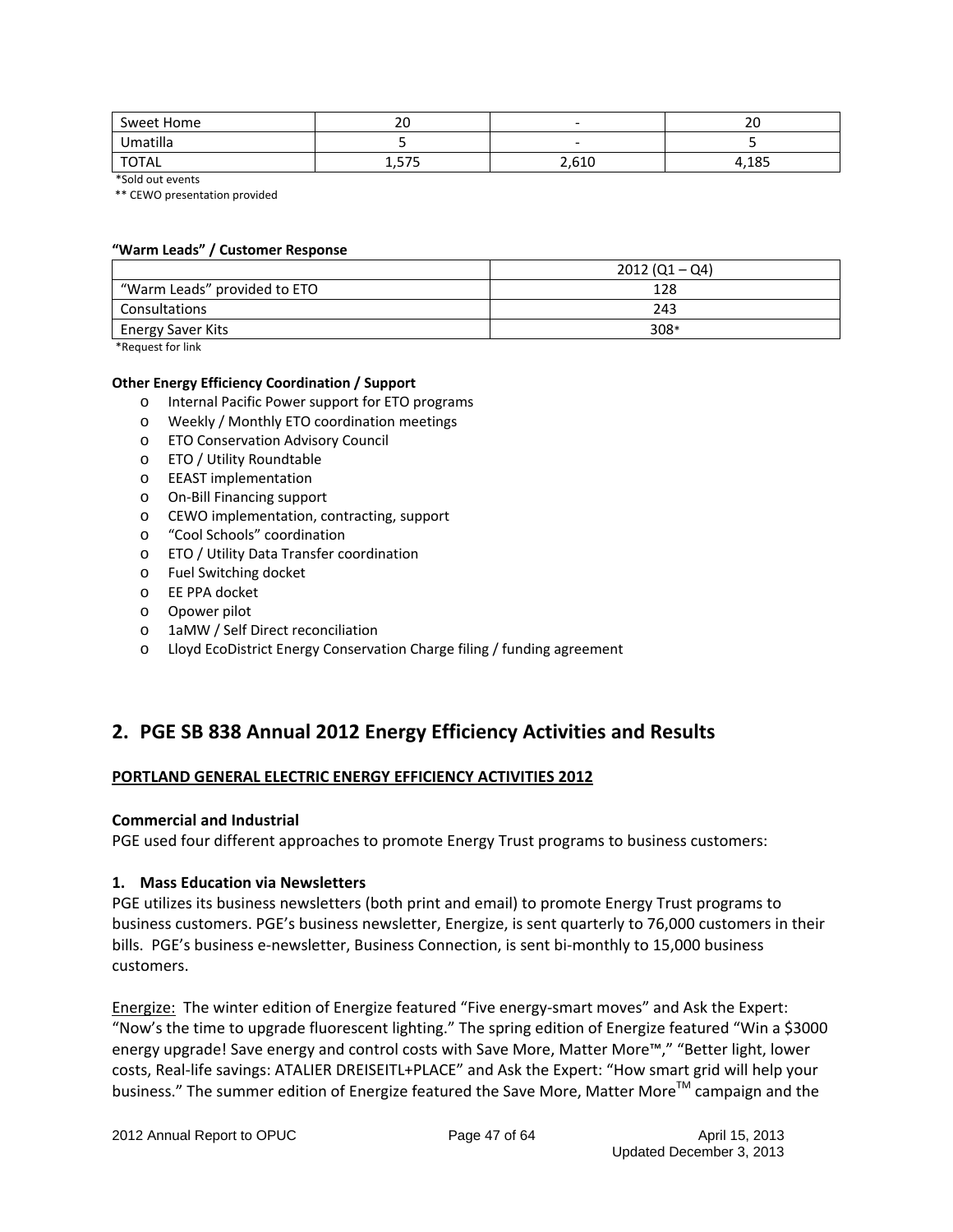2012 sweepstake winners. The fall edition of Energize featured a story about how smart strips create savings for businesses and another article on how "LEDs light the way to savings".

Business Connection: The February Business Connection featured: "Five energy‐smart moves," "Time to upgrade fluorescent lighting" and "Kick‐Start bonus incentives." April Business Connection featured "Win a \$3,000 energy-efficiency upgrade! Join our Save More, Matter More<sup>TM</sup> campaign to save energy, control costs," "Video guide: Which lights do you have? Old T12s or energy-saving T8s - how to tell the difference" and "Five ways we can help you go green. Simple, sustainable savings: How to help the earth and your bottom line." The August Business Connection also featured an article called "Save More, Matter More<sup>™</sup> winners: Hundreds of businesses join energy-saving campaign". December Business Connection featured an article called "Smart strips=smart savings" as well as a story called "LEDs save 75% for retailer".

### **2. Mass Market Campaign: April – May 2012**

PGE launched its fifth annual Save More, Matter More (SMMM) campaign in the spring in an effort to feed the project pipeline earlier in the year. The campaign ran from April 1 through May 31. PGE continued utilizing the support of our contact center and outreach through Green Mountain Energy business reps. The campaign included targeted direct mail and a "bangtail" insertion in the bill, both of which encouraged customers to return a form to enroll in the campaign or get a free energy consultation.

189 customers entered the sweepstakes for a \$3,000 energy‐efficiency retrofit and 487 customers requested a free energy efficiency consultation. There were 464 SMMM Webpage hits. PGE sent 71 qualified leads to Energy Trust.

### *3.* **Direct Regional Mail**

### **January 2012**

PGE launched the first Direct Mail for the Winter EE Campaign in January to 4,997 customers. The focus and tactics were the same as the successful Fall EE Campaign which produced 10% more qualified leads by offering on‐site consultations versus phone or email consultations. A targeted direct mail letter was sent to previously untapped geographic areas within PGE's service territory encouraging customers to request on‐site consultations focusing on zip codes that were not included in the Fall EE Campaign. The major channel for the Winter Campaign was direct mail. 119 customers requested a free energy efficiency consultation and PGE sent 28 qualified leads to Energy Trust

### **February 2012**

PGE also launched an email blast in February to 1,524 customers who had an email address on file that previously received a consultation but did not go on to the Energy Trust as a lead. The email was sent to customers who have expressed interest in EE in the past that we wanted to make aware of new incentives, including the Kick‐Start Bonus. The email informed customers of new incentives and was designed to drive customers to request an energy efficiency consultation and had a 23.5% open rate.

### **July – August 2012**

PGE launched a T12 to T8 conversion letter that was sent to 11,000 general business customers in two rounds, one in July and one in August. The promotion was a final push on converting T12s to T8s since the T12s would no longer be manufactured after July 2012. Small manufacturing customers were chosen as the target chosen because they tend to take longer to make non‐production decisions such as switching out lights and may not have converted yet. The letter highlighted the costs of not switching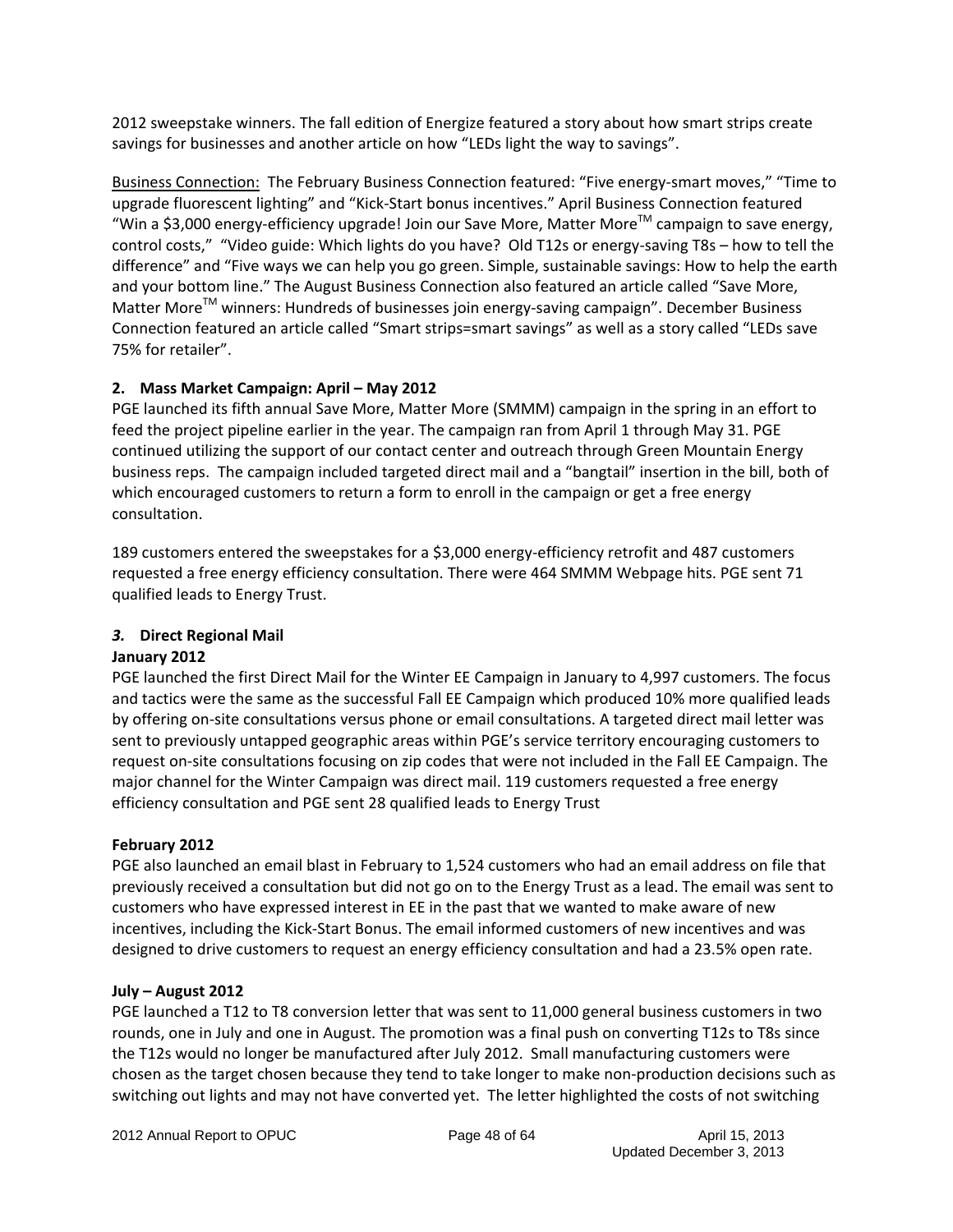and encouraged in‐person consultations while the PGE team was in the customer's neighborhood. The second batch of letters went out to general business customers in August and was targeted at specific zip codes in our territory. There was not as much traffic as hoped from the first mailing in July. The slow response may be a result of doing another T12 lighting promotion so close to the large Save More, Matter More campaign in April/May which also focused on T12s. However, the timing of the direct mail letters was purposeful as it was a final attempt at finding the customers that haven't converted yet given that the manufacturing of T12s ended in July. 258 customers requested a free energy efficiency consultation and PGE sent 78 qualified leads to Energy Trust.

#### **September ‐ October 2012**

A light emitting diode (LED) direct mail was sent out to approximately 8,000 general business customers in September targeted at Restaurant/Lodging/Entertainment and Grocery/Retail. The mailing included a letter that describes the benefits of LEDs and explains how PGE can help customers choose the right LEDs in order to qualify for Energy Trust incentives. There was also a brochure included that included a customer story about a successful LED project installation with a tear off business reply card encouraging customers to return a form to request a free energy consultation. The promotion began September 18 and ended October 31, 2012. 249 customers requested a free energy efficiency consultation and PGE sent 55 qualified leads to Energy Trust.

#### **November ‐ December 2012**

An "In Your Neighborhood" direct mail was sent out in the beginning of November to approximately 8,000 business customers in targeted zip codes. The letter described how PGE's energy experts can meet the customer at their business and review their systems like lighting, HVAC and other equipment as well as help connect the customer with contractors and Energy Trust incentives. The focus was on offering on-site consultations while the PGE energy experts are in the "neighborhood" of the business versus phone or email consultations. This type of promotion has proven very successful in the past. The target was chosen by specific zip codes so that the energy expert team could maximize the on-site consultations. The promotion began November 1 and ended December 15, 2012. 158 customers requested a free energy efficiency consultation and PGE sent 39 qualified leads to Energy Trust.

Through mass market and direct regional mail marketing efforts in 2012, 1,271 customers requested a free energy efficiency consultation and PGE sent 271 qualified leads to Energy Trust, for a 21.3% conversion rate.

### **4. Personal & Face‐to‐Face Communication**

PGE has had a dedicated outreach position in place since June 2008. In June 2010 PGE received OPUC support to hire two additional Outreach Specialists.

The Outreach Specialists develop and facilitate customer participation in Energy Trust programs. The results are qualified leads to the Energy Trust. The team utilizes a variety of tactics to engage customers in Energy Trust programs. Qualified leads were generated from but not limited to the following activities:

- Phone and on-site consultations
- Targeted outbound customer calls
- Response to canvassing (summer-hire and outreach rep driven)
- Response to business marketing (i.e. Save More, Matter More, direct mail, etc.)
- Response to customer emails (energy.efficiency@pgn.com)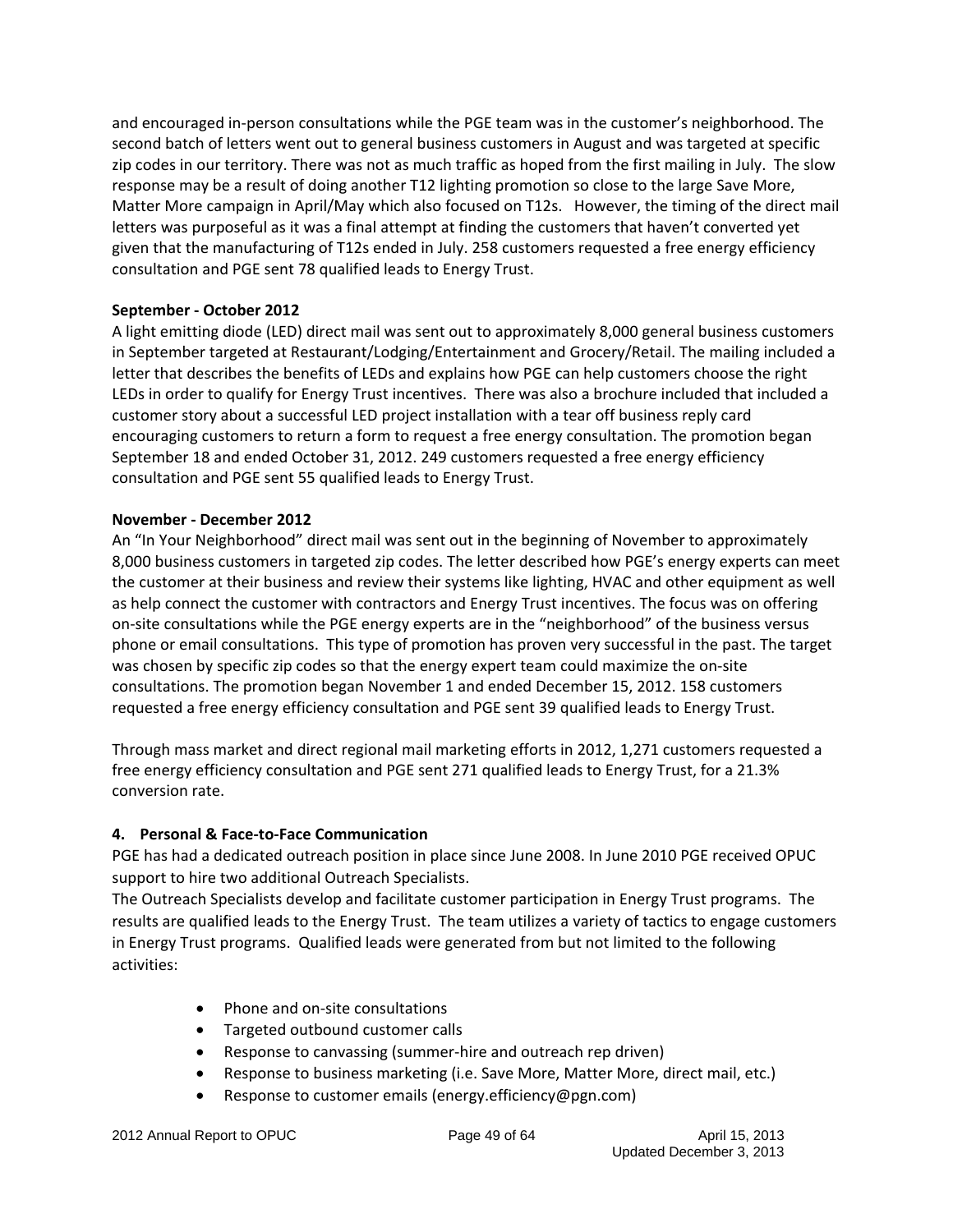- Customer calls to PGE Tualatin Call Center
- Business partnerships (i.e. City of Portland BEST program, Clackamas County Office of Sustainable Development, etc.)
- Chamber, Business and Trade Association presentations
- Customer follow-up after PGE Training and Education classes
- Leveraging internal networks (i.e. Key Customer Managers, Governmental Affairs representatives, Service and Design Consultants, Green Mountain Energy, etc.)

In 2012, the Outreach Specialists achieved the following results:

- 6,250 face‐to‐face, email, phone presentations/consultations, or outreach presentations to business customers for increased awareness of Energy Trust programs
- 550 qualified project leads sent to Energy Trust programs
- 40 outreach presentations and networking events for 31 different groups or events. These activities elevate Energy Trust program awareness and engage customers in identifying potential energy saving opportunities.
	- o Art Institute of Portland (NW Davis)
	- o Beaverton Chamber
	- o City of Hillsboro Sustainability
	- o Energy Trust / PECI HVAC controls codes training
	- o Estacada Chamber
	- o ETO NC Symposium
	- o Good Morning Damascus
	- o Green Mountain Energy
	- o Hillsboro Chamber
	- o HVAC/Building Tune‐Up (PGE Training & Education)
	- o Institute of Real Estate Management
	- o Keizer Sustainability Summit
	- o Kenton Business Association
	- o Marion County Farm Bureau
	- o Metro Multifamily Housing Association Luncheon
	- o NAO Diversity Event (PGE Sponsor)
	- o PGE & North Clackamas Chamber Lighting Seminar
	- o PGE Training & Education EE for Small & Medium‐sized Business [twice]
	- o PGE Training & Education Energy & Water Trends
	- o PGE Training & Education Sustainable Business Bootcamp
	- o Portland Lights
	- o RTP
	- o Salem Chamber Greeters [three times] (once hosted at Salem Line office)
	- o Sherwood Chamber [twice]
	- o Silverton Forum
	- o Tigard Chamber [three time, including Shining Stars Awards and Breakfast]
	- o Tualatin Chamber of Commerce [three times]
	- o Tualatin Commercial Citizen Involvement Organization [twice]
	- o Washington County Recycle at Work Spanish‐Speaking Sustainability Workshop
	- o Wilsonville Chamber
	- o Woodburn Greeters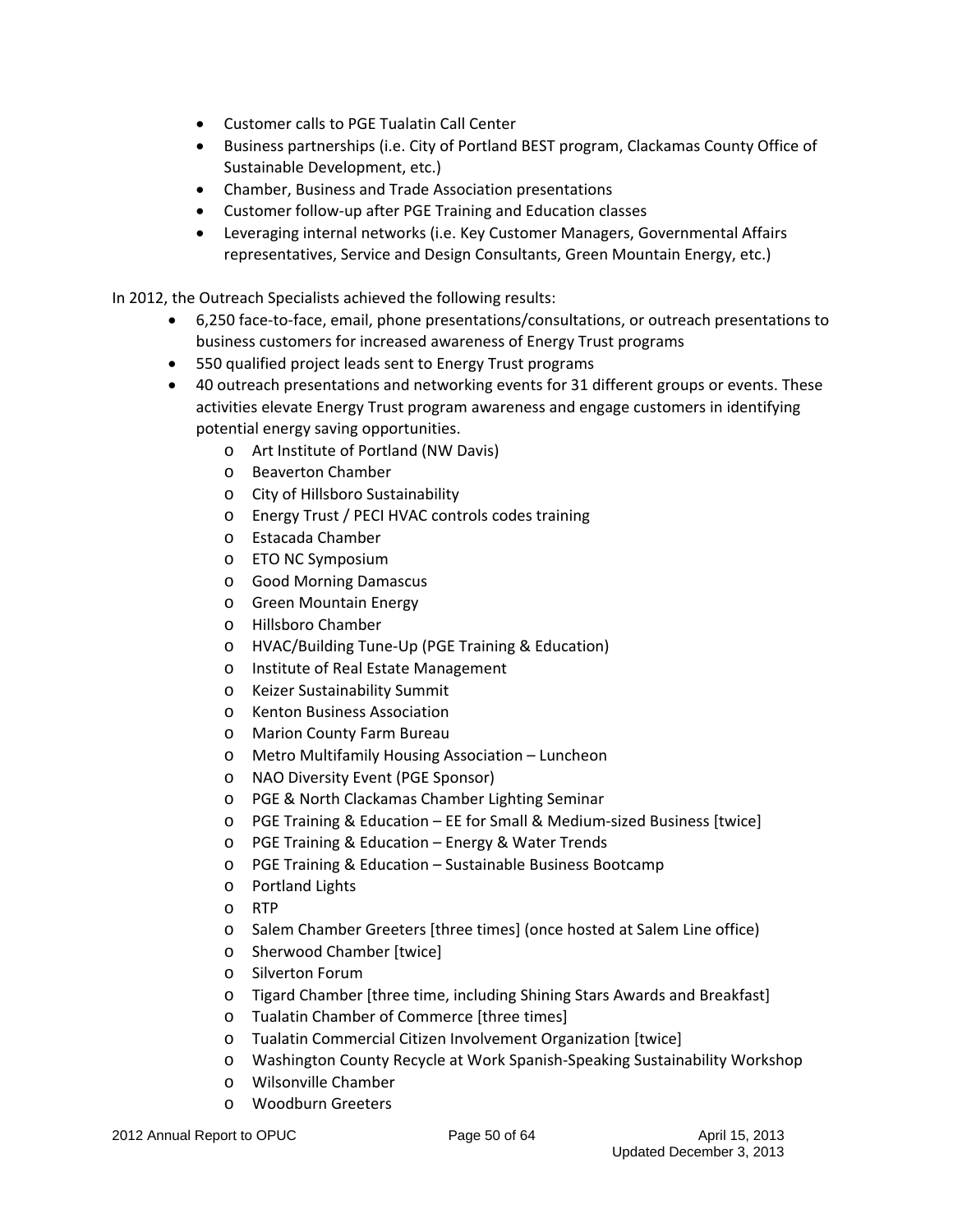### **Residential**

PGE used Schedule 110 funds to enhance basic information provided through residential mass-market channels with the following promotions:

- PGE's residential customer newsletter, Update, is sent monthly to 610,000 customers in their PGE bills. January's edition mentioned an overview on Energy Trust programs – also included as a bill insert.
- PGE's residential e-newsletter, Home Connection, is sent monthly to about 400,000-412,000 customers. In February, Home Connection provided an overview on Energy Trust incentives; 3,863 customers clicked through for more information.
- In February, Update featured Energy Saver Kits.
- May's Update edition featured the Marathon water heater also included as a bill insert. Appliance rebates were highlighted in the June edition of Update.
- In May, Home Connection mentioned solar, water heating, weatherization and appliance incentives.
- April's Home Connection offered information on the Home Energy Review program.
- High performance showerheads were mentioned in the June edition of Home Connection.
- In the July edition of Update, Energy Trust window incentives were mentioned. Also in July, 86,000 customers were emailed an offer for triple pane windows for the price of double pane.
- July's Update also mentioned PGE's efforts to provide information on Energy Trust of Oregon incentives to Spanish‐speaking customers.
- In August, Home Connection featured the Energy Trust's Home Energy Review program.
- PGE sent emails to 200,075 residential customers to offer Energy Saver Kits provided by the Energy Trust in November. 16,858 kits were delivered to PGE residential customers during Q4.
- A direct mail in December was sent to 106,249 residential customers offering special pricing for AirGenerate heat pump water heaters installed through PGE's plumber network. A total of 111 customers installed had heat pump water heaters in Q4.

#### **2012 Measurable Results**

- 141,531 Energy Saver Kits to PGE customers in 2012.
- Starting in spring of 2012, PGE supported the Energy Trust and local energy assistance agencies with free energy saving kits distributed during energy assistance appointments. 5,400 Energy Saver Kits distributed through local energy assistance agencies
- 9,250 free showerheads and 30,250 compact florescent bulbs, including candelabra specialty bulbs, distributed to customers through PGE Community Offices
- 141,531 Energy Saver Kits to PGE customers in 2012
- 13,451 PGE customers participated in the Energy Trust's Refrigerator Recycling program
- 573 customers received the Energy Trust electric resistance water heater incentive
- 111 customers received the Energy Trust heat pump water heater incentive
- 573 customers received the Energy Trust \$75 water heater incentive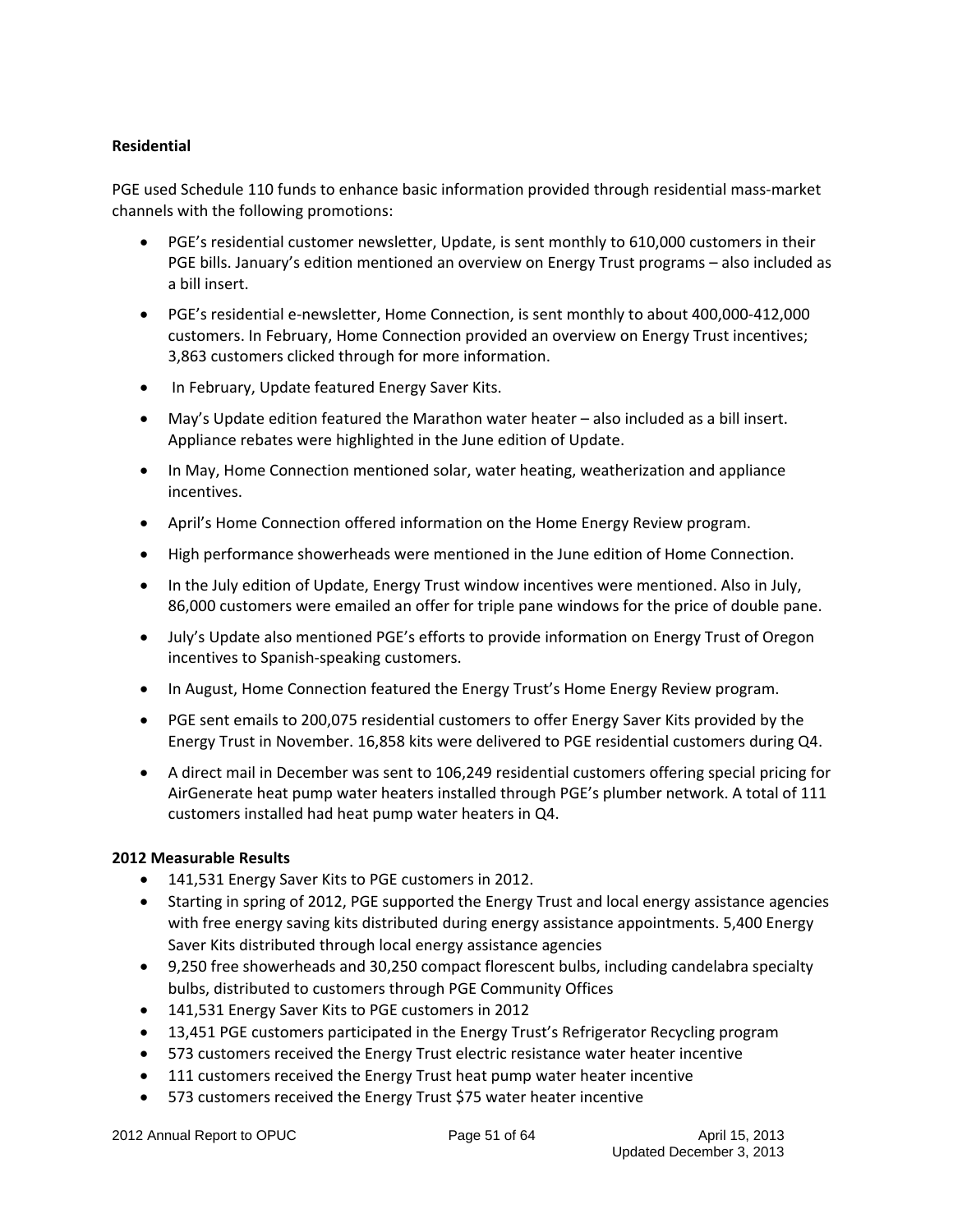- 174 free showerheads have been installed by PGE's plumber network when on residential jobs in PGE's service territory through the Energy Trust Direct Install program
- 102 Energy Trust window bonus incentives
- 381 Savings Within Reach homes have been weatherized
- Transfers from PGE's call center to Energy Trust 2012: Appliance Program (PECI): 138, Warm Program (CSG): 360, OPower: 512

\*Energy Trust provided information on participation among PGE customers. Weatherization measures are among electrically heated homes.

#### **Heat Pump Activity**

A PGE/Daikin heat pump promotion for a free indoor unit ran from May 1‐June 30. The offer combined distributor, PGE and Energy Trust incentives for ductless heat pumps. The campaign included 46,977 direct mail and 15,863 email with a reminder email. The offer drove 257 leads to PGE‐Approved contractors.

A PGE/Trane heat pump promotion for a MasterCard gift card ran from August 1‐September 30. The offer combined distributor, PGE and Energy Trust incentives as well as Oregon tax credits. The campaign included 12,576 direct mail and 4,504 email. The offer drove approximately 55 leads to PGE‐approved contractors.

A PGE/Airefco heat pump promotion for a free indoor unit ran from October 3‐November 30. The offer combined distributor, PGE and Energy Trust incentives as well as Oregon tax credits and contractor financing. The campaign included 34,495 direct mail, 16,252 email, and 8,000 both direct mail and email. The offer drove approximately 88 leads to PGE‐approved contractors and resulted in 77 installed heat pumps.

With a goal of helping contractors better align with Energy Trust's new ductless heat pump program guidelines, PGE funded and facilitated two trainings – an all‐day class with testing and a one‐hour webinar – to teach the contractors how to condition larger homes using a maximum of two indoor ductless heat pump fan coil units (heads).

PGE reinstated quality assurance inspections among PGE‐Approved contractors in 2012. The inspection team has continued to refine their skills through peer experience and information exchange, partnering, monitoring, mentoring and supervised ride‐alongs with the Heat Pump Technical Field Specialist, John Karasaki. Deficiencies inspectors identify in the field result in corrective actions or failed inspections. Corrective actions are resolved by the quality assurance specialists, and failed inspections are passed on to the Approved Contractors, requiring the contractor to fix the issue. The Heat Pump Technical Field Specialist utilizes these errors to educate the owners and staff to reduce the likelihood of the errors occurring again.

As reported by PGE‐Approved Contractors, there were 1,650 Heat Pump installations in 2012. PGE Quality Assurance Specialists performed 290 inspections of Heat Pump installations, 49 of which required corrective action taken and 1 failed inspection.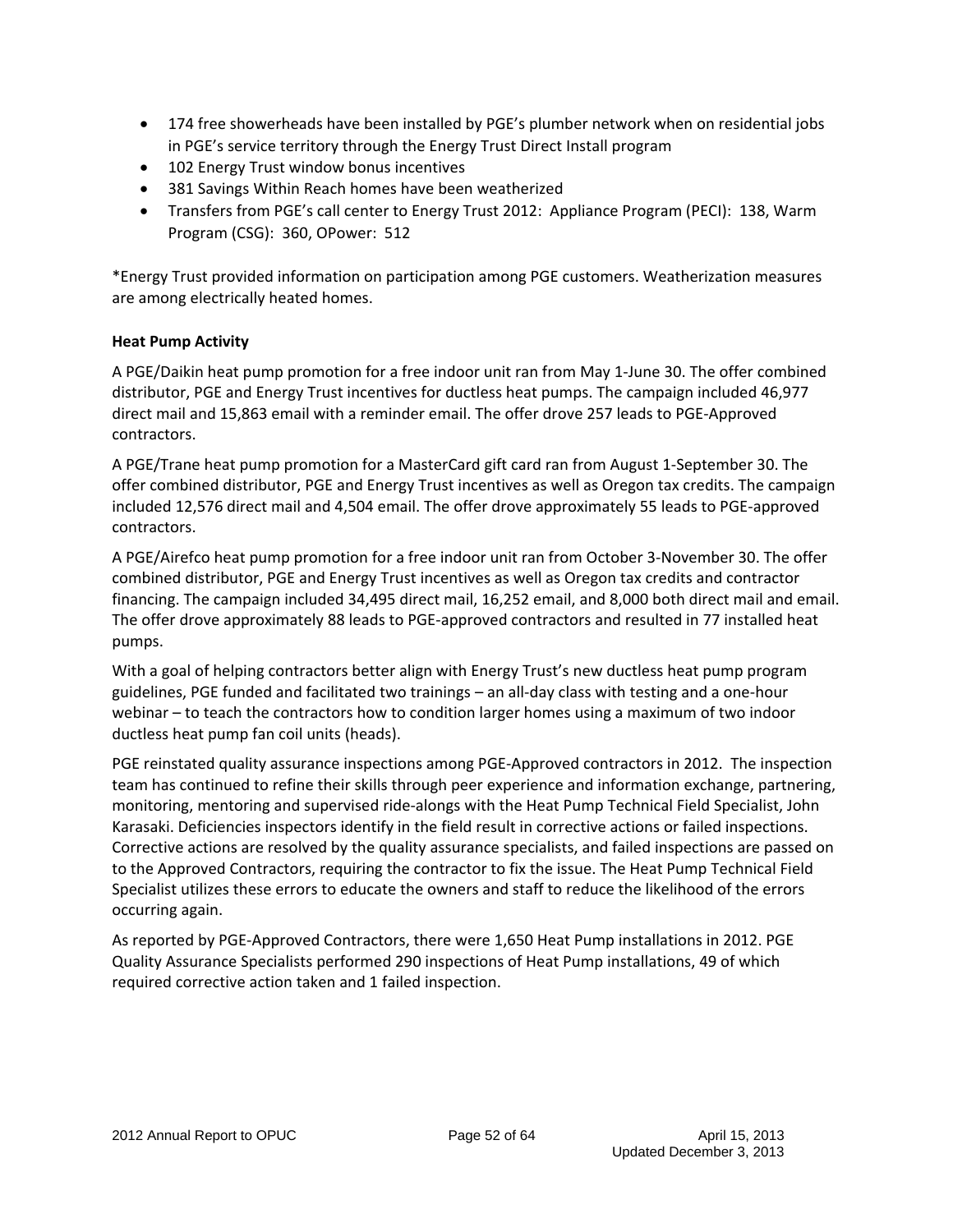## **Energy Trust of Oregon 2012 Annual Report NW Natural Washington**  April 25, 2013<sup>13</sup>

## **TABLE OF CONTENTS**

|  |  | Page |
|--|--|------|
|  |  |      |

| Introduction, Background, Oversight and Goals | 54 |
|-----------------------------------------------|----|
| II. Annual Report Highlights                  | 55 |
| III. Annual Results                           | 59 |

### **Appendices**

| 1. Energy Efficiency Measure Counts and Savings | 61 |
|-------------------------------------------------|----|
| 2. Customer Satisfaction                        | 63 |

 <sup>13</sup> April 25, 2013, is the date this report is due from NW Natural to the Washington Utilities and Transportation Commission.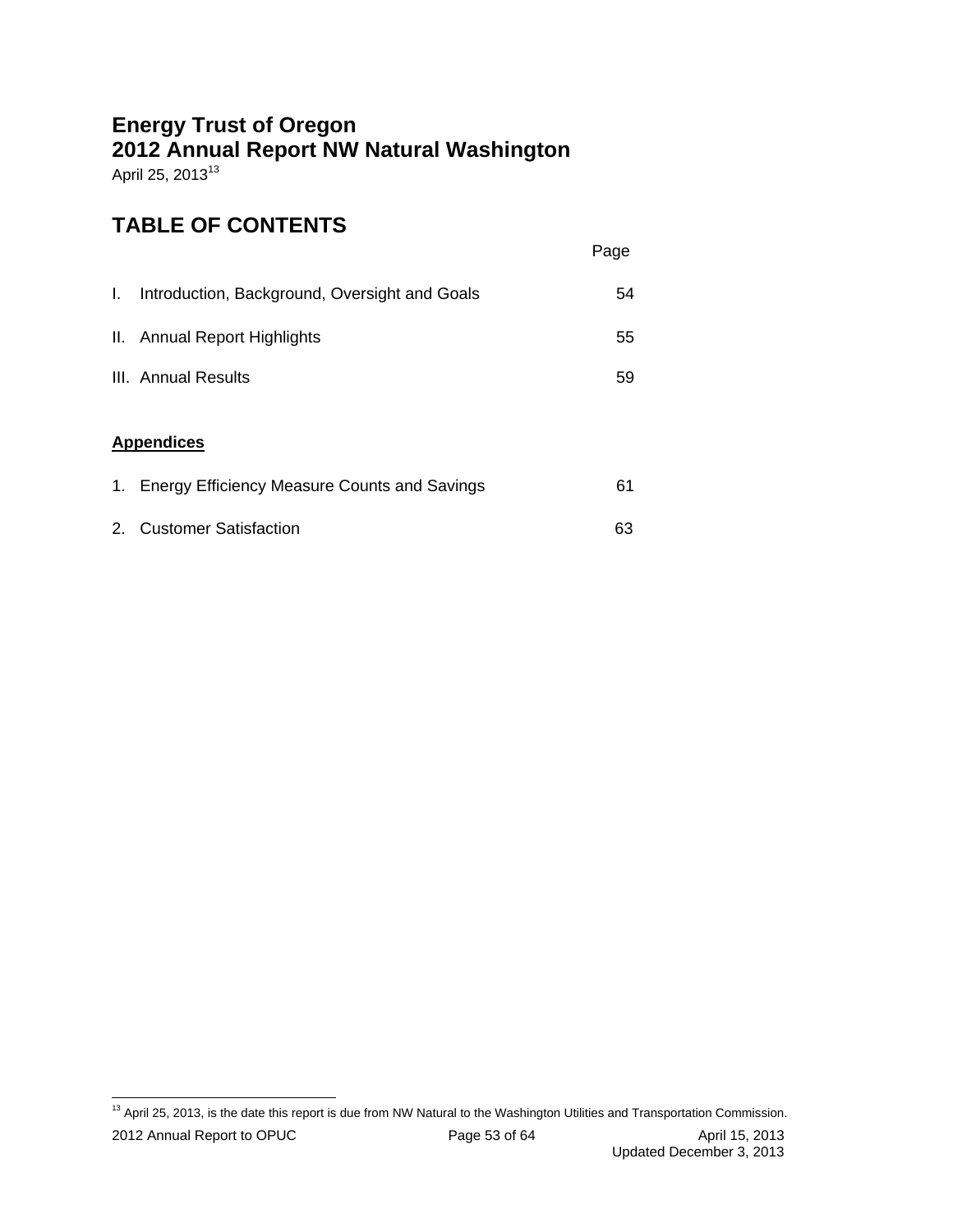## **I INTRODUCTION, BACKGROUND, OVERSIGHT AND GOALS**

### **A. Introduction**

This report covers 2012, the third full year that Energy Trust of Oregon provided services and incentives to residential and commercial customers of NW Natural in Washington.<sup>14</sup>

It addresses progress toward annual goals, information on revenues and expenditures, number of completed measures and incentives paid during the year and highlights of program activity.

### **B. Background**

At the request of NW Natural and following approval granted by the Washington Utilities and Transportation Commission, WUTC, Energy Trust began administering NW Natural's demand-side management programs in southwest Washington on October 1, 2009. The first year was viewed as a pilot. Satisfied with results from the pilot year, in 2011 the WUTC approved Energy Trust's continued administration of conservation programs for NW Natural in Washington.

### **C. Oversight**

The Energy Efficiency Advisory Group, EEAG, was created, at the direction of the WUTC, to provide advice and oversight for NW Natural/Energy Trust energy-efficiency offerings in Washington. The advisory group is comprised of representatives from NW Natural, Energy Trust, WUTC, Washington Public Counsel, Northwest Industrial Gas Users and the Northwest Energy Coalition.

### **D. Goals**

NW Natural, in collaboration with the EEAG, established performance metrics for the 2012 program year. This report presents Energy Trust's performance against those goals (see page 4).

 $\overline{a}$ <sup>14</sup> Energy Trust also collaborates in Washington with Clark Public Utilities on tune-ups of rooftop HVAC units in commercial buildings. Savings accrue to Clark Public Utilities, which provides revenue to cover Energy Trust costs. See table p. 60.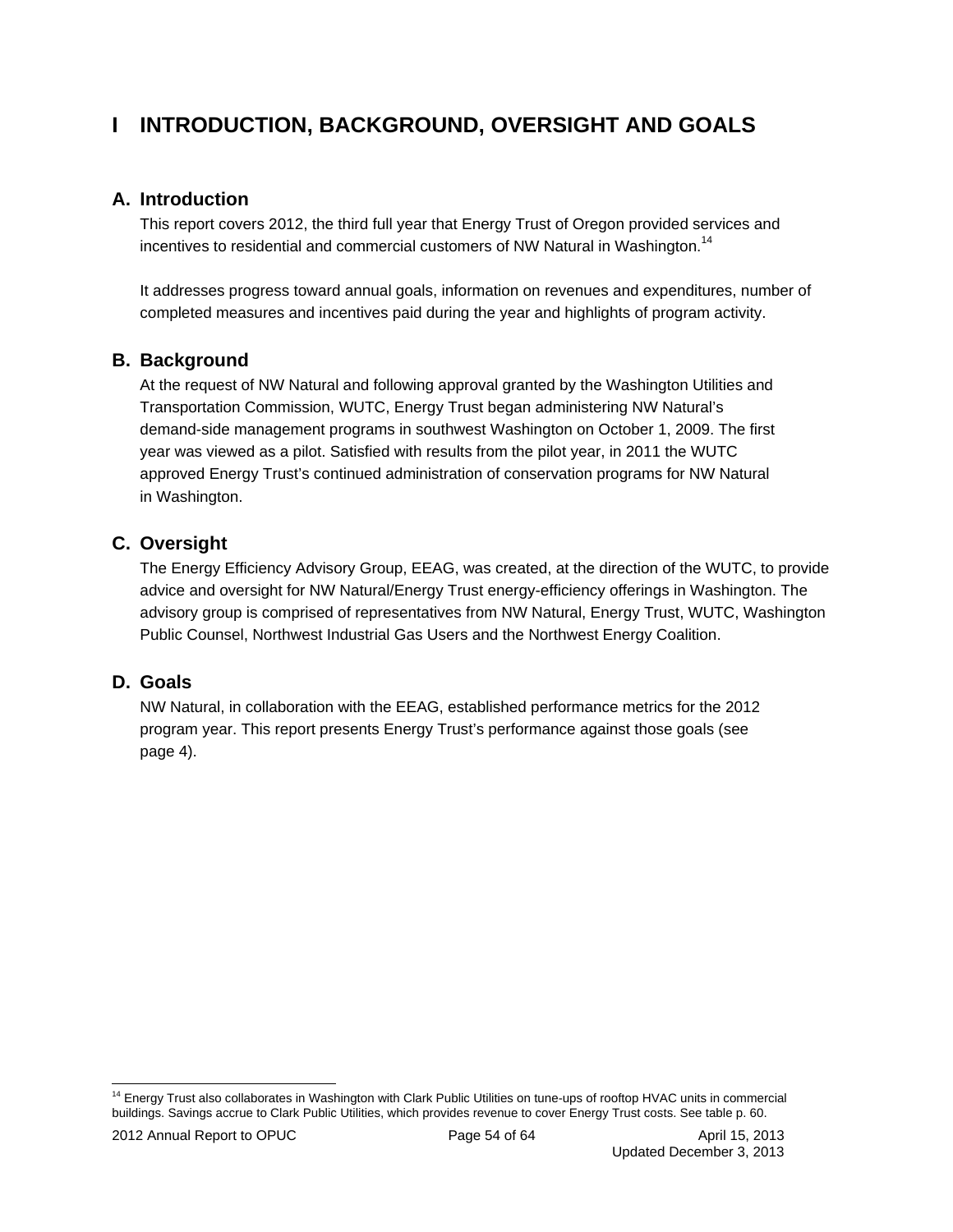## **II. ANNUAL REPORT HIGHLIGHTS**

### **A. Summary**

- **Gas efficiency measures installed in 2012** by NW Natural's Washington customers saved 213,486 annual therms of natural gas—including 107,764 annual therms in Existing Buildings, 66,810 annual therms in Existing Homes and 38,912 annual therms in New Homes. In total, this was an increase of 4.5 percent over 2011 savings.
- **Total 2012 savings met the minimum savings goal**, as detailed in NW Natural's 2012 Energy Efficiency Plan. Total program spending, including incentives, delivery and administration, was well within budget.
- **An energy efficiency services group,** comprised of Clark County stakeholders, continued meeting in 2012 to identify collaboration opportunities, including joint incentive offerings and coordination on outreach events and marketing. The group includes representatives from Energy Trust, Clark Public Utilities, Planet Clark, Clark County Department of Environmental Services and Clark County Community Development's Weatherization Program.
- **As part of Energy Trust's commitment to competitive process** regarding the use of program management contractors, in 2012 all three of the Washington programs were rebid through a competitive Request for Proposals process. While there were many attractive proposals, including those from two long-time incumbents, all three of the programs were awarded to new bidders. To create administrative and cost efficiencies, both of the residential programs (Existing Home and New Homes) will be delivered by one contractor beginning in 2013.

## **B. Washington Utilities and Transportation Commission Performance Metrics**

The table below compares 2012 annual results to 2012 program goals, as established in NW Natural's Energy Efficiency Plan for Washington (updated December 2011).

| <b>Metrics</b>                                                           | Goal                         | 2012 Total  | Q <sub>1</sub><br><b>Results</b> | Q <sub>2</sub><br><b>Results</b> | Q <sub>3</sub><br><b>Results</b> | Q <sub>4</sub><br><b>Results</b> |
|--------------------------------------------------------------------------|------------------------------|-------------|----------------------------------|----------------------------------|----------------------------------|----------------------------------|
| <b>Therms Saved</b>                                                      | $212,550 - 250,000$          | 213,486     | 47,496                           | 36,173                           | 19,675                           | 110,142                          |
| <b>Total Program</b><br>Costs                                            | $$1,431,460-$<br>\$1,614,980 | \$1,156,509 | \$191,747                        | \$266,693                        | \$231,991                        | \$466,078                        |
| Average Levelized<br><b>Cost Per Measure</b>                             | Less Than<br>\$0.65          | \$0.482     | \$0.336                          | \$0.594                          | \$0.940                          | \$0.417                          |
| <b>Dollars Spent Per</b><br>Therm Saved                                  | Less Than \$6.50             | \$5.42      | \$4.04                           | \$7.37                           | \$11.86                          | \$4.23                           |
| <b>Total Resource</b><br>Cost and Utility<br>Costs at Portfolio<br>Level | Greater than 1.0             | 1.25 / 1.07 | Reported<br>Annually             | Reported<br>Annually             | Reported<br>Annually             | Reported<br>Annually             |

### **2012 Results Compared to Goals**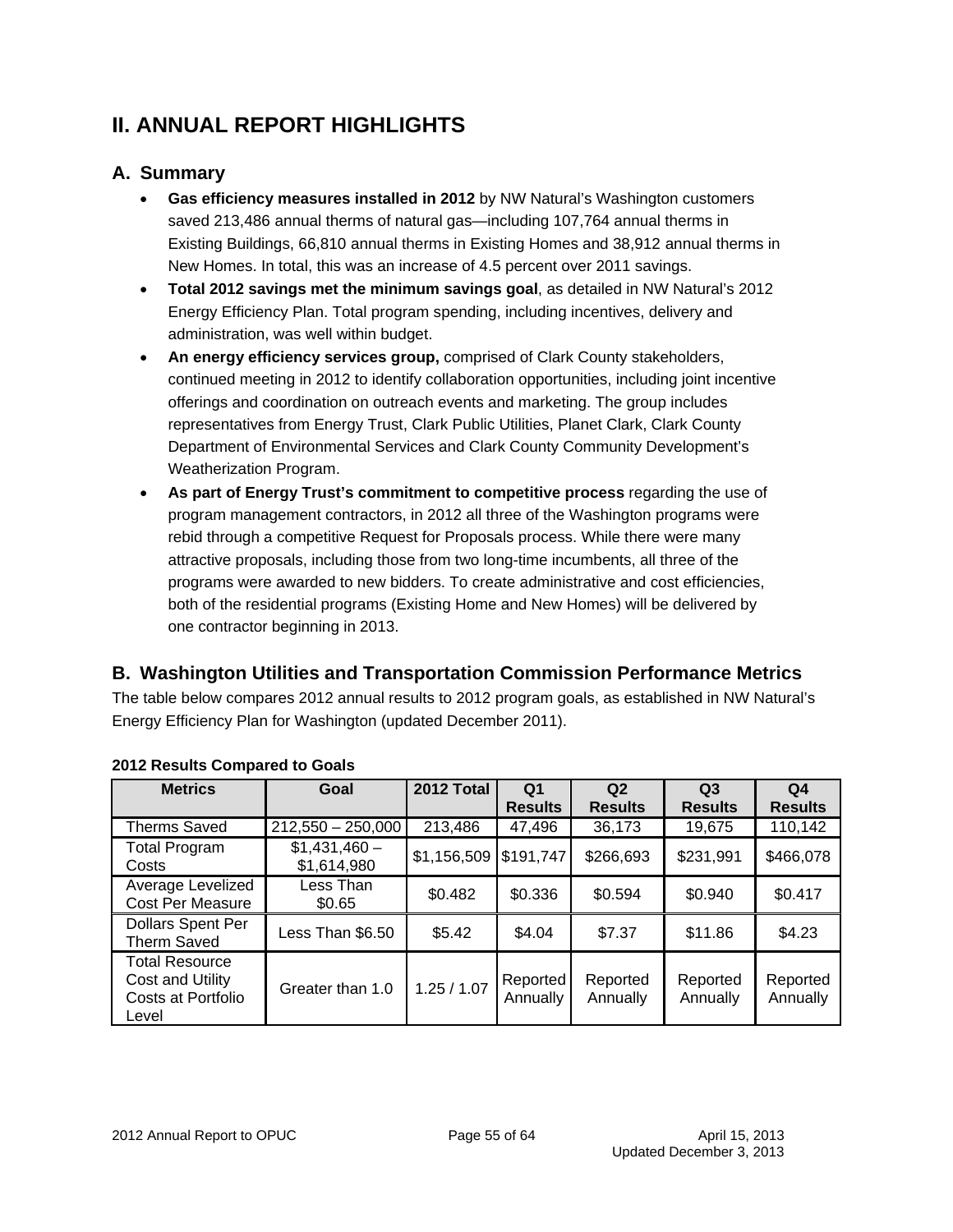#### **2012 Utility Cost and Resource Cost by Program**

| Program                   | <b>Utility Cost</b> | <b>Total Resource Cost</b> |
|---------------------------|---------------------|----------------------------|
| <b>Existing Buildings</b> | 1.3                 | 1.0                        |
| <b>Existing Homes</b>     | 1.0                 | ィっ                         |
| New Homes                 | 1.0                 | 1.5                        |
| <b>Overall</b>            | 1.07                | 1.25                       |

#### **2012 Total Utility Cost and Resource Cost**

| Program               | <b>Utility Cost</b> | <b>Total Resource Cost</b> |
|-----------------------|---------------------|----------------------------|
| NW Natural Washington | 1.1                 | 1.2                        |
| Portfolio             |                     |                            |
| NW Natural Washington | 0.8                 | 0.6                        |
| Low Income            |                     |                            |
| <b>Overall</b>        | 1.06                | 1.20                       |

## **C. Commercial sector highlights**

*Existing Buildings* 

- **Existing Buildings achieved savings of 107,764 annual therms** in 2012, falling short of the conservative goal of 121,678 annual therms, as development timelines on three substantial projects were delayed and shifted to 2013. This has contributed to a strong 2013 project pipeline.
- **A collaborative agreement with Clark Public Utilities** to offer joint rooftop HVAC unit tune-up incentives was signed in 2012. The cost share on incentives and delivery expense allows the program to capture more therms at a significantly lower cost per therm. There is no additional work required to achieve the electric savings.
- **Rooftop unit tune-ups were the biggest driver of savings in 2012**, as 177 units were completed, totaling more than 56,000 therms or 52 percent of total Existing Buildings savings.
- **Pipe insulation was also an important and cost-effective measure in 2012**, as nearly 35,000 therms were saved for less than \$16,000 in incentive spending.
- **While K-12 schools helped drive savings in 2011, public school projects slowed in 2012** in anticipation of energy-efficiency project funding awards in late 2012 and early 2013 through the Washington State 2012 Jobs Now Act. The program anticipates savings from multiple school district projects in 2013.
- **Few custom projects completed in 2012,** partially due to the slowdown in school projects**.** Consequently, the program will be restructuring its custom offering in 2013 to allow for increased funding of custom studies and better project collaboration opportunities with Clark Public Utilities.
- **Commercial customers expressed satisfaction with their experience with Energy Trust**. Four of five respondents surveyed were satisfied or very satisfied with their overall program experience.

## **D. Residential sector highlights**

 **Residential programs achieved total savings of 105,723 annual therms** in 2012, of which Existing Homes accounted for savings of 66,810 annual therms, while New Homes saved 38,912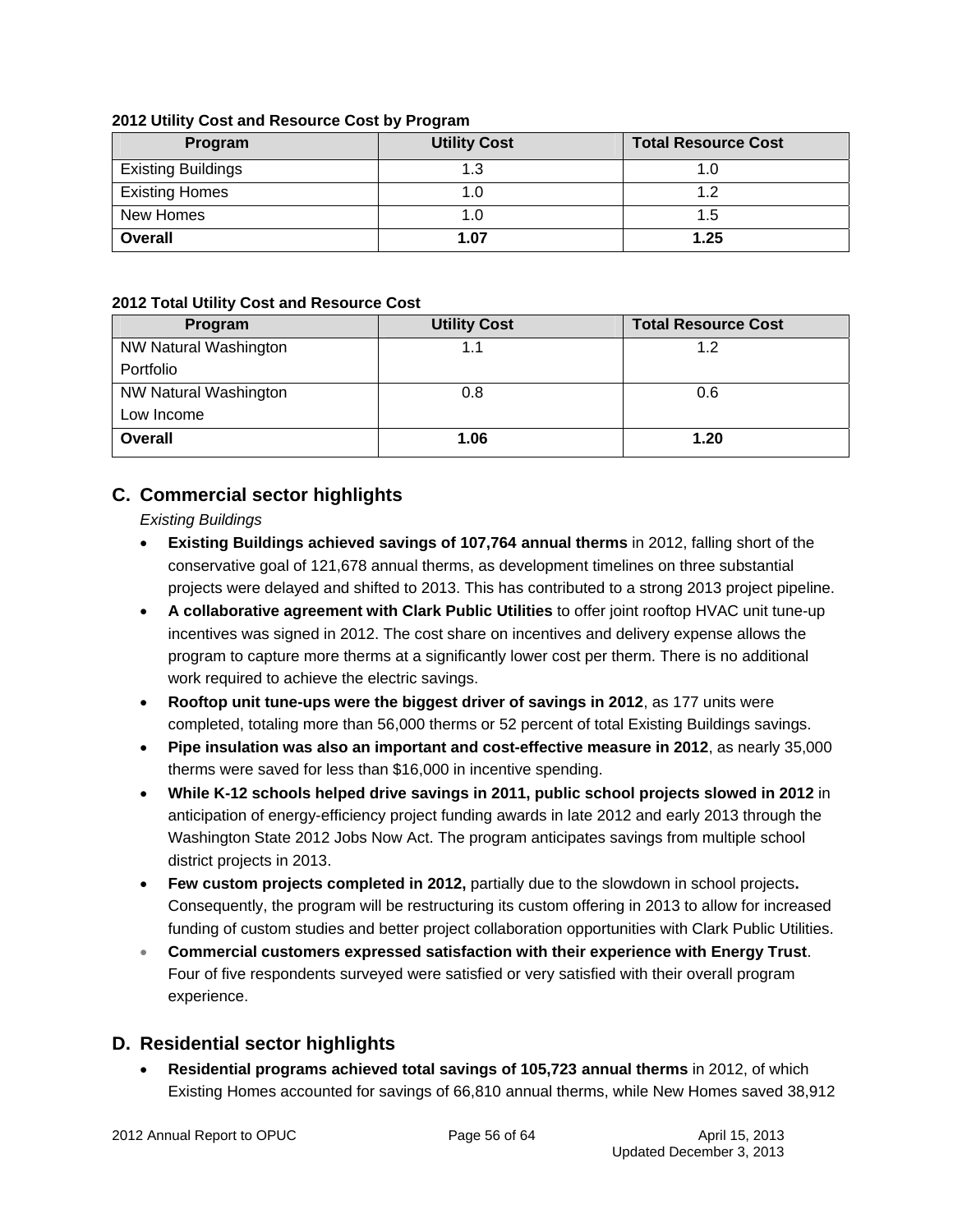annual therms. These results exceeded the Existing Homes conservative goal of 63,373 annual therms and exceeded the New Homes stretch goal of 34,876 annual therms by 12 percent. In total, the residential sector achieved savings that were 27 percent higher than 2011.

### *Existing Homes*

- **The program heavily promoted gas fireplaces in 2012,** paying incentives on 76 installations, a 75 percent increase over 2011.
- **With 152 units installed, high-efficiency gas furnaces accounted for 16 percent of program savings** in 2012, compared to 18 percent in 2011 and 43 percent in 2010, the pilot year. This is a positive trend, given the planned federal standard change to a minimum of 90 percent annual fuel utilization efficiency (AFUE) on May 1, 2013, and potential loss of the furnace incentive when high efficiency furnaces become the norm.
- **The program paid 52 water heater incentives in 2012**, compared with 29 in 2011. The newly offered 0.67 efficiency factor (EF) water heaters started to show some uptake, in part due to a summertime co-promotion with NW Natural that generated 28 installations. Due to costeffectiveness concerns, the tankless water heater incentive will not be offered for Existing Homes in 2013.
- **Efficient window installations significantly increased in 2012**, saving more than 3,800 therms compared to 2,000 therms in 2011.
- **The program delivered 992 Energy Saver Kits in 2012**, compared with 1,757 in 2011. This decrease was intended, as the program focused more on promoting core equipment improvements and weatherization measures. The program also launched the Build-Your-Own Energy Saver Kit functionality, which includes an online ordering process that allows customers to tailor the kits to fit their specific needs. This increases the likelihood of installation and the amount of energy savings that can be claimed per savings device.
- **Public outreach events were notably more successful in 2012** compared with 2011, with more than 240 customers signing up for Home Energy Reviews.
- **In 2012, the program began utilizing online media campaigns** through The Oregonian, The Columbian and Comcast as a means for reaching new customers. The ads are relatively inexpensive to purchase and have proven in other programs.
- **Customer satisfaction surveys show 89 percent of Existing Homes participants were satisfied** or very satisfied with their experience with Energy Trust in 2012—up from 86 percent in 2011. The 143 program participants were surveyed by telephone shortly after completing energyefficiency upgrades and receiving an incentive check.

### *New Homes*

- **A total of 189 ENERGY STAR<sup>®</sup> new homes** received incentives in 2012.
- **Market share for the year was approximately 17 percent,** a notable drop from just over 31 percent in 2011. This is likely due to increased ENERGY STAR documentation requirements that took effect in 2012, as well as the significant increase in total housing starts from 667 in 2011 to 1,117 in 2012. Due to lengthy construction timelines, it is not known how many of these new 2012 housing starts will be built to ENERGY STAR standards in 2013.
- **In 2012 642 high-efficiency gas clothes washers received incentives** in a joint incentive offer with Clark Public Utilities. This successful collaboration will continue in 2013.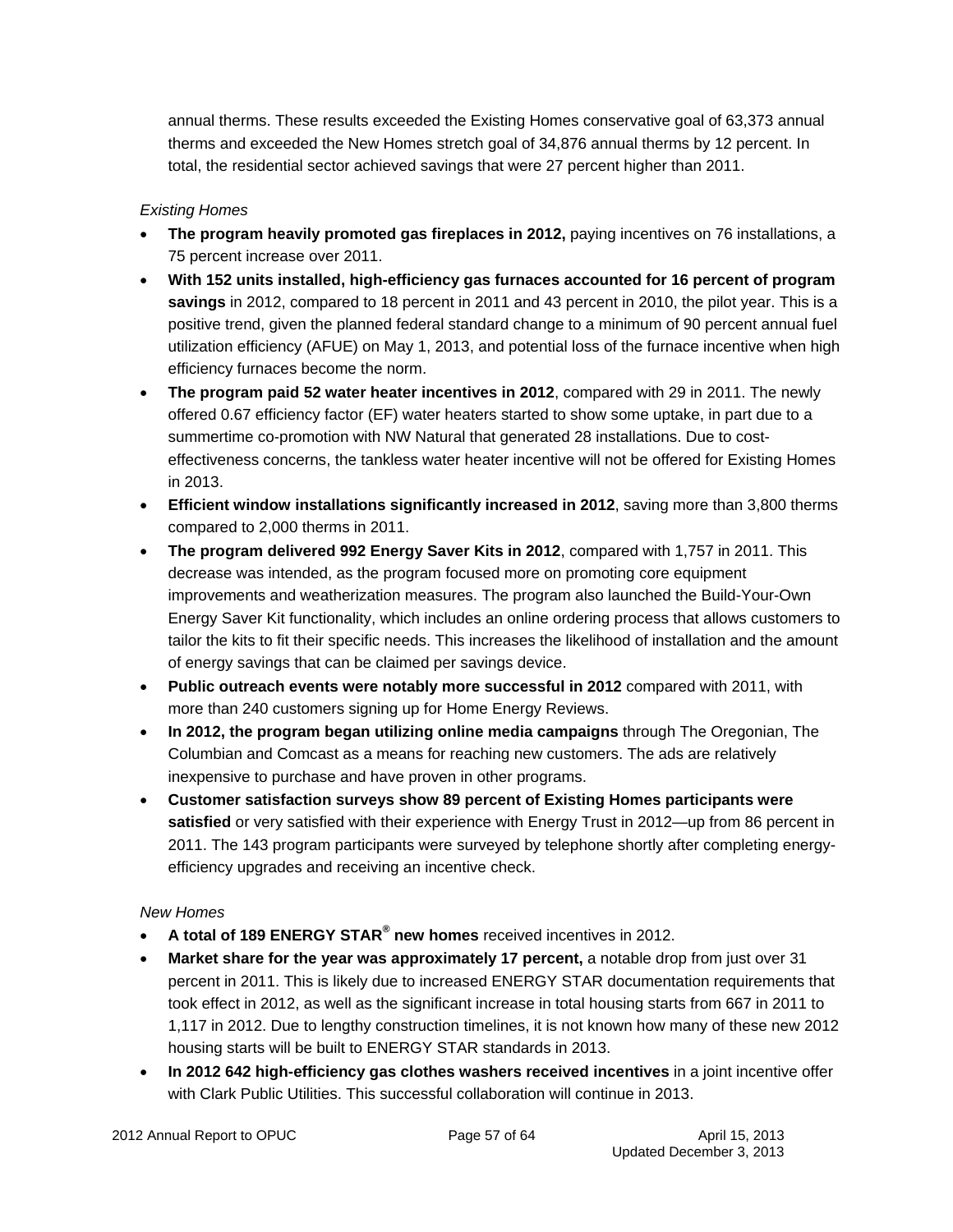- **Four tankless water heater incentives** were processed in 2012.
- **Clark County Food Bank agreed to deliver Energy Saver Kits through its food pantry**  locations. This initiative launched in Q4 and distributed 178 kits.

### **E. Trade Ally Network**

- **Energy Trust's Trade Ally Network serving Washington** customers continued its steady growth in 2012.
- **By year end, 189 trade allies served Washington,** 29 more than had been enrolled at the end of 2011 and 57 more than had been enrolled by the end of 2010. Of the 189 trade allies, 78 were based in Washington—21 more than at the end of 2011.
- **Breakfast meetings exclusively for Washington trade allies** serving Existing Buildings and Existing Homes were held in Vancouver in June and December. These breakfasts have proved to be excellent forums, particularly on the residential side, where attendance and engagement by trade allies continues to increase.
- **Builders receiving ENERGY STAR incentives were required to become Energy Trust trade allies** as of July 1, 2012, to ensure that proper insurance coverage is maintained by builders. This requirement had little impact on participation.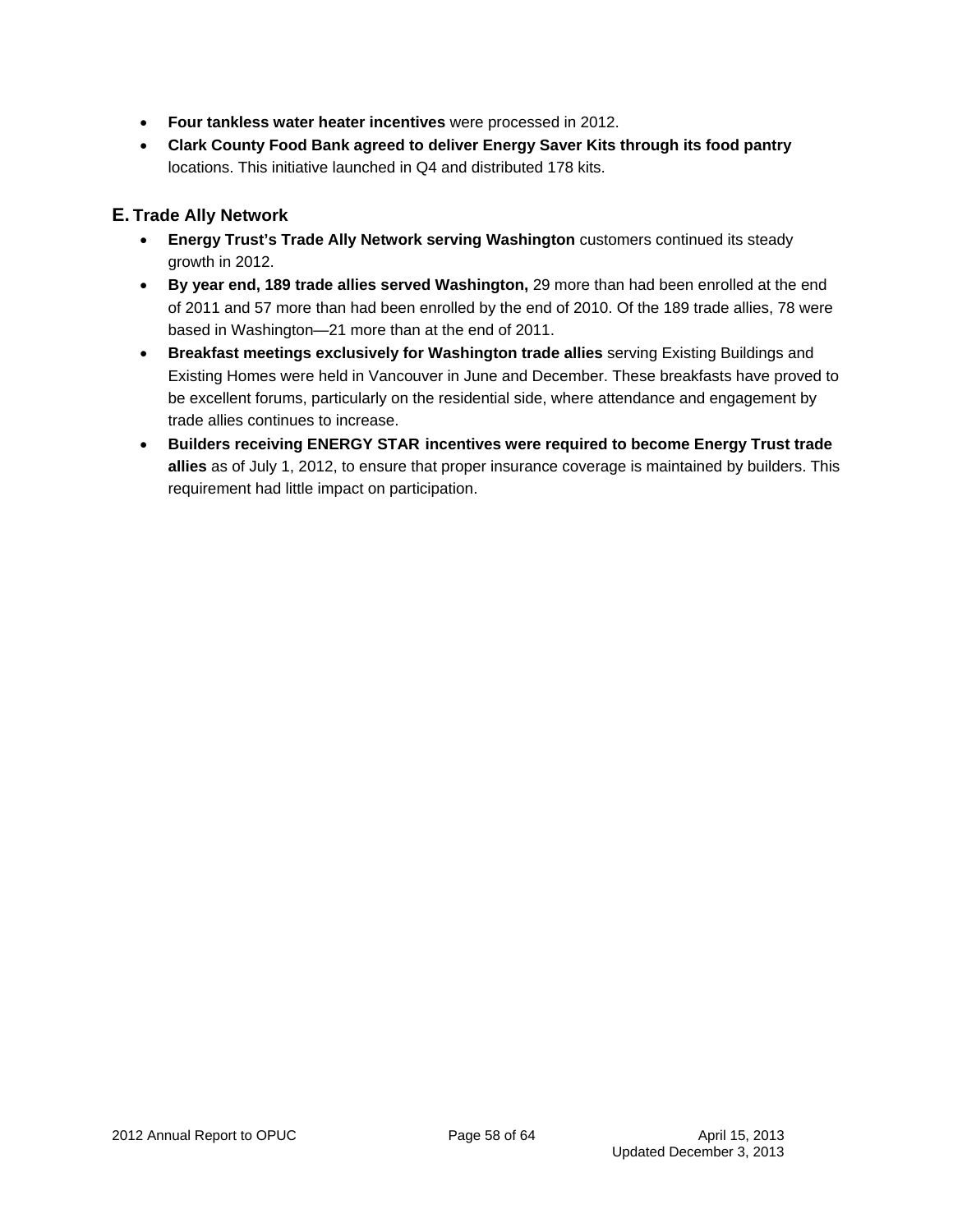## **III. ANNUAL RESULTS**

## **A. Activity highlights—sites served**

|                                                               | Q <sub>1</sub> | Q <sub>2</sub> | Q <sub>3</sub> | Q <sub>4</sub> | <b>Total</b> |
|---------------------------------------------------------------|----------------|----------------|----------------|----------------|--------------|
| <b>Existing Commercial</b>                                    |                |                |                |                |              |
| School/college retrofits                                      | 4              | 3              | --             | $\overline{2}$ | 9            |
| Other commercial retrofits                                    | 2              | 1              | 6              | 43             | 52           |
| <b>Studies</b>                                                | --             | --             | --             | --             |              |
| <b>Existing Homes</b>                                         |                |                |                |                |              |
| Weatherization (insulation, air and duct sealing and windows) | 27             | 43             | 35             | 74             | 179          |
| Gas hearths                                                   | 16             | 19             | 9              | 32             | 76           |
| Gas furnaces                                                  | 41             | 32             | 14             | 63             | 150          |
| Water heaters                                                 | 8              | 5              | 16             | 22             | 51           |
| Home Energy Reviews                                           | 32             | 11             | 40             | 69             | 152          |
| <b>New Homes</b>                                              |                |                |                |                |              |
| <b>Builder Option Package</b>                                 | 30             | 13             | 37             | 109            | 189          |
| Clothes washers                                               | 139            | 151            | 156            | 196            | 642          |

### **B. Revenues**

| <b>Source</b>     |   | <b>Actual Revenue YTD</b> | <b>Budgeted Revenue YTD</b> |
|-------------------|---|---------------------------|-----------------------------|
| <b>NW Natural</b> | จ | .261.914                  | 1,261,914                   |

### **C. Expenditures**

|                             |                    | Actual<br><b>Expenditures YTD</b> |    | <b>Budgeted</b><br><b>Expenditures YTD</b> | Variance      |
|-----------------------------|--------------------|-----------------------------------|----|--------------------------------------------|---------------|
| <b>Commercial Programs</b>  | Existing Buildings | \$<br>401,357                     | \$ | 599,880                                    | \$<br>198,523 |
|                             | <b>Subtotal</b>    | \$<br>401,357                     | \$ | 599,880                                    | \$<br>198,523 |
|                             | Existing Homes     | \$<br>453,644                     | \$ | 525,614                                    | \$<br>71,971  |
| <b>Residential Programs</b> | New Homes          | \$<br>262,977                     | \$ | 316,275                                    | \$<br>53,297  |
|                             | <b>Subtotal</b>    | \$<br>716,621                     | \$ | 841,889                                    | \$<br>125,268 |
| <b>Administration</b>       |                    | \$<br>38,530                      | \$ | 49,187                                     | \$<br>10,657  |
| <b>TOTAL</b>                |                    | \$<br>1,156,509                   | S  | 1,490,957                                  | \$<br>334,448 |

The favorable spending variances in Existing Homes and New Homes reflect success in acquiring savings at a lower cost than budgeted. The favorable variance in the Existing Buildings program was driven in part by a shift in completion dates for three larger projects into 2013. As a result, these incentives will be paid in 2013.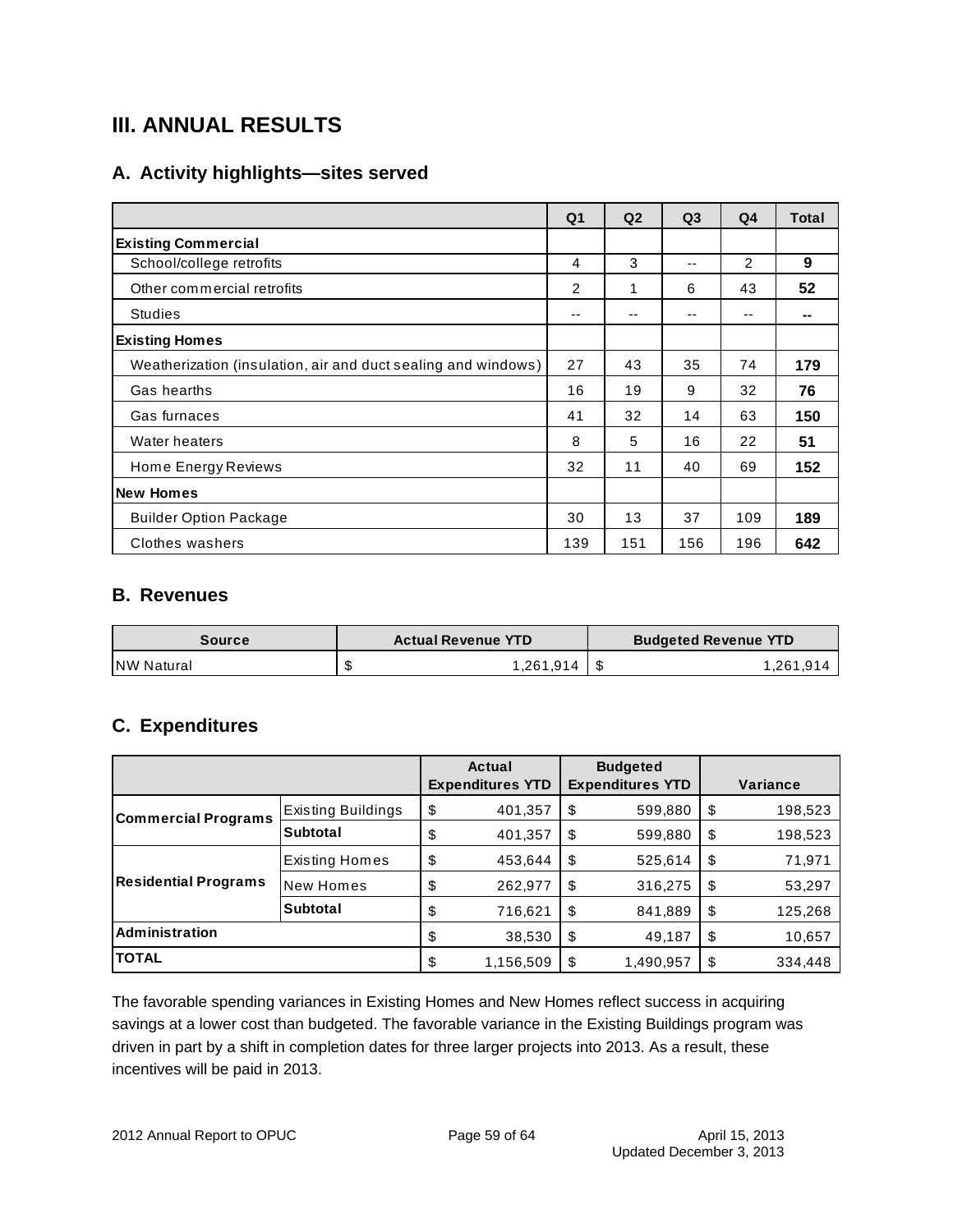#### **Incentives paid**

|                             |                       | <b>Actual Incentives YTD</b> |
|-----------------------------|-----------------------|------------------------------|
| <b>Commercial Programs</b>  | Existing Buildings    | \$<br>173,116                |
|                             | Subtotal              | \$<br>173,116                |
| <b>Residential Programs</b> | <b>Existing Homes</b> | \$<br>162,801                |
|                             | New Homes             | \$<br>147,609                |
|                             | <b>Subtotal</b>       | \$<br>310,410                |
| <b>TOTAL</b>                |                       | \$<br>483,526                |

Incentives paid account for just under 50 percent of year-to-date program expense, when total program expense is adjusted down by 15 percent to account for costs that a utility-delivered program would recover through rates. This percentage would have been higher if savings had been acquired at a higher cost per therm.

## **D. Savings**

|                             |                    |               |                          | $\%$            |            |                  |
|-----------------------------|--------------------|---------------|--------------------------|-----------------|------------|------------------|
|                             |                    | <b>Therms</b> | <b>Annual Goal</b>       | <b>Achieved</b> |            | <b>Levelized</b> |
|                             |                    |               | Saved YTD (Conservative) | <b>YTD</b>      | \$/Therm   | Cost/Therm       |
| <b>Commercial Programs</b>  | Existing Buildings | 107,764       | 121,678                  | 89%             | \$<br>3.85 | 40.8 $\phi$      |
|                             | <b>Subtotal</b>    | 107,764       | 121,678                  | 89%             | \$<br>3.85 | 40.8 $\phi$      |
| <b>Residential Programs</b> | Existing Homes     | 66,810        | 63,373                   | 105%            | \$<br>7.02 | 55.6 $ c $       |
|                             | New Homes          | 38,912        | 29,645                   | 131%            | \$<br>6.99 | 54.2 $  \phi  $  |
|                             | <b>Subtotal</b>    | 105,723       | 93,018                   | 114%            | \$<br>7.01 | 55.0 $\phi$      |
| <b>TOTAL</b>                |                    | 213,486       | 214,696                  | 99%             | \$<br>5.42 | 48.2 $  \phi  $  |

While the rooftop unit tune-up savings were achieved cost effectively, particularly due to collaboration with Clark Public Utilities, the shorter measure lives of these improvements led to a higher levelized cost of savings for the Existing Buildings program than experienced in prior years. In total, the levelized cost is well below the \$0.65 per therm performance metric set by the WUTC.

## **E. Clark Public Utilities—rooftop HVAC unit tune-ups**

|                               |   | Q3     | Q4            | YTD           |
|-------------------------------|---|--------|---------------|---------------|
| Revenue                       | Φ | 3,515  | \$<br>120,213 | \$<br>123,728 |
| <b>Expenses</b>               | Φ | 3,704  | \$<br>69,291  | \$<br>72,995  |
| <b>Incentives</b>             | Φ | 1.575  | \$<br>53,865  | \$<br>55,440  |
| Savings (kWh)                 |   | 11,098 | 483,993       | 495,091       |
| <b>Levelized Cost per kWh</b> |   |        |               | 2.3¢          |

<sup>\*\*</sup>Initiative began in Q3 2012. Electric savings in this table reflect an adjustment upward to account for reduced transmission and distribution line losses resulting from the savings.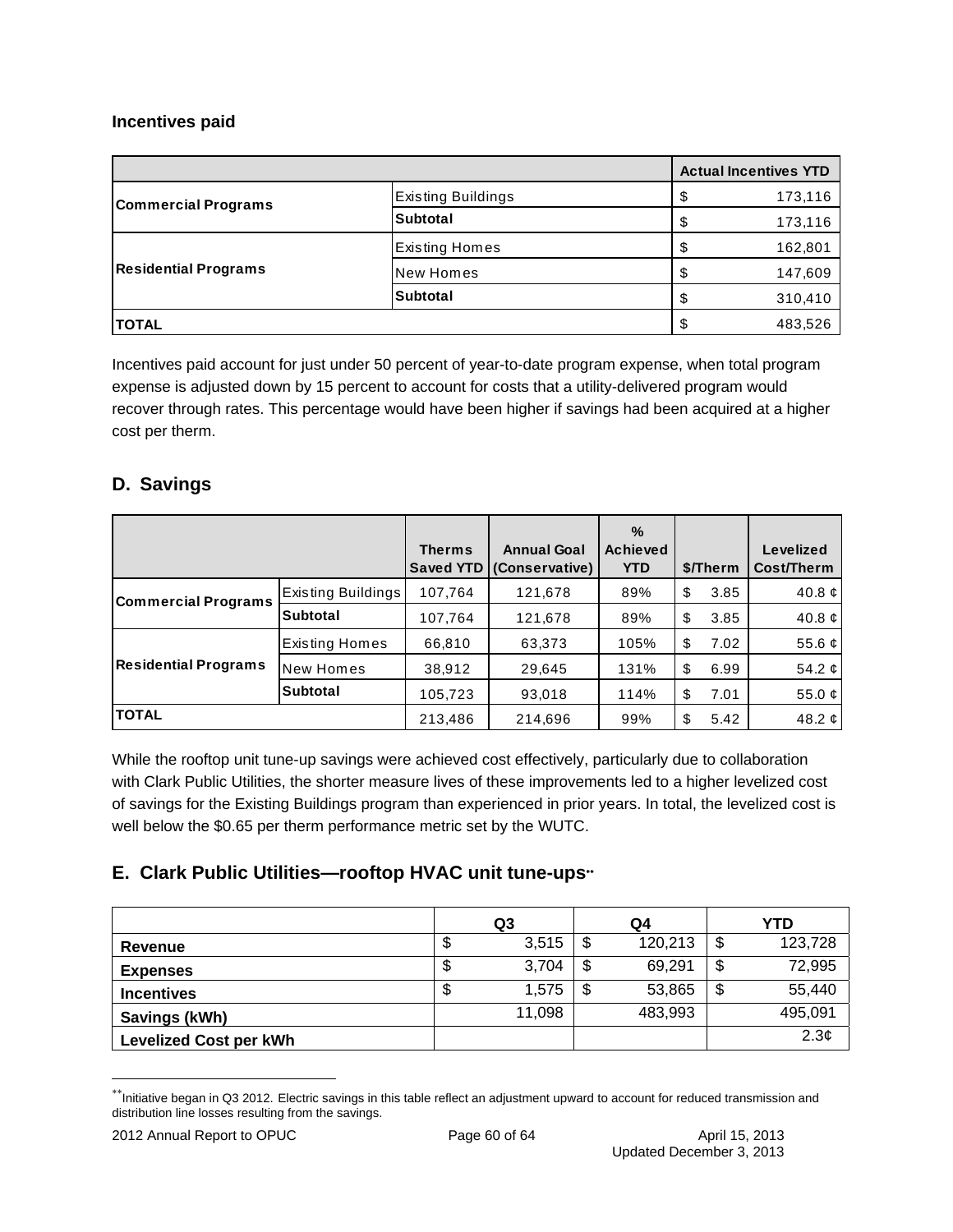## **APPENDIX 1: 2012 Energy Efficiency Measure Counts and Savings**

| Category                    | <b>Measure</b>                                                   | <b>Measures</b><br><b>Installed</b> | <b>Total</b><br><b>Therms</b><br><b>Saved</b> |
|-----------------------------|------------------------------------------------------------------|-------------------------------------|-----------------------------------------------|
| Air Sealing                 | Air Sealing                                                      | 28                                  | 715                                           |
|                             | <b>Blower Door Test</b>                                          | 40                                  | 0                                             |
|                             | <b>Air Sealing Total</b>                                         | 68                                  | 715                                           |
| Duct Sealing and Insulation | Duct Insulation                                                  | 9                                   | 132                                           |
|                             | <b>Duct Sealing</b>                                              | 65                                  | 2,176                                         |
|                             | <b>Duct Testing</b>                                              | 78                                  | 0                                             |
|                             | <b>Duct Sealing and Insulation Total</b>                         | 152                                 | 2,308                                         |
| <b>Energy Saver Kits</b>    | <b>Energy Saver Kits Total</b>                                   | 992                                 | 28,485                                        |
| Home Energy Reviews         | <b>Home Energy Reviews Total</b>                                 | 153                                 | 0                                             |
| Shell Insulation            | Ceiling Insulation                                               | 32                                  | 3,160                                         |
|                             | Floor Insulation                                                 | 15                                  | 1,108                                         |
|                             | Wall Insulation                                                  | 9                                   | 506                                           |
|                             | <b>Shell Insulation Total</b>                                    | 56                                  | 4,774                                         |
| Space Heating               | <b>Boiler</b>                                                    | 1                                   | 44                                            |
|                             | Furnace                                                          | 152                                 | 10,655                                        |
|                             | Gas Fireplace                                                    | 76                                  | 7,784                                         |
|                             | <b>Space Heating Total</b>                                       | 229                                 | 18,483                                        |
| <b>Water Heating</b>        | <b>Tank Water Heater</b>                                         | 35                                  | 981                                           |
|                             | <b>Tankless Water Heater</b>                                     | 17                                  | 1,105                                         |
|                             | Water Heater Thermostat Set-Back                                 | 19                                  | 138                                           |
|                             | Showerheads Left Behind at Home Energy<br><b>Review</b>          | 191                                 | 2,424                                         |
|                             | Showerwands Left Behind at Home Energy<br><b>Review</b>          | 49                                  | 633                                           |
|                             | Faucet Aerators Left Behind at Home Energy<br>Review             | 300                                 | 2,547                                         |
|                             | Cold Water Detergent Left Behind at Home<br><b>Energy Review</b> | 39                                  | 226                                           |
|                             | Water-Saving Device Installed by Plumber                         | 15                                  | 178                                           |
|                             | <b>Water Heating Total</b>                                       | 665                                 | 8,233                                         |
| Windows                     | <b>Windows Total</b>                                             | 84                                  | 3,812                                         |
| New Homes                   | <b>ENERGY STAR New Home</b>                                      | 189                                 | 18,494                                        |
|                             | <b>Tankless Water Heater</b>                                     | 4                                   | 260                                           |
|                             | Low-Income Energy Saver Kit                                      | 178                                 | 1,282                                         |
|                             | Showerheads Sold at Retail                                       | 1,828                               | 16,354                                        |
|                             | <b>High-Efficiency Clothes Washer</b>                            | 642                                 | 2,523                                         |
|                             | <b>New Homes Total</b>                                           | 2,841                               | 38,912                                        |
|                             | <b>Grand Total</b>                                               | 5,240                               | 105,723                                       |

#### **Table 1: Residential Sector Measures**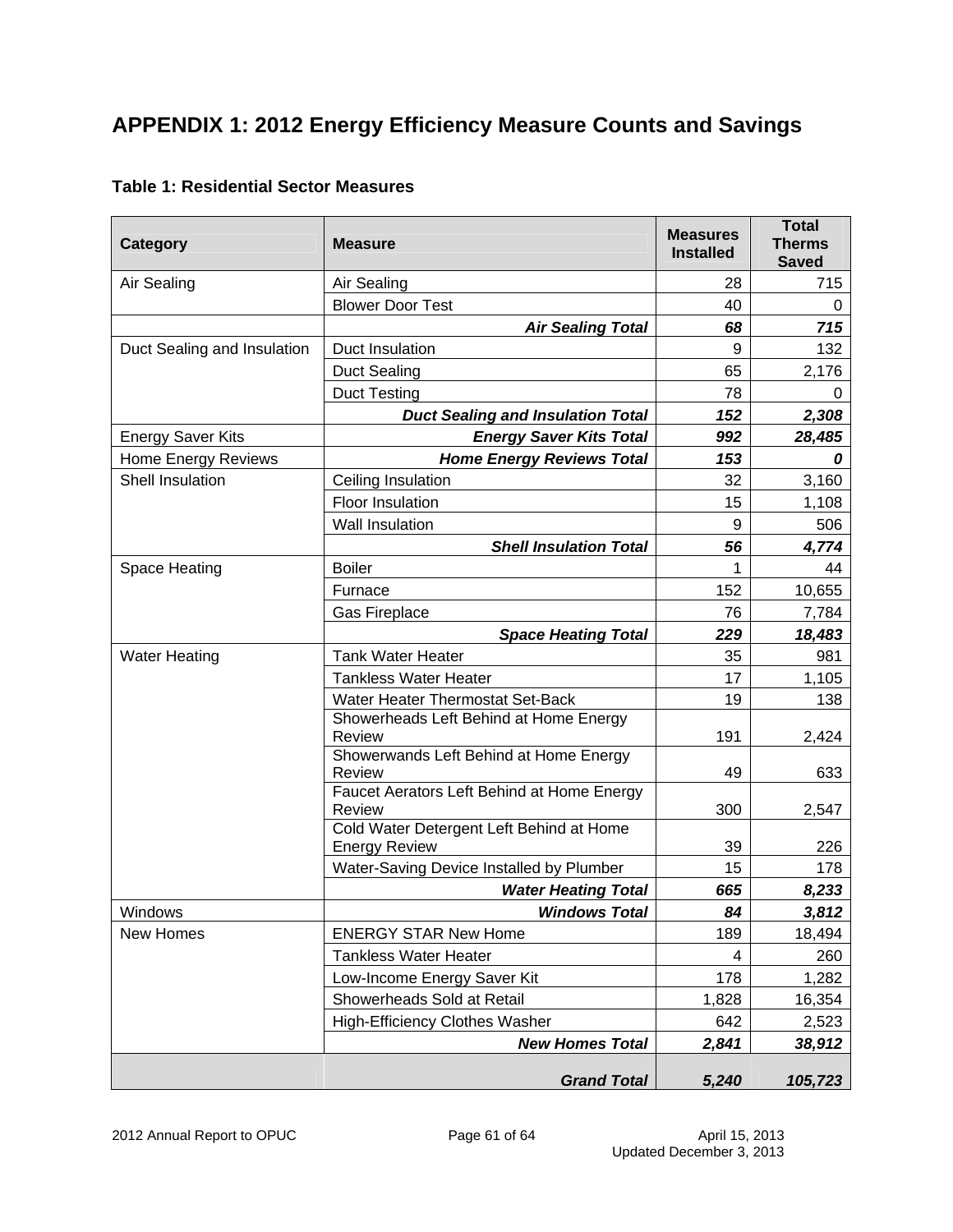| Category                     | <b>Measure</b>                         | <b>Measures</b><br><b>Installed</b> | <b>Total</b><br><b>Therms</b><br><b>Saved</b> |
|------------------------------|----------------------------------------|-------------------------------------|-----------------------------------------------|
| <b>Foodservice Equipment</b> | Gas Fryer                              | 5                                   | 2,845                                         |
|                              | <b>Foodservice Equipment Total</b>     | 5                                   | 2,845                                         |
| Shell Insulation             | Ceiling Insulation                     | 2                                   | 1,049                                         |
|                              | <b>Shell Insulation Total</b>          | $\overline{2}$                      | 1,049                                         |
| Space Heating                | <b>Boiler</b>                          | 5                                   | 10,074                                        |
|                              | <b>Boiler Pipe Insulation</b>          | 12                                  | 34,904                                        |
|                              | <b>Space Heating Total</b>             | 17                                  | 44,978                                        |
| <b>Water Heating</b>         | <b>Conventional Condensing Tank</b>    | 8                                   | 1,224                                         |
|                              | <b>Tankless Water Heater</b>           |                                     | 196                                           |
|                              | <b>Water Heating Total</b>             | 9                                   | 1,420                                         |
| Rooftop HVAC Tune-up         | Rooftop HVAC Unit Tune-up DCV Control  | 177                                 | 56,330                                        |
|                              | <b>HVAC Tune-up Total</b>              | 177                                 | 56,330                                        |
| Custom                       | <b>Building Operator Certification</b> |                                     | 1,142                                         |
|                              | <b>Custom Total</b>                    | 1                                   | 1,142                                         |
|                              | <b>Grand Total</b>                     | 211                                 | 107,764                                       |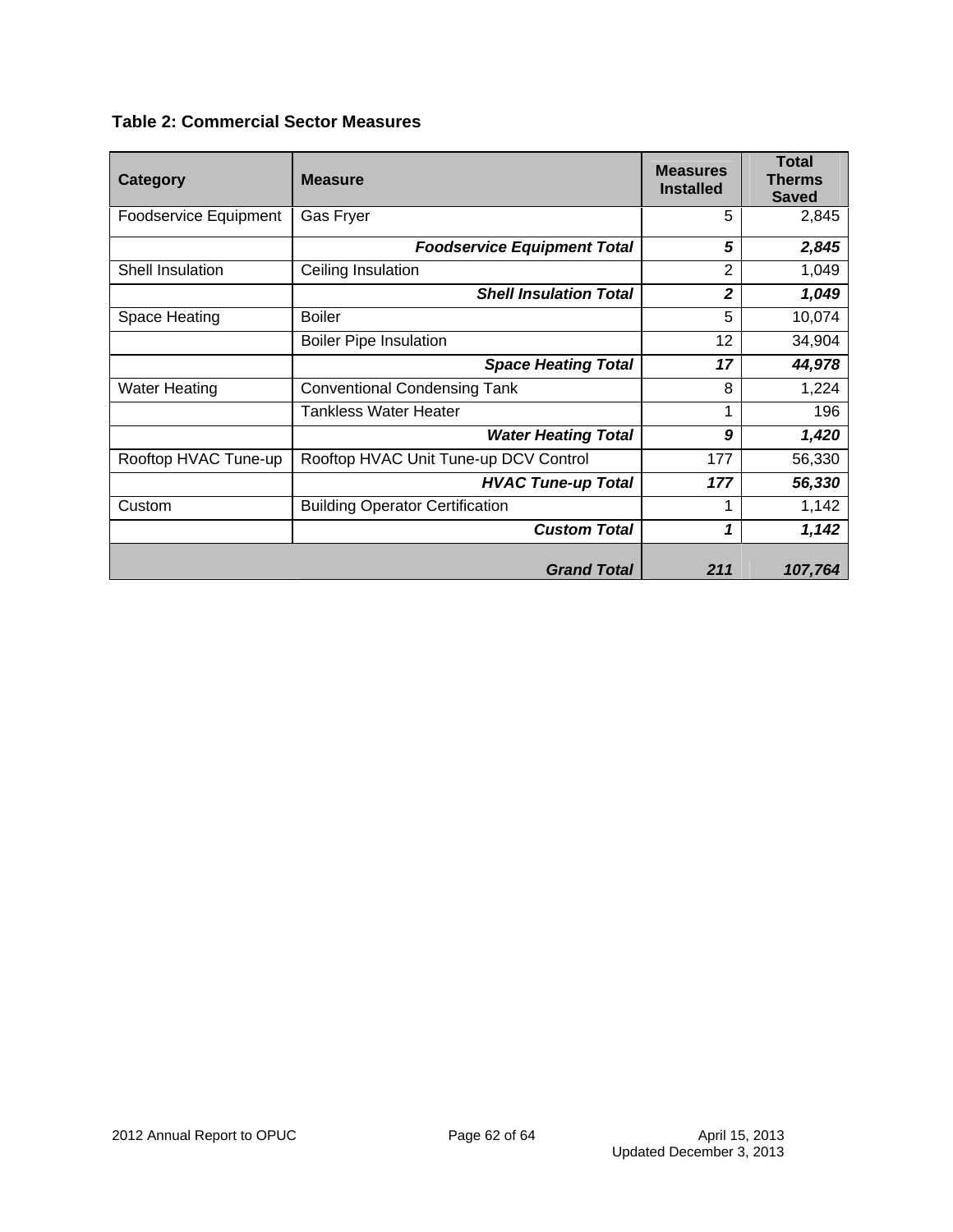## **APPENDIX 2: Customer Satisfaction**

In 2012, Energy Trust continued short telephone surveys of NW Natural customers in Washington who had participated in Energy Trust programs. Energy Trust attempted to reach 150 residential customers (participants in the Existing Homes program) and all commercial customers served in NW Natural's Washington service territory to determine satisfaction with their engagement in Energy Trust programs. Results from 143 residential customers and 5 commercial customers indicate a generally high level of customer satisfaction for both groups.

| Residential (n=143)                  | Dissatisfied | Neutral | Satisfied/Very<br>satisfied |
|--------------------------------------|--------------|---------|-----------------------------|
| Overall                              | 3%           | 8%      | 89%                         |
| Incentive application                | 2%           | 8%      | 90%                         |
| Turnaround time to receive incentive | 11%          | 11%     | 78%                         |

#### **Table 1: NW Natural Washington Residential Customer Satisfaction January 1-December 31, 2012**

We were able to interview only 5 commercial customers (all participated in Q1 or Q2 2012) due to low project volume. Four of five respondents were satisfied or very satisfied with their overall program experience, interaction with program representative, and performance of equipment installed. All respondents were satisfied with the incentive amount and ease of applying for the incentive.

#### **Table 2: NW Natural Washington Commercial Customer Satisfaction January 1-December 31, 2012**

| Commercial (n=5)                        | <b>Dissatisfied</b> | <b>Neutral</b> | Satisfied/Very |
|-----------------------------------------|---------------------|----------------|----------------|
|                                         |                     |                | satisfied      |
| Overall                                 |                     |                |                |
| Incentive amount                        |                     |                |                |
| Ease of applying for incentive          |                     |                |                |
| Interaction with program representative |                     |                |                |
| Performance of equipment installed      |                     |                |                |
| Turnaround time to receive incentive    |                     |                |                |